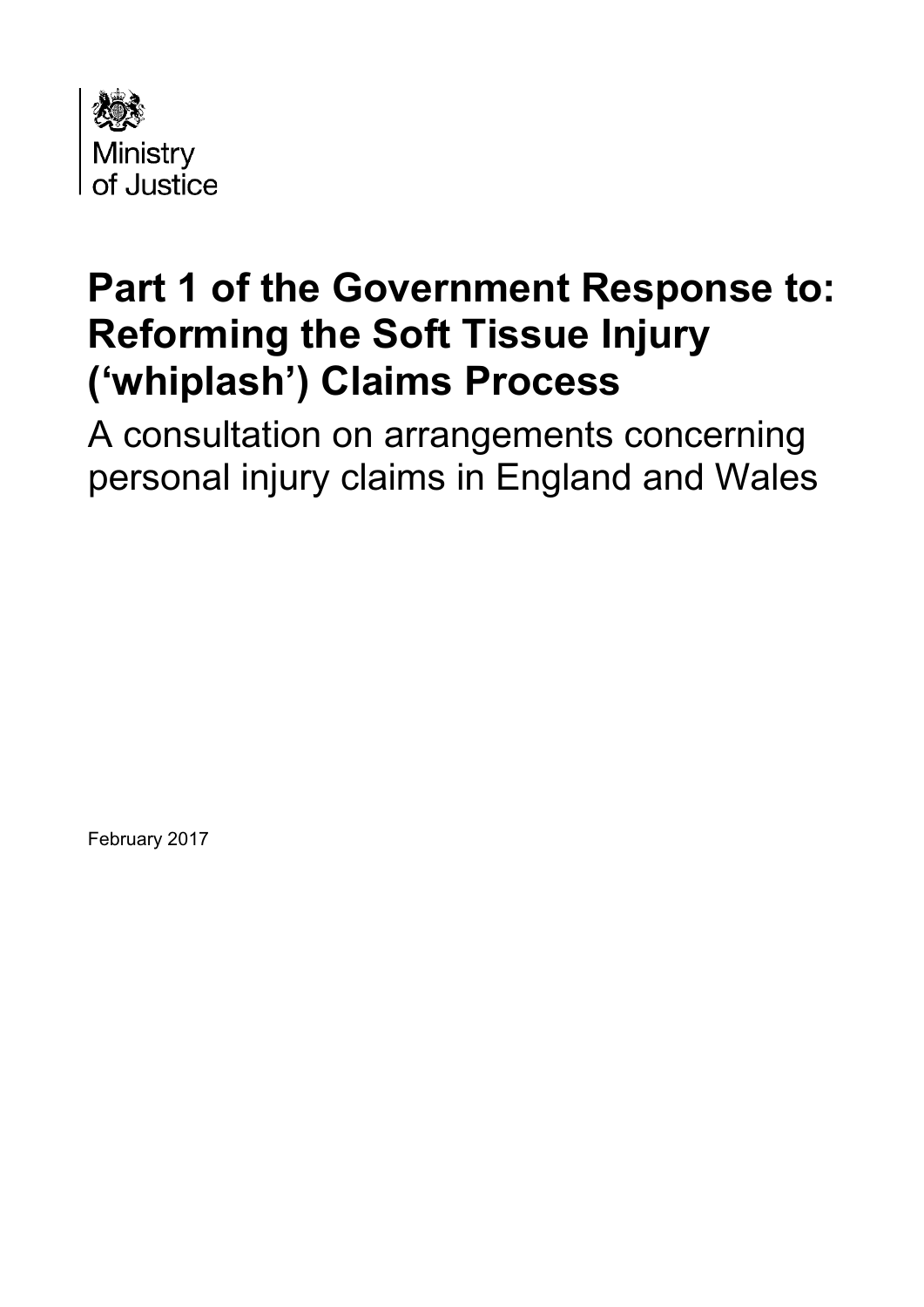

# **Part 1 of the Government Response to: Reforming the Soft Tissue Injury ('whiplash') Claims Process**

A consultation on arrangements concerning personal injury claims in England and Wales

Presented to Parliament by the Lord Chancellor and Secretary of State for Justice by Command of Her Majesty

February 2017

Cm 9422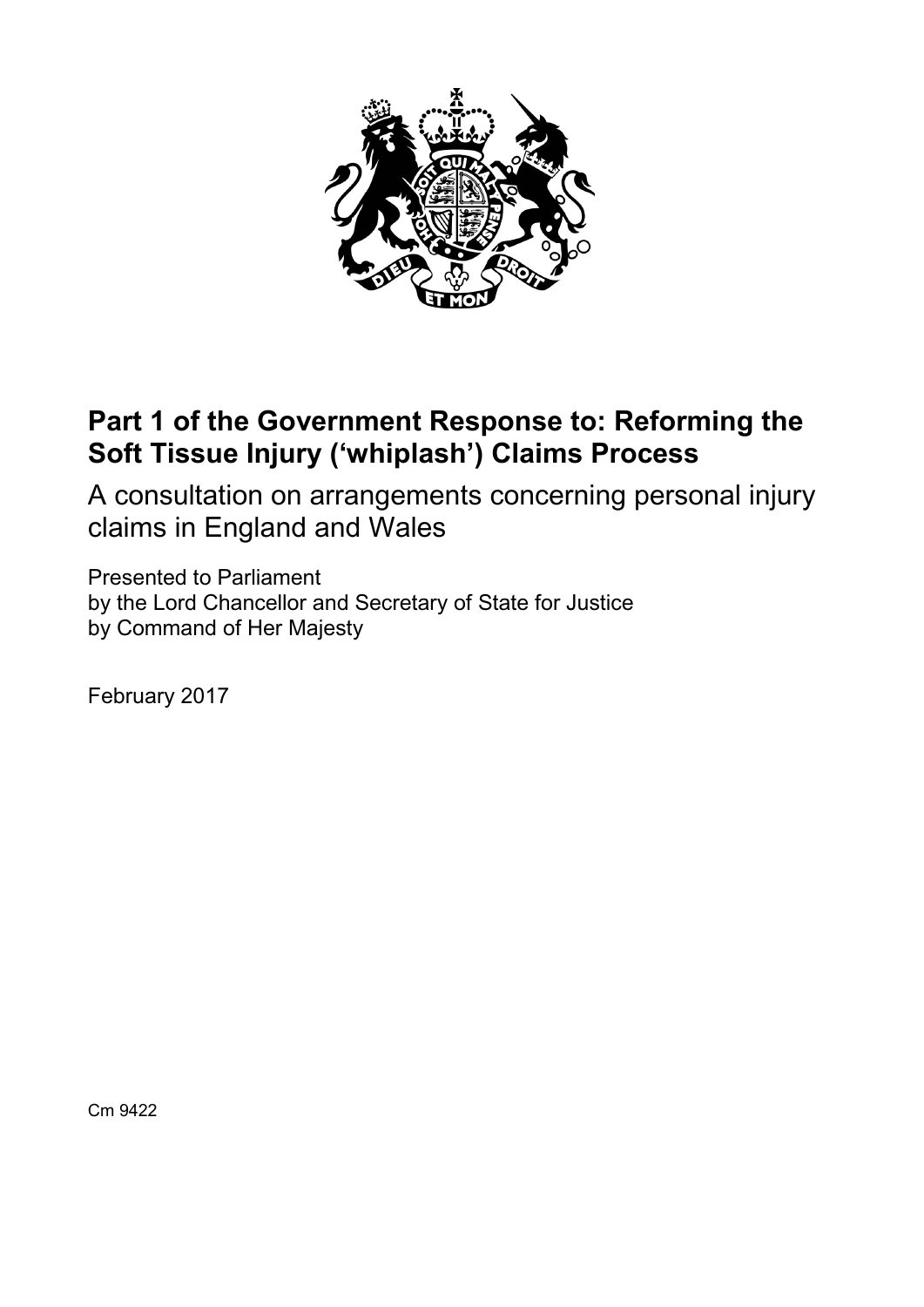

#### **© Crown copyright 2017**

This publication is licensed under the terms of the Open Government Licence v3.0 except where otherwise stated. To view this licence, visit [nationalarchives.gov.uk/doc/open-government](http://nationalarchives.gov.uk/doc/open-government-licence/version/3/)[licence/version/3](http://nationalarchives.gov.uk/doc/open-government-licence/version/3/) or write to the Information Policy Team, The National Archives, Kew, London TW9 4DU, or email: [psi@nationalarchives.gsi.gov.uk.](mailto:psi@nationalarchives.gsi.gov.uk)

Where we have identified any third party copyright information you will need to obtain permission from the copyright holders concerned.

This publication is available at [www.gov.uk/government/publications](http://www.gov.uk/government/publications)

Any enquiries regarding this publication should be sent to us at [whiplashcondoc@justice.gsi.gov.uk](mailto:whiplashcondoc@justice.gsi.gov.uk)

Print ISBN 9781474141178 Web ISBN 9781474141185

ID 17021711 02/17

Printed on paper containing 75% recycled fibre content minimum.

Printed in the UK by the Williams Lea Group on behalf of the Controller of Her Majesty's Stationery Office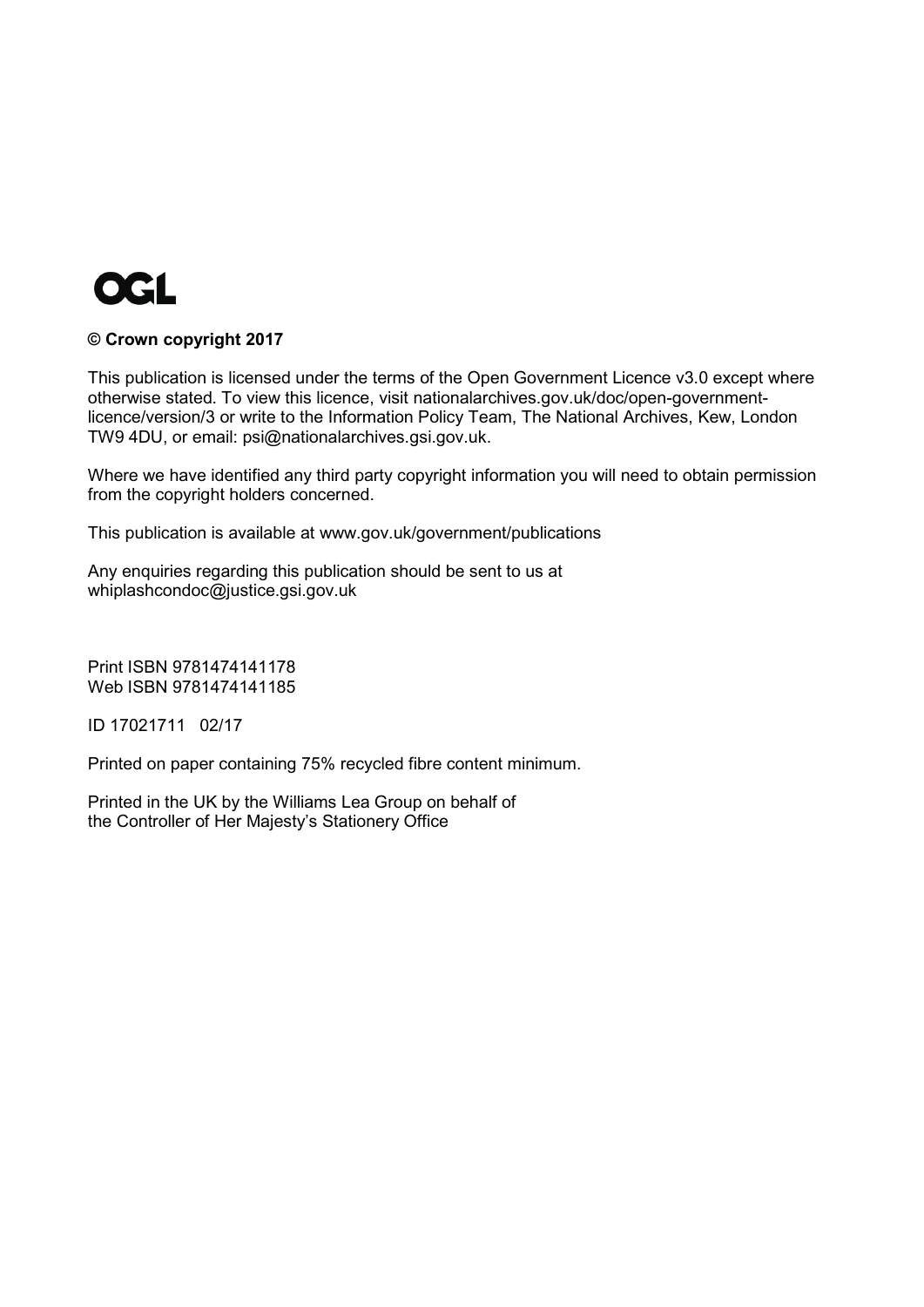## **Contents**

| Introduction and contact details                                                                                        | 3  |
|-------------------------------------------------------------------------------------------------------------------------|----|
| Background                                                                                                              | 5  |
| Summary of responses                                                                                                    | 6  |
| Part 1 – Identifying the issues and defining RTA related Soft tissue injury claims                                      | 11 |
| Part 2 – Reducing the number and cost of minor RTA related soft tissue injury claims                                    | 16 |
| Part 3 – Introduction of a fixed tariff system for other RTA related soft tissue<br>injury claims                       | 21 |
| Part 4 – Raising the small claims track limit for personal injury claims                                                | 24 |
| Part 5 - Introducing a prohibition on pre-medical offers to settle RTA related soft<br>tissue injury claims             | 29 |
| Part 6 – Implementing the recommendations of the Insurance Fraud Taskforce and<br>'Call for Evidence' on related issues | 31 |
| Part 7 - Impact Assessment                                                                                              | 32 |
| Conclusion and next steps                                                                                               | 33 |
| <b>Consultation principles</b>                                                                                          | 35 |
| <b>Equalities</b>                                                                                                       | 36 |
| Annex $A - List$ of respondents                                                                                         | 37 |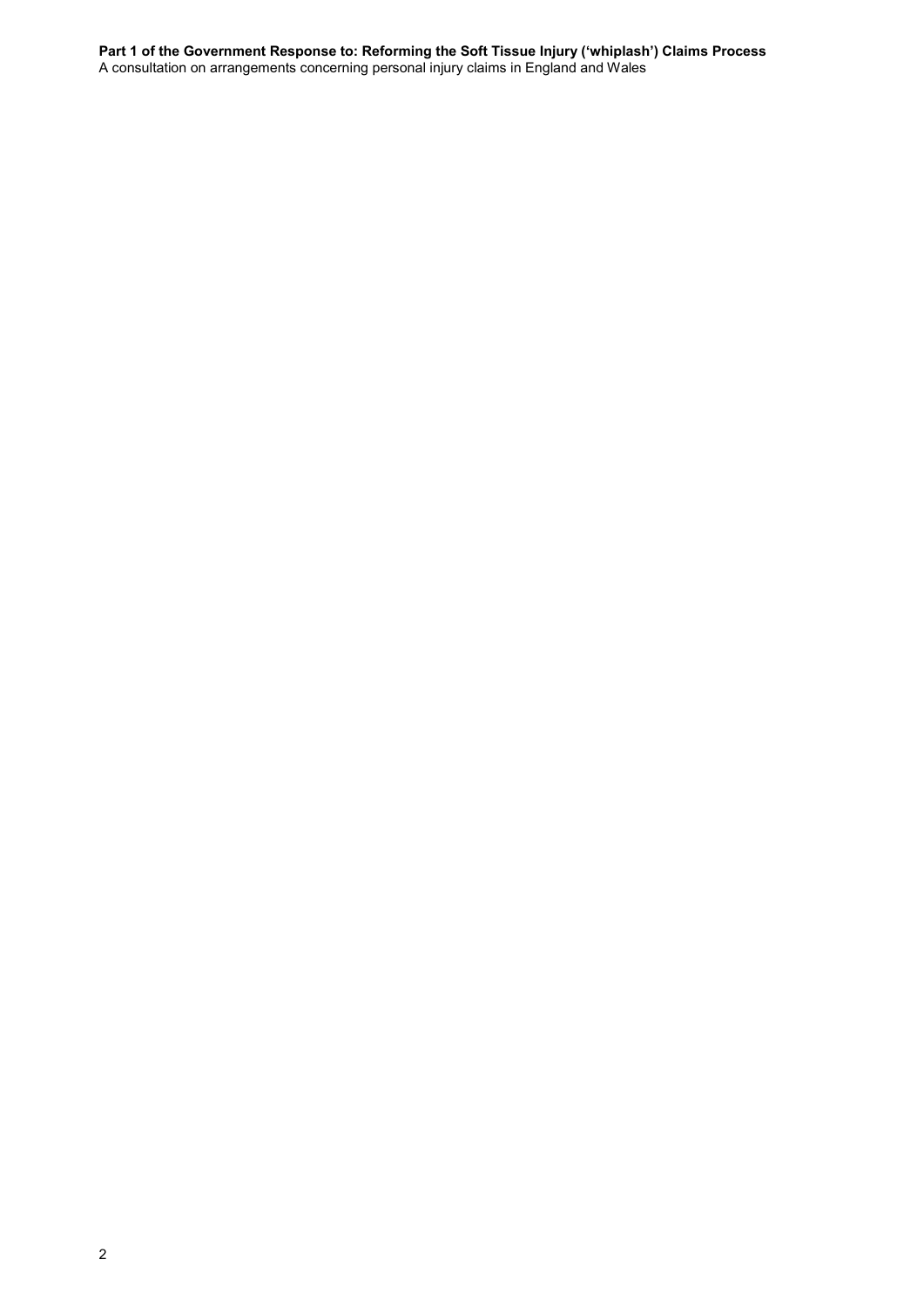### **Introduction and contact details**

This document is part one of the post-consultation report for the consultation paper, 'Reforming the Soft Tissue Injury ('whiplash') Claims Process – A consultation on arrangements concerning personal injury claims in England and Wales'.

The Government response to the consultation will be published in two parts. This, the first part, covers the Government's priority whiplash reform programme. In particular, this document provides information on the responses received in relation to parts one to five of the consultation document and how they influenced the final policy decisions. The document sets out:

- the background to the reform programme;
- a summary of the responses received;
- specific analysis of the responses to the questions asked in parts one to five of the consultation;
- Parliamentary and implementation timetables and next steps.

Part two of the Government response is currently being prepared and will be published in due course. It will cover the issues set out in Parts 6 and 7 of the consultation related to implementing the recommendations from the Insurance Fraud Taskforce and the 'call for evidence'.

Further copies of this response, the consultation paper and impact assessment which accompanied it can be obtained by contacting:

**Scott Tubbritt Whiplash Policy Reform Team Ministry of Justice Post Point 3.50, 3rd Floor 102 Petty France London SW1H 9AJ**

**Telephone: 020 3334 3157**

#### **Email: [whiplashcondoc@justice.gsi.gov.uk](mailto:whiplashcondoc@justice.gsi.gov.uk)**

This report is also available at [https://consult.justice.gov.uk/digital](https://consult.justice.gov.uk/digital-communications/reforming-soft-tissue-injury-claims/)[communications/reforming-soft-tissue-injury-claims/](https://consult.justice.gov.uk/digital-communications/reforming-soft-tissue-injury-claims/) Alternative format versions of this publication can be requested from:

#### **Scott Tubbritt**

**Email: [whiplashcondoc@justice.gsi.gov.uk](mailto:whiplashcondoc@justice.gsi.gov.uk)**

**Telephone: 020 3334 3157**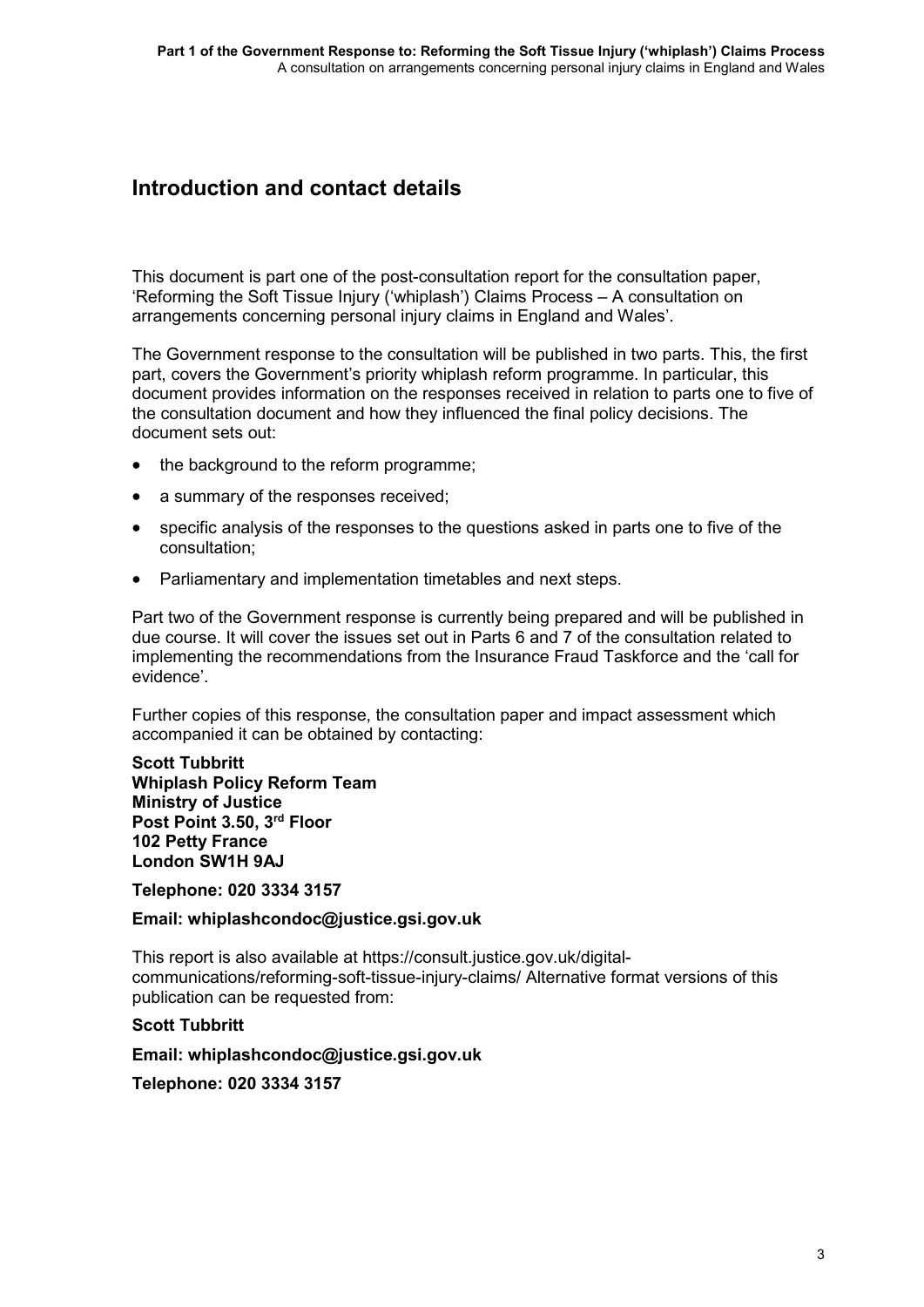### **Complaints or comments**

If you have any complaints or comments about the consultation process you should contact the Ministry of Justice at the above address.

A list of respondents is included at [Annex A](#page-39-0) of this document.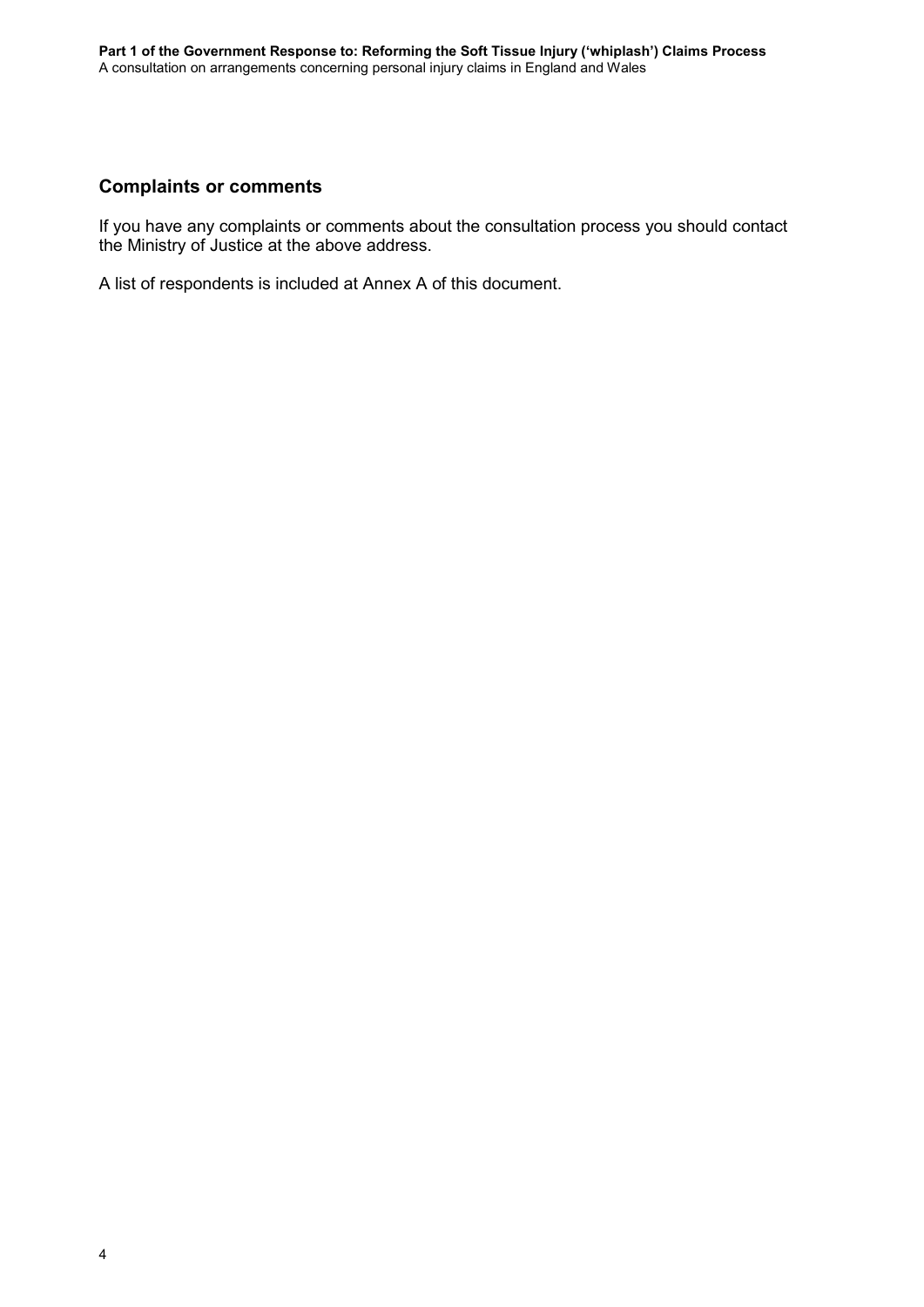# **Background**

- 1. The Government is committed to tackling the continuing high number and cost of whiplash claims. Previous reforms to reduce the costs associated with civil litigation were introduced in April 2013 through the Legal Aid, Sentencing and Punishment of Offenders Act 2013. Further measures to tackle fraud and fix the cost of initial whiplash medical reports and to improve both the independence and quality of medical evidence were introduced between October 2014 and June 2015.
- 2. The Government's whiplash reform programme builds on those earlier reforms, and the consultation paper and impact assessment 'Reforming the Soft Tissue Injury ('whiplash') Claims Process' were published on 17 November 2016. The consultation ran for seven weeks and closed on 6 January 2017.
- 3. The consultation invited comments on a package of measures designed to reform the personal injury claims process and disincentivise minor, exaggerated and fraudulent road traffic accident (RTA) related soft tissue injury claims, commonly known as whiplash claims. The continuing high number and cost of these claims contribute significantly to the price of motor insurance premiums paid by motorists.
- 4. Two of the measures in the consultation, namely removing compensation for pain, suffering and loss of amenity (PSLA) for minor whiplash claims and raising the small claims limit for personal injury claims to £5,000, were first announced in November 2015 as part of the then Chancellor's Autumn Statement. In addition to these reforms, the Government consulted on:
	- an alternative option to the measure to remove compensation for PSLA for minor whiplash claims, by providing a fixed sum of compensation for such claims:
	- the introduction of a tariff of compensation payments for PSLA for those claimants with more significant whiplash injuries; and
	- a prohibition on settling whiplash claims without medical evidence from an accredited medical expert.
- 5. The Government's reform package will benefit motorists by reducing the number and cost of minor, exaggerated and fraudulent claims. A large proportion of these costs are passed on to motorists through increased motor insurance premiums. The impact assessment which accompanied the consultation document estimated that the reforms, on implementation, would lead to savings of around £1bn (or on average £40 per policy). The final stage impact assessment will be published shortly and will contain a revised estimate of the expected savings in light of evidence received through the consultation process. The Government fully expects these savings to be passed on by insurers to consumers and we will be monitoring the impact of these reforms on the cost of motor insurance.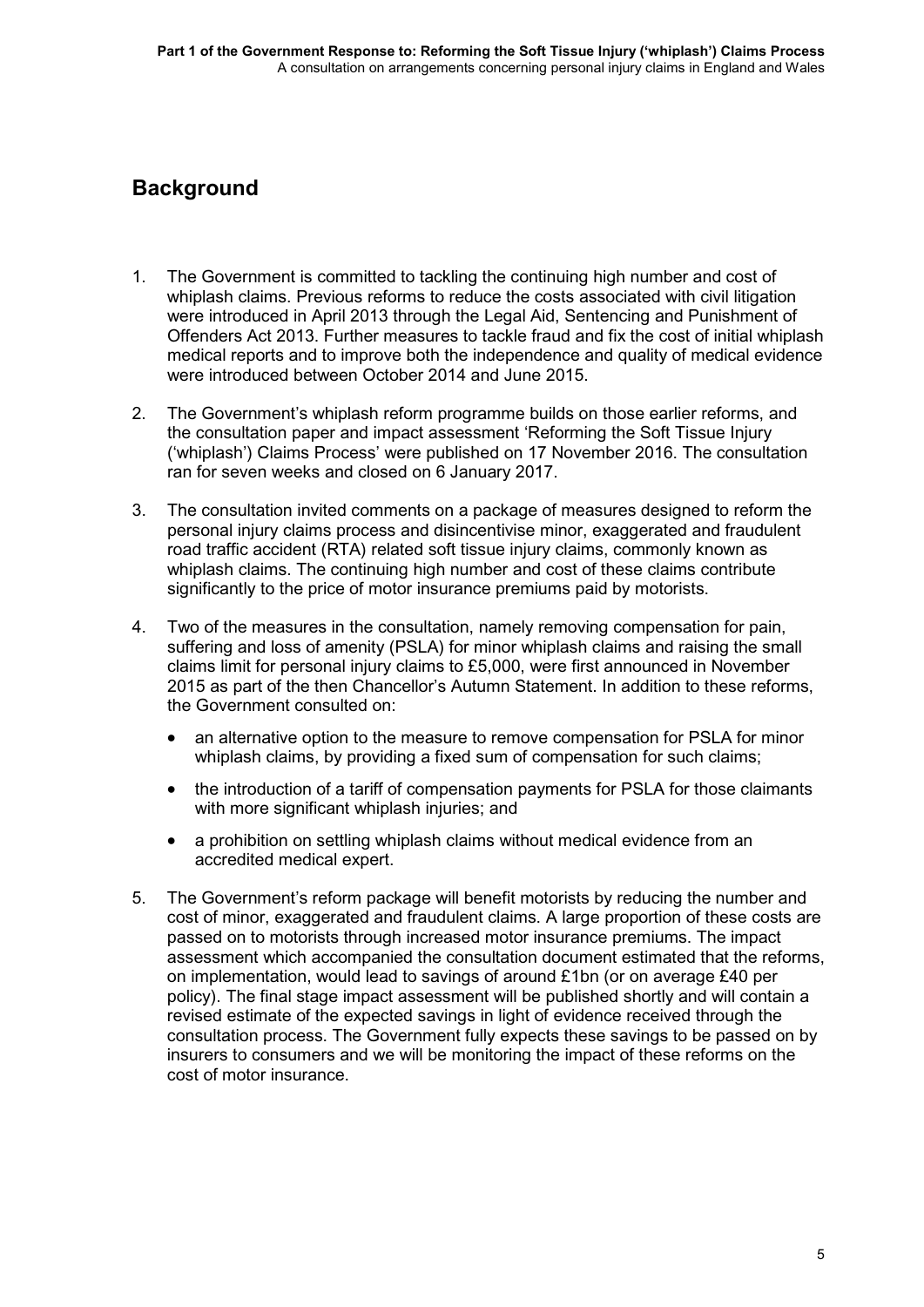### **Summary of responses**

### **1. Number of responses received**

6. A total of 625 responses to the consultation paper were received. Of these, 56% of responses were from claimant lawyers, 7% were from representative/campaign groups, 7% were from credit hire companies, 6% were from private individuals, and 5% were from insurers. The remainder included claims management companies, defendant lawyers, the judiciary, medical experts, trade unions and transport/travel organisations.



- 7. The majority of responses were unique, however some duplicate responses have been identified, including:
	- 8 identical responses from a single firm of claimant solicitors:
	- 61 identical responses from a group of linked companies under the umbrella of an alternative business structure;
	- 5,995 identical campaign letters from cyclists focussed solely on the single issue of raising the small claims limit and the impact of this on cyclists and pedestrians; and
	- One response from Access to Justice, which was supported by 57 claimant solicitor law firms. Some of these firms also submitted individual responses.
- 8. The consultation document asked a number of questions on the reform package. Around 60% of the responses to each question came from claimant solicitors. The following section provides a snapshot of the responses received with further information provided in parts one to six of this response document. In making its final decisions on the reform package, the Government considered views from all parts of the industry.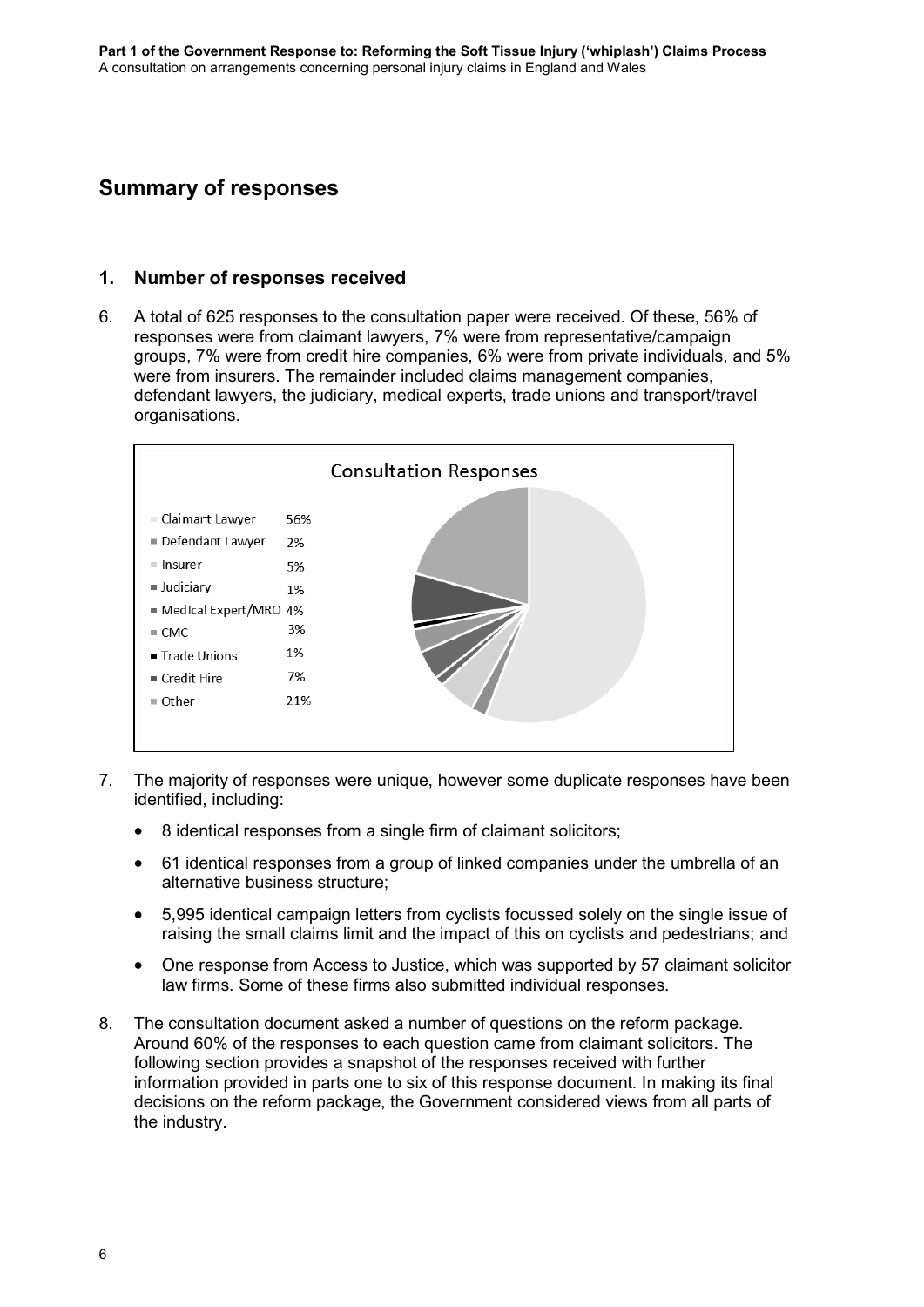### **2. Definition of RTA related soft tissue injuries**

- 9. As set out in the consultation, clarity on the exact scope of these reforms is vital. The Government therefore sought views on whether the cross-industry agreed definition of a soft tissue injury, [1](#page-9-0) which was established for MedCo and set out in the RTA Pre-Action Protocol, would be a suitable definition. Consideration was also given as to whether it was necessary to guard against attempts to circumvent the rules and take forward claims outside of the definition with unnecessarily expensive medical reports.
- 10. The majority of those who responded did not support the consultation proposal to use the 'MedCo' definition for these reforms. Most respondents to this question were from the claimant sector. The majority of those who disagreed with the definition argued that it had been developed for a specific purpose, and that the 'MedCo' definition was broader than just whiplash claims so would be inappropriate for use in these reforms.
- 11. Others, mainly insurers, who disagreed with the definition, argued it should be extended to cover minor psychological claims regardless of whether the psychological claim was of primary or secondary significance to the whiplash claim, as per question 2 of the consultation document. Those that agreed with the definition, mainly drawn from the insurance sector, argued it had been used successfully for MedCo and that it would be sensible to continue to use the definition to ensure consistency of approach.
- 12. The consultation also asked whether the definition of claims affected by the reforms should be extended to cover claims where a psychological injury is the primary element of the claim. There was some support for this proposal from insurers, but the majority, mainly from the claimant sector, were against including psychological claims as a primary injury in the definition, arguing that such claims were not minor and including them in the reforms would trivialise psychological injury.

### **3. Defining 'minor' RTA related soft tissue injuries**

1

- 13. The consultation document asked questions relating to what length of injury would be considered to be 'minor', setting out options of up to and including six months and up to and including nine months of injury duration. This was particularly relevant if the option to remove compensation for minor claims were to be pursued. The majority of responses, mainly from the claimant sector, were opposed to 'minor' injuries being defined as 'six' months, arguing that six months was a significant amount of time to be injured. These respondents largely felt that the maximum period an injury could be considered to be minor would be three months, which would be consistent with the latest version of the Judicial College Guidelines, published in September 2015.
- 14. Generally there was support from insurers for minor claims being those up to and including six months of injury duration. There was very limited support, largely from insurers, for the proposal that the definition should be extended to injuries of a duration of up to and including nine months.

<span id="page-9-0"></span><sup>1</sup> 'RTA PAP 16(A) soft tissue injury claim' means a claim brought by an occupant of a motor vehicle where the significant physical injury caused is a soft tissue injury and includes claims where there is a minor psychological injury secondary in significance to the physical injury'.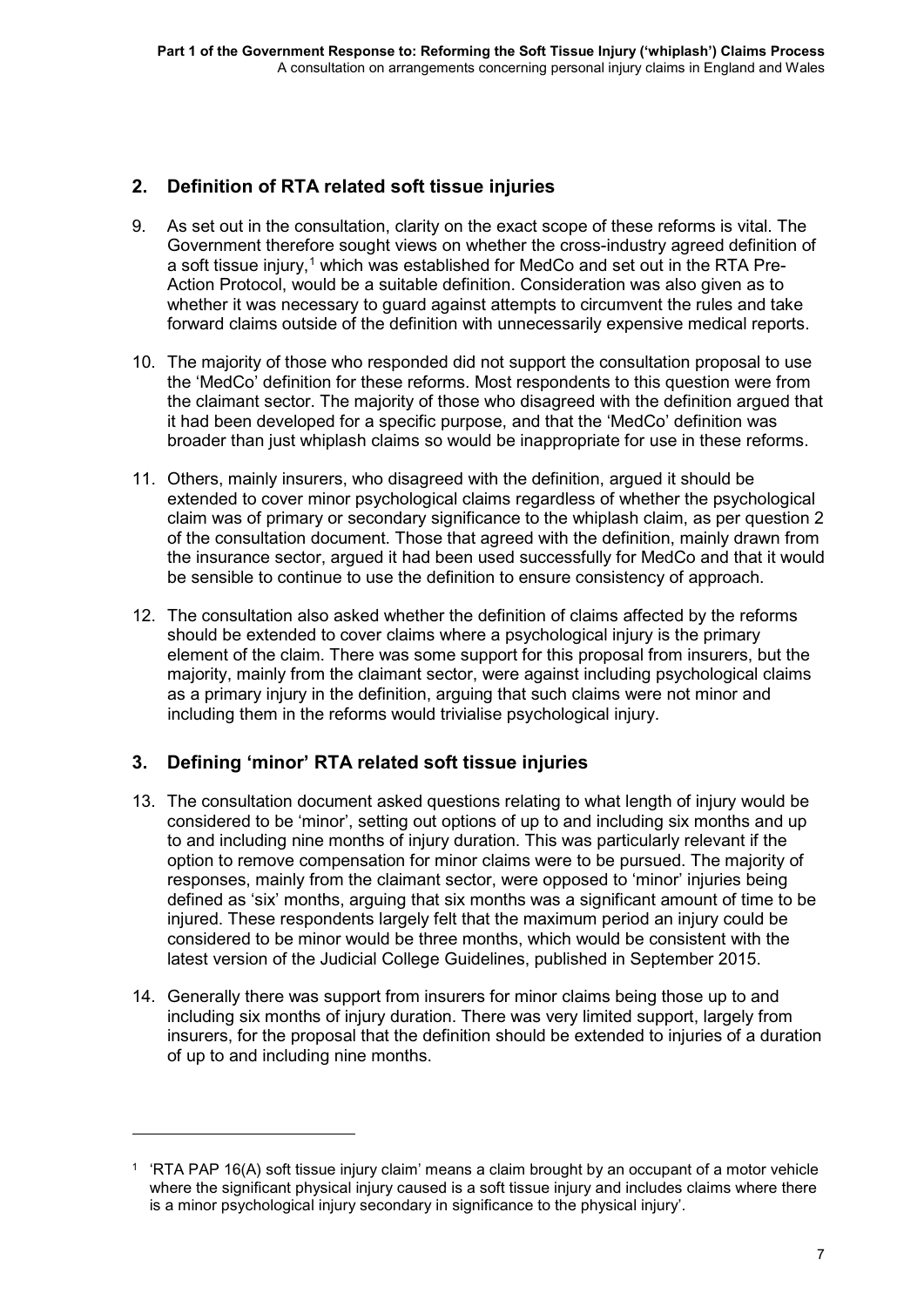### **4. Removing compensation for pain, suffering and loss of amenity (PSLA) for minor RTA related soft tissue injury claims**

15. The majority of respondents, largely from the claimant sector, were against this measure. There was general, but not universal, support for this measure from insurers.

### **5. Introducing a fixed compensation payment for PSLA for minor RTA related soft tissue injuries**

- 16. The Government recognises that whilst the amount of compensation paid to claimants for these minor claims is currently too high for the amount of pain and suffering endured, there may be a case that those with genuine injuries (albeit minor ones) should receive some compensation for PSLA. This led to the development of an alternative option to introduce a fixed sum of compensation instead of complete removal.
- 17. There was some support from the insurance sector for this proposal, but the majority of respondents, largely from the claimant sector, disagreed with both this option and with the indicative amount contained in the consultation. The majority of those that were against this option argued that the level of proposed compensation for PSLA was too low and that it was important to recognise the uniqueness of individuals' injuries. There was agreement from across the sector that if this option were taken forward, it would need to be broken down into more than one payment.

### **6. Process for assessing injury duration for minor claims**

18. Following the implementation of these reforms, good quality medical evidence to support a claim will be important in assessing how the claim will be handled. The consultation sought feedback on two approaches as to how the process for obtaining such medical evidence could proceed. These can be described as the 'prognosis' and 'diagnosis' approaches. The majority of respondents were in favour of the prognosis approach. Concerns were raised in relation to the potential for the diagnosis approach to encourage late claims and the impact such an approach would have on claimants' ability to claim for loss of earnings or necessary rehabilitation in a timely manner.

### **7. Introduction of a fixed tariff of damages for more serious whiplash claims**

- 19. In order to simplify the process for claimants, the Government announced as part of the consultation its intention to introduce a new compensation system based around the introduction of a fixed tariff for claimants with more serious injuries. The consultation requested views on a number of areas related to this tariff, including the proposed compensation levels and whether the judiciary should have a discretionary power to increase the amount set by the tariff in exceptional circumstances by up to 20%.
- 20. The majority of respondents, mainly from the claimant sector, did not agree with the indicative values for the tariff included in the consultation document. The majority of those who disagreed argued the amounts were too low and, in particular, that they were considerably lower than the figures in the latest version of the Judicial College Guidelines. However, a small number of respondents, mainly from the insurance sector, argued the indicative amounts could be lower still.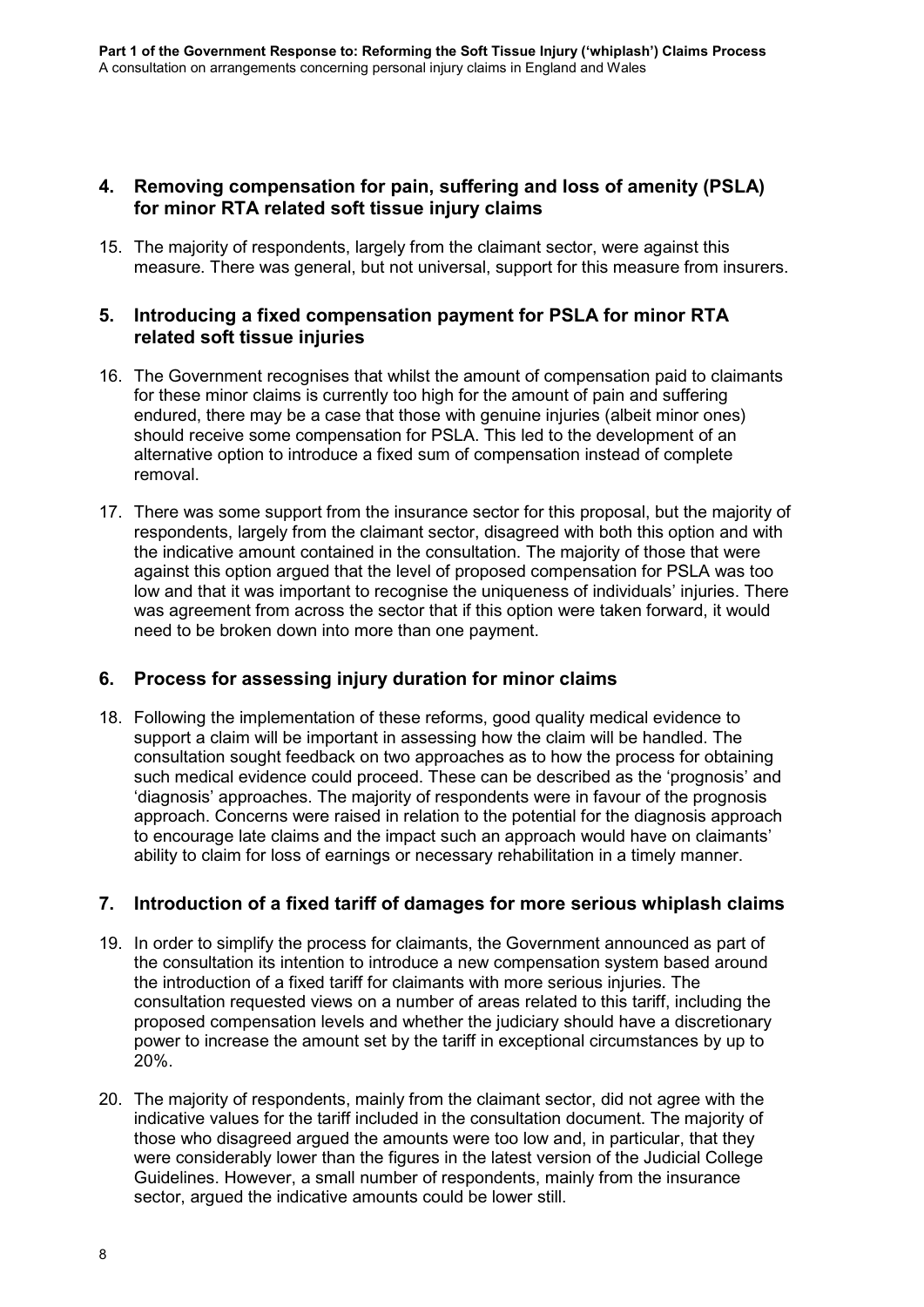21. The majority of respondents also did not believe there should be judicial discretion to uplift the figures by up to 20% in exceptional circumstances. Claimants argued that there shouldn't be a tariff at all and that the judiciary should have complete discretion. Insurers largely argued that this proposal would over-complicate the reforms.

### **8. Raising the small claims limit for personal injury (PI) claims**

- 22. The question of whether to raise the small claims limit for PI claims has been considered by this Government and its predecessors on a number of occasions since it was set at £1,000 in 1991 (the limit for all other claims except PI and housing disrepair was increased to £10,000 in 2012). In October 2014 the coalition Government announced it was deferring a decision on increasing the limit in order to concentrate on reforms to improve the medical evidence process. Now that those reforms have all been implemented the time is right to return to the issue of the small claims limit for PI claims.
- 23. A number of questions relating to the scope of the increase to the small claims limit were asked, including whether it should be limited to RTA claims or should include all PI. Views were also requested on whether the limit should be higher than the proposed £5,000. The majority of respondents, mainly from the claimant sector, were against the small claims limit rising for any type of personal injury claim. Of those that supported a rise the majority thought it should be limited to whiplash claims only, at least in the short-term, whilst work was undertaken to ensure successful implementation. Nearly all were against the small claims limit rising above £5,000 with many claimant lawyers arguing that the rise, if there were to be one, should be limited to an inflation level increase.

### **9. Improvements to help litigants in person use the small claims track**

- 24. Increasing the small claims limit is likely to mean that some claimants will in future choose to act as litigants in person. In order to support this, the consultation asked for suggestions on ways to improve the process and support litigants in person in the small claims track. The majority of responses offered useful examples of improvements that could be made to provide further help to litigants in person using the small claims track. Further detail on these is set out later in this document.
- 25. It is the Government's view that low value RTA related PI claims are not so complex that claimants routinely require legal representation to pursue them. Claimants are not, and will not be, precluded from seeking such representation if they wish to do so. However, we recognise that there is potential to see a growth of claims management companies and 'paid' McKenzie Friends wishing to offer support to litigants in person. The consultation therefore requested views, and suggestions for managing this effectively. Around half of respondents provided helpful examples and suggestions of specific measures that could be put in place in relation to the operation of claims management companies and paid McKenzie Friends in the personal injury sector. Further detail is set out later in this document.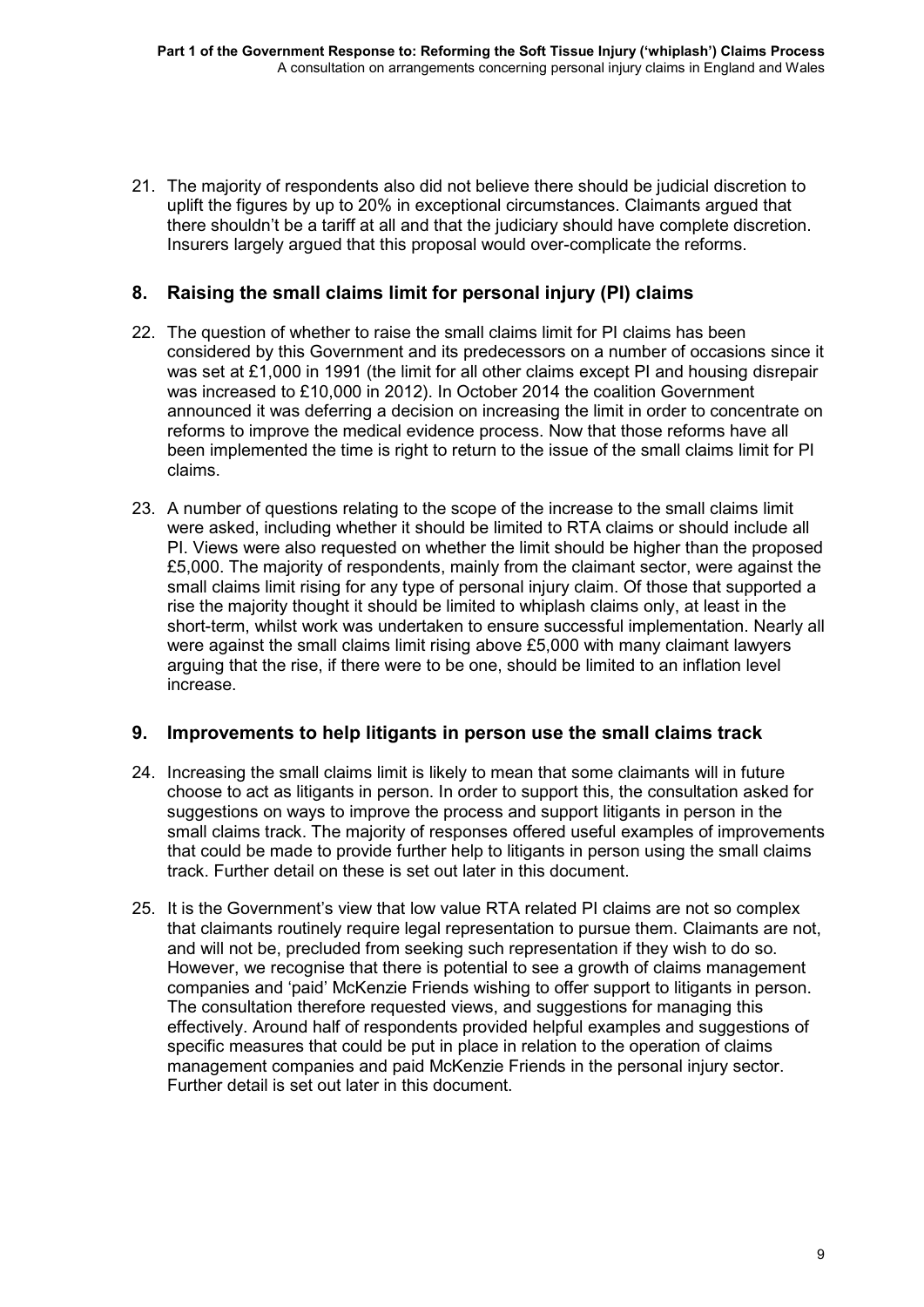### **10. Banning pre-medical offers to settle**

26. The proposal to introduce a prohibition on settling a whiplash claim without medical evidence received strong support from across the PI sector. Just over half of respondents were against the ban on pre-medical offers being limited to RTA claims. Of these the majority, mainly from the claimant sector, argued that the ban should be applied to all personal injury claims. The majority of respondents were also against any exemptions to the ban on pre-medical offers and a considerable number of these provided examples of how the ban should be enforced.

### **11. Stakeholder meetings**

- 27. In addition to the responses received to the consultation, the views of interested parties were sought through a series of meetings with key stakeholders. Lord Keen QC hosted a roundtable meeting with leading representative groups from across the whole of the personal injury sector to discuss the issues raised in the consultation document.
- 28. MoJ officials held a number of meetings with stakeholders from both the claimant and defendant sector, as well as with credit hire firms, cross sector organisations and regulators. Points raised at these meetings were taken into account in making final policy decisions detailed in this document.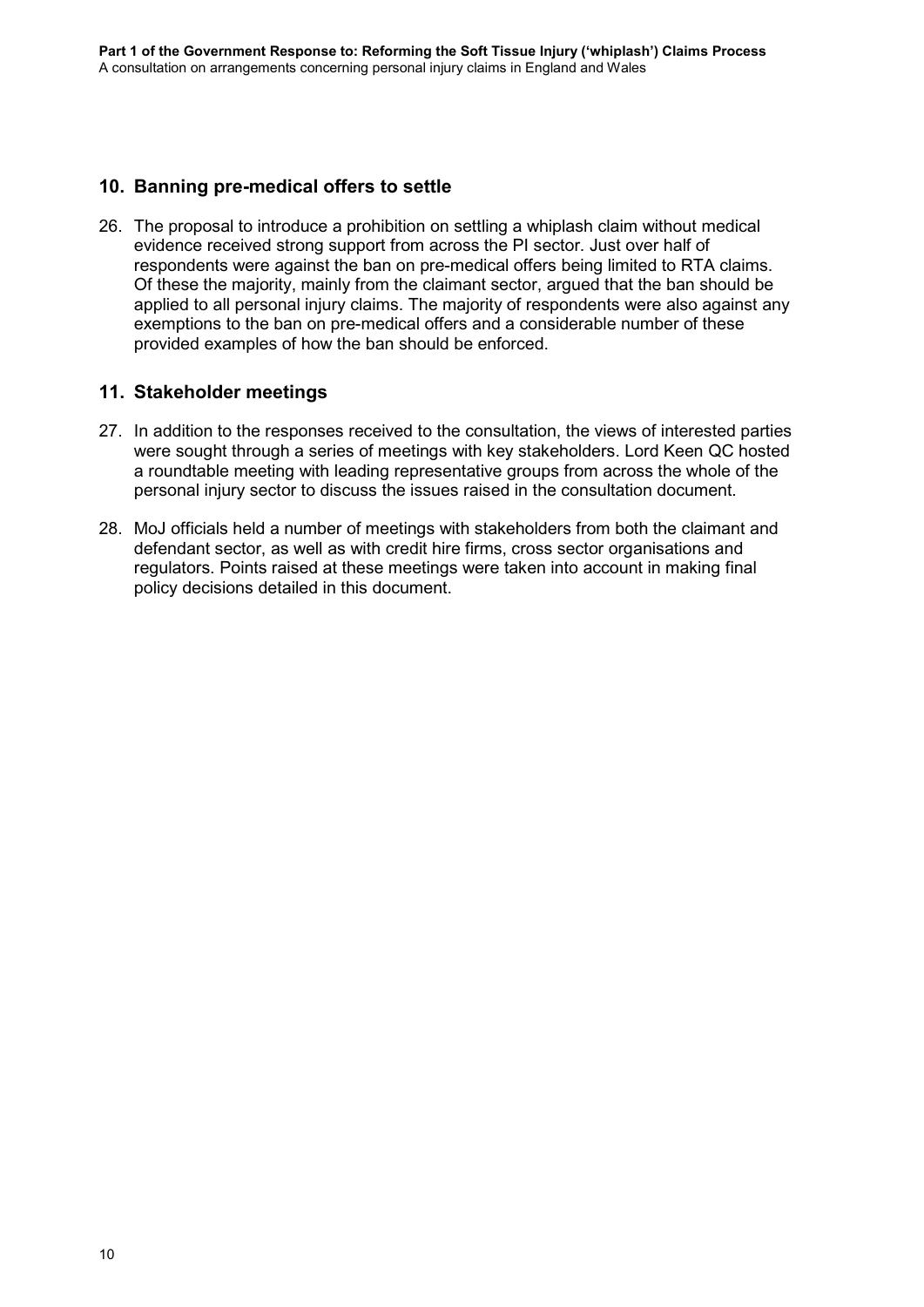### **Part 1 – Identifying the issues and defining RTA related Soft tissue injury claims**

- 29. This Government, like its predecessor, is committed to tackling the continuing high number and cost of low value RTA related soft tissue injury claims, the vast majority of which are whiplash claims. Despite the implementation of various reforms the volume of RTA related personal injury claims in the UK registered with the Department for Work and Pensions Claims Recovery Unit (CRU) has remained static over the last three years and is over 50% higher than 10 years ago (around 460,000 claims registered in 2005/06 compared with around 770,000 registered in 2015/16).
- 30. Many respondents from the claimant lawyer community have indicated their belief that the numbers of whiplash claims registered with the CRU are decreasing. However, further study of the CRU statistics suggests this is not the case and that differences in claims labelling may be behind this belief.
- 31. When soft tissue injury claims labelled as 'neck' and 'back' are considered together with those labelled as 'whiplash' the figure increases significantly. The number of such claims has remained steady over the last three years at around 680,000 claims, which is around 90% of all RTA related personal injury claims made.
- 32. There have also been significant recent advances in vehicle safety, with an increasing number of new vehicles featuring integrated seat and head restraints. Research undertaken by Thatcham<sup>[2](#page-13-0)</sup> reports that, in 2006, 19% of new vehicles had seats with a safety rating of 'good', but by 2012, 88% of new vehicles had a 'good' rating. Given that such seats are specifically designed to minimise injuries from low speed RTAs, this would suggest the number of whiplash injuries should be declining, as they have been in other jurisdictions which have seen the same safety improvements.
- 33. There are currently substantial financial incentives for claimants to bring cases regarding relatively minor injury, or to exaggerate the severity of their injury, and Government intervention is required to tackle this issue. The reform programme included in the consultation document will build on previous Government reforms in this area to address the ongoing issue of the number and cost of these claims. They are targeted in particular at RTA whiplash claims, where it has become culturally acceptable for claims to be made for very low level injuries.
- 34. The level of compensation and costs paid as a result of the high number of soft tissue injury claims has a wider cost to motorists through increased motor insurance premiums. Since motor insurance is compulsory, this has an impact on all motorists in England and Wales. It is right for the Government to take firm action to control costs and benefit consumers.

1

<span id="page-13-0"></span><sup>&</sup>lt;sup>2</sup> Thatcham Research is an insurance funded not for profit research centre, which tests the safety of all new production vehicles, and which has been a member of the European New Car Assessment Programme (Euro NCAP) since 2004.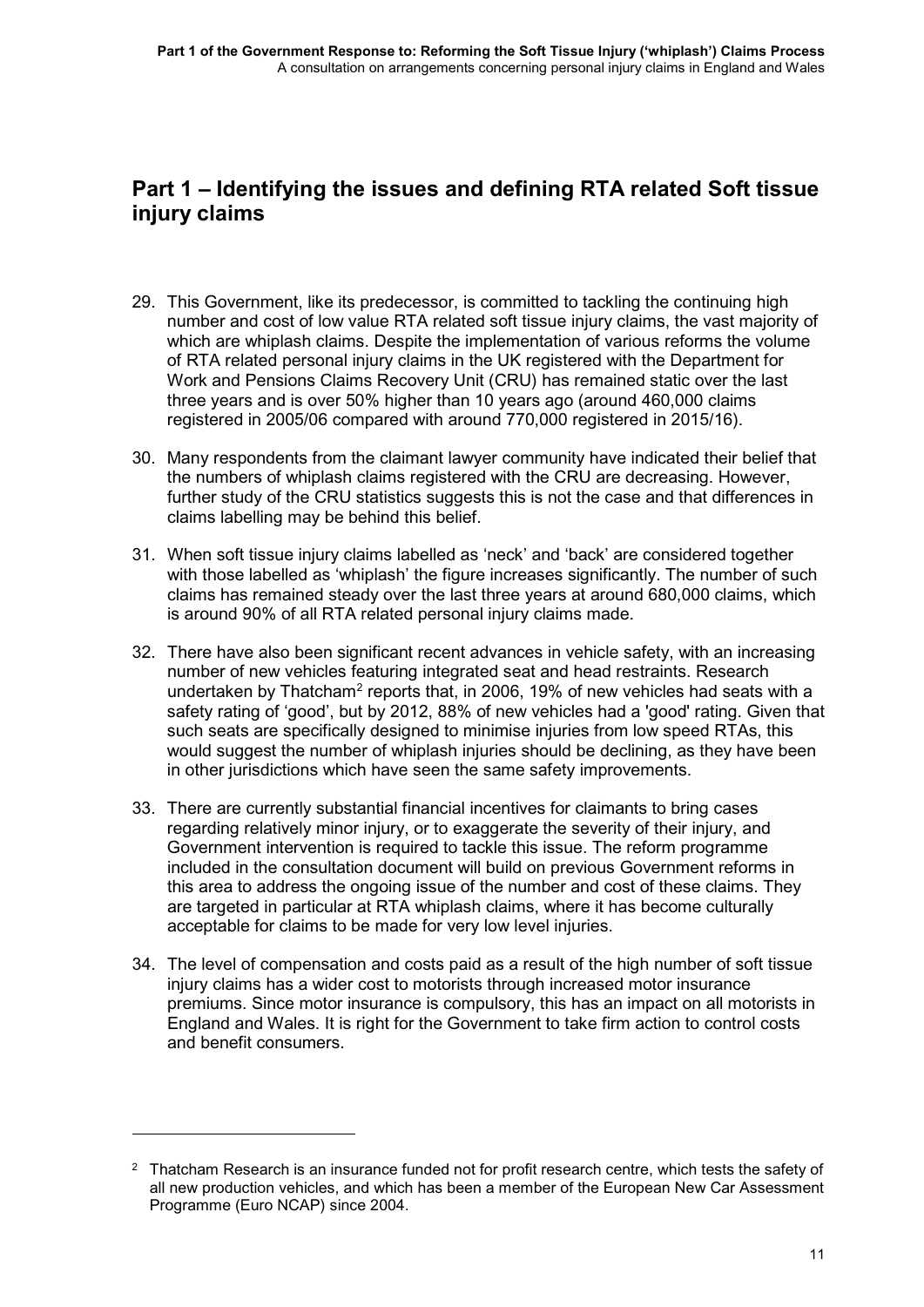### **Definition of RTA related soft tissue injury claims**

- 35. It is important to be clear which group of claims will be affected by these measures. The Government was keen to hear the views of interested parties on the proposal to use the industry agreed 'MedCo' definition<sup>[3](#page-14-0)</sup> as the starting point in developing an effective definition for RTA related soft tissue injury claims. In 2014, the Government worked closely with a group of expert stakeholders from across the personal injury sector to develop this definition for inclusion in the Pre-Action Protocol for Low Value Personal Injury Claims in Road Traffic Accidents<sup>[4](#page-14-1)</sup> (RTA PAP). The definition was specifically designed to identify the relevant low value RTA related soft tissue injuries requiring a medical report to be sourced from the MedCo IT Portal.
- 36. This definition has proved effective in identifying relevant claims for the purposes of MedCo and the Government therefore proposed to use the framework it provided as the starting point for these reforms. Using this existing definition appeared to be a sensible and pragmatic approach, which would provide consistency with other reforms. However, consideration had to be given as to whether such a definition taken from a pre-action protocol would also be suitable for use in primary legislation.

**Question 1: Should the definition in paragraph 23 be used to identify the claims to be affected by changes to the level of compensation paid for pain, suffering and loss of amenity from minor road traffic accident related soft tissue injury claims, and the introduction of a fixed tariff of proportionate compensation payments for all other such claims?** 

**Please give your reasons why, and any alternative definition that should be considered.**

- 37. This question was answered by 515 respondents. The majority of the respondents, largely from the claimant sector, disagreed with the proposed 'MedCo' definition. Disagreement generally focused on a perception that the definition was either too vague or too broad to be effective. Respondents noted that the title of the consultation focused on whiplash claims, recognising that such injuries are largely related to damage to the neck and upper torso. They suggested that the 'MedCo' definition could arguably include any form of soft tissue injury, such as damage to ligaments or tendons, or skin lacerations in other parts of the body.
- 38. Such respondents also warned that such a potentially wide definition could lead to 'satellite' litigation. It is, however, worth noting that such satellite litigation was also predicted for MedCo when the original definition was published, but is yet to materialise.

-

<span id="page-14-0"></span> $3$  'RTA PAP 16(A) soft tissue injury claim' means a claim brought by an occupant of a motor vehicle where the significant physical injury caused is a soft tissue injury and includes claims where there is a minor psychological injury secondary in significance to the physical injury'.

<span id="page-14-1"></span><sup>4</sup> [https://www.justice.gov.uk/courts/procedure-rules/civil/protocol/pre-action-protocol-for-low-value](https://www.justice.gov.uk/courts/procedure-rules/civil/protocol/pre-action-protocol-for-low-value-personal-injury-claims-in-road-traffic-accidents-31-july-2013%231.1)[personal-injury-claims-in-road-traffic-accidents-31-july-2013#1.1](https://www.justice.gov.uk/courts/procedure-rules/civil/protocol/pre-action-protocol-for-low-value-personal-injury-claims-in-road-traffic-accidents-31-july-2013%231.1)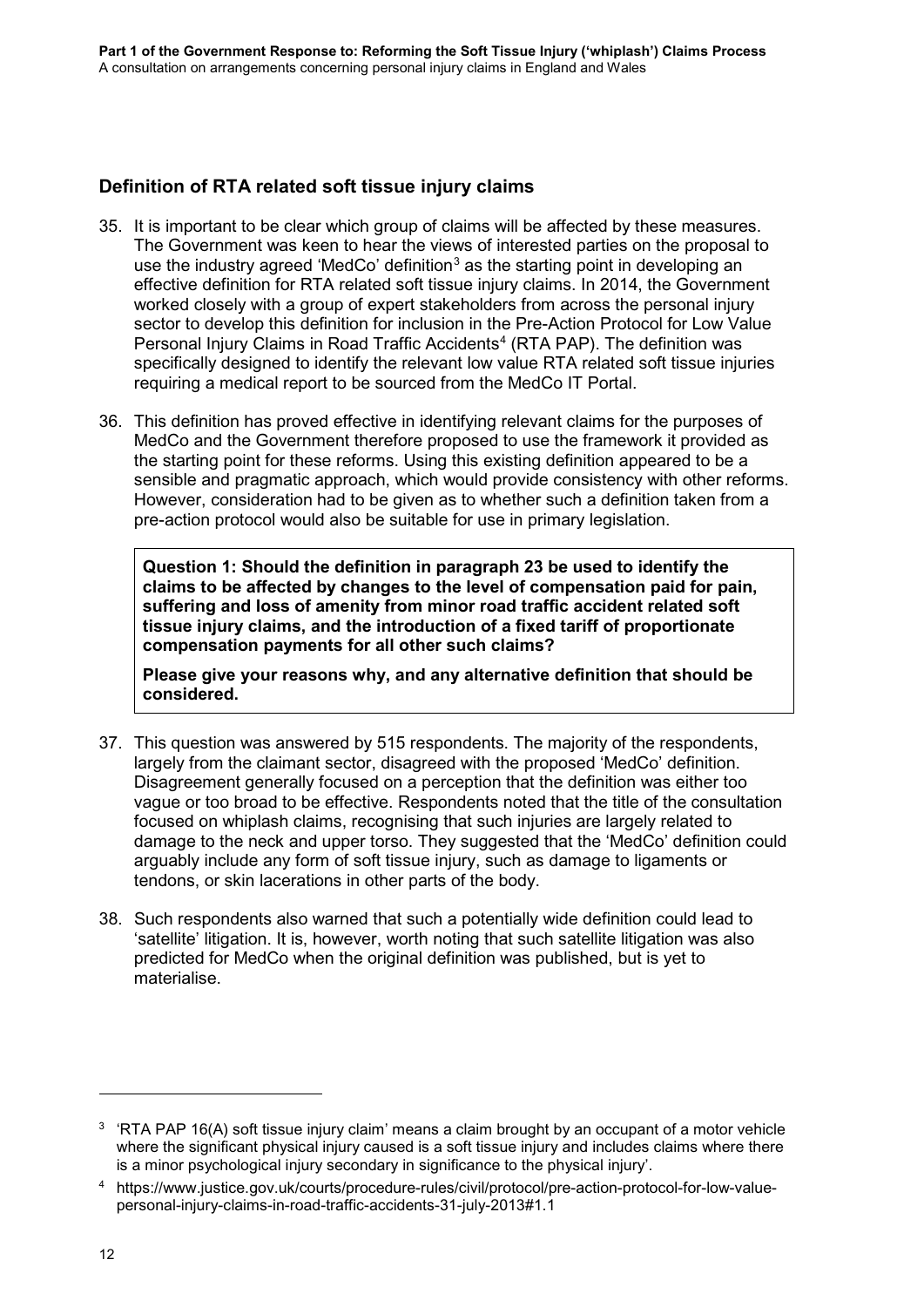- 39. Some respondents noted that whiplash injuries can be more painful than some fracture injuries, for example, which could lead to greater loss of amenity in certain circumstances. Others stated that as the 'MedCo' definition only covered occupants of motor vehicles, this would leave them with reduced rights in comparison to pedestrians, motor cyclists or cyclists suffering similar injuries in a RTA.
- 40. Some respondents, mainly from the insurance sector, were supportive of the idea of using the 'MedCo' definition. Of these many supported the proposal on the basis that the definition had been effective in its existing use by MedCo, is widely used and understood in the industry, and that a harmonised definition would make sense. Some respondents who agreed with the definition of soft tissue injuries commented that a more specific definition would be needed if the focus is to be solely on whiplash claims.

### **Extension of definition to include psychological claims as a primary injury**

- 41. In addition to asking respondents about the suitability of the 'MedCo' definition, a further question was asked as to its scope in relation to claims with a psychological element. The 'MedCo' definition covers claims for minor psychological injury if that injury is secondary in significance to the physical injury sustained, but does not cover psychological injury where this injury is considered to be the primary injury.
- 42. Some respondents stated that the number of such claims has been rising in recent years. The Government has been monitoring the number of claims which include a 'psychological' element: between 2012 and 201[5](#page-15-0), data from Claims Outcome Advisor<sup>5</sup> suggests that the number of claims where psychological injuries were included as a secondary injury increased by around 5%. Consideration of further anecdotal evidence from the insurance sector has indicated that there are not many claims currently made where the psychological injury is considered to be the primary issue. This has, however, been identified as an area where we may see claims inflation / displacement in the future following the implementation of the new reforms, so the consultation asked respondents the following question.

**Question 2: Should the definition at paragraph 23 be extended to include psychological trauma claims, where the psychological element is the primary element of a minor road traffic accident related soft tissue injury claim?**

**Please provide further information in support of your answer, including if relevant, how this definition could be amended to effectively capture this classification of claim.**

-

<span id="page-15-0"></span><sup>5</sup> COA data captures part of 20 different insurer's claims data, at least 5 of which are one of the top 20 leading insurers based on gross written domestic premiums in 2014.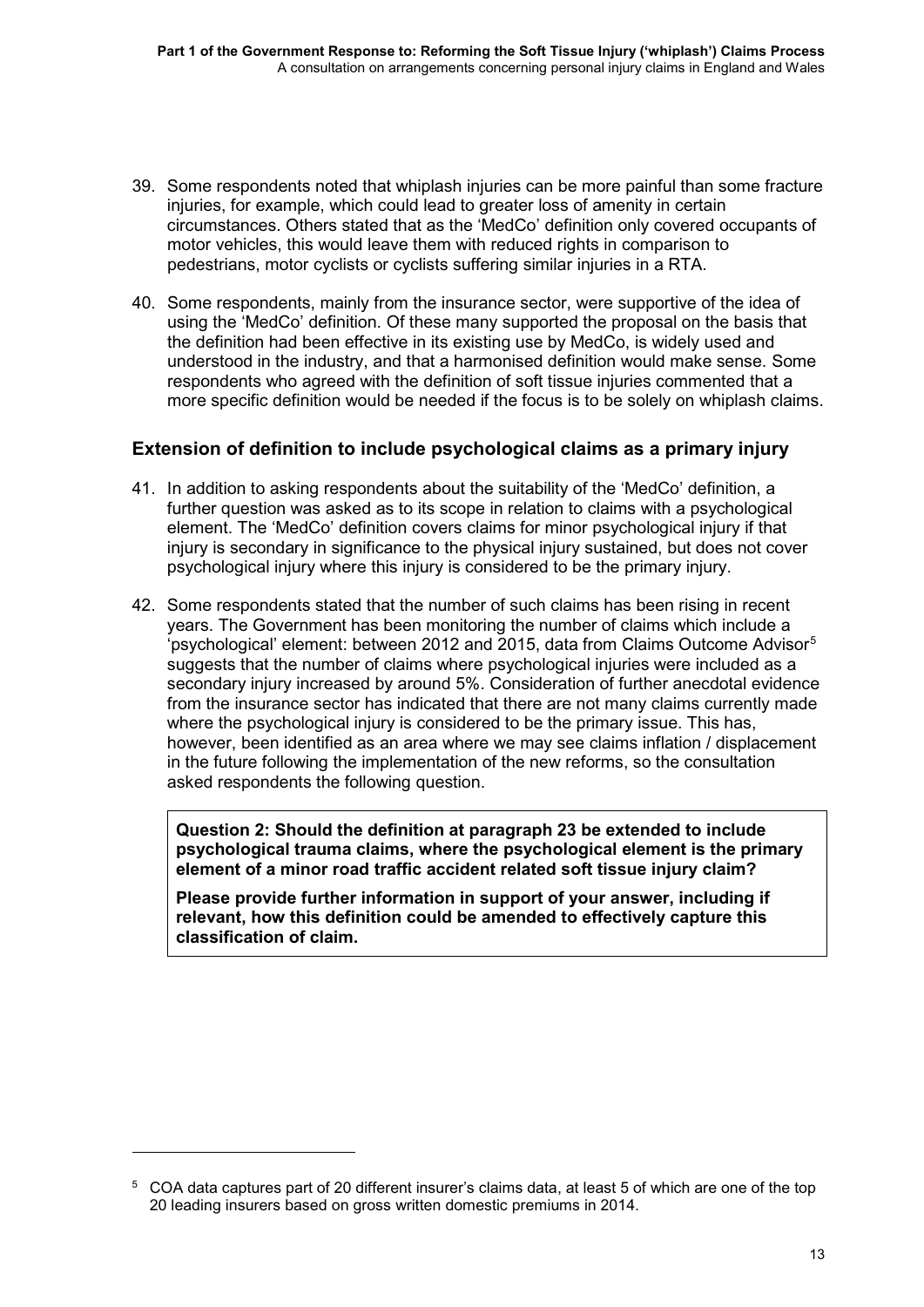- 43. 512 respondents answered this question. The majority, largely claimant solicitors, opposed the extension of the 'MedCo' definition. A small number, mainly insurers, supported the extension. When giving reasons as to why the definition should not be extended, respondents cited the increased complexity of psychological injury compared to physical injury, both in terms of identifying such injuries and how they are treated. Some respondents also stated that the wide range of possible psychological injuries makes placing them in one category problematic.
- 44. There was some disagreement with the inclusion of "minor psychological injury" particularly as a primary injury, as such injuries are qualitatively different and can be just as harmful to victims as whiplash injuries. It was also suggested that the small number of road traffic injuries where the primary injury is psychological means that the area is less in need of reform than is the case with soft tissue injuries.
- 45. Those that agreed with the extension noted that, if the definition did not encompass minor psychological claims, claimants could be incentivised to exaggerate the state of their psychological harm or duration of such harm – even where actual physical harm was more severe – in order to avoid being captured by the definition. This could result in making psychological injury claims "the new whiplash". It is however worth noting that the 13th edition of the Judicial College Guidelines indicates that minor psychological claims, e.g. those that relate to 'travel anxiety' with no other injury lasting for less than three months, should not receive a compensation award.

*Government Action: following consideration of the issues highlighted in stakeholder responses to the consultation, the Government has decided that these reforms will cover RTA related whiplash claims and minor psychological claims.* 

*A definition will be developed to reduce the scope for affected claims to be displaced into other categories of claim. The Government accepts that the definition should not cover more serious psychological illnesses, for example, depression and posttraumatic stress disorder, which are diagnosable using international standards. The Government therefore proposes to limit the scope of this measure to minor psychological injuries, such as 'travel anxiety' and 'shock.'*

### **Definition of 'minor' claims**

- 46. The value of a claim is largely (although not entirely) determined by the initial diagnosis and the likely prognosis as to how long the claimant is likely to be affected by symptoms associated with their accident. So as well as defining the scope of RTA related soft tissue injuries that will be affected by the Government's reforms, it was also important to decide what was meant by 'minor', given that one of the Government's proposals was to remove compensation for PSLA for minor claims.
- 47. In considering this issue, the Government looked at two options on which we sought the input of stakeholders. These related to injuries with a duration of up to and including:
	- i. six months; or
	- ii. nine months.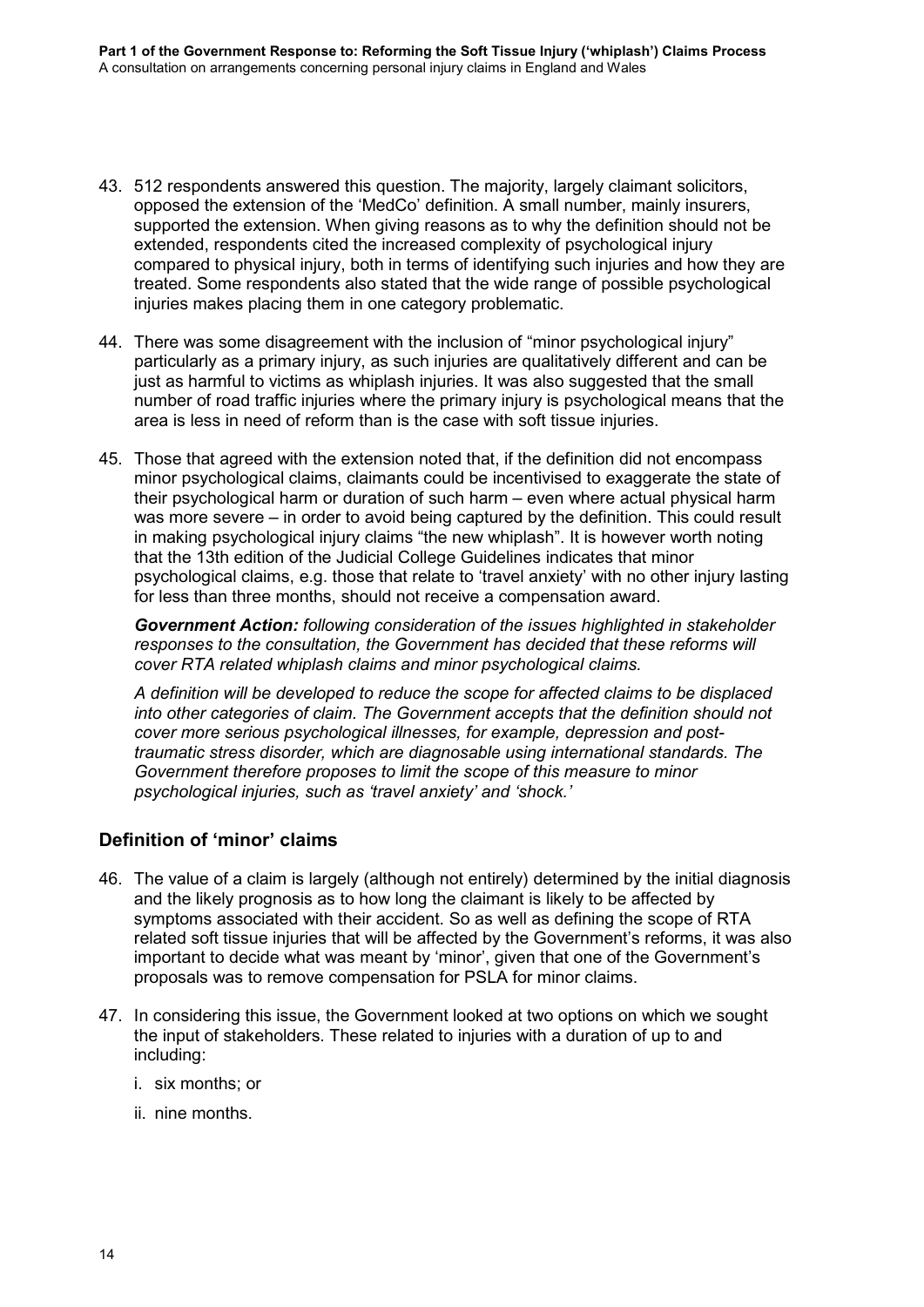48. The Government indicated in its consultation document that the preferred option for a definition of a 'minor' claim was a prognosis period of up to and including six months and asked respondents two questions.

**Question 3: The Government is bringing forward two options to reduce or remove the amount of compensation for pain, suffering and loss of amenity from minor road traffic accident related soft tissue injury claims. Should the scope of minor injury be defined as a duration of six months or less?** 

**Please explain your reasons, along with any alternative suggestions for defining the scope.**

**Question 4: Alternatively, should the Government consider applying these reforms to claims covering nine months' duration or less?** 

**Please explain your reasons along with any alternative suggestions for defining the scope.**

- 49. There were 518 responses to question 3, with 508 responses received to question 4. Many of those who responded, largely from the claimant lawyer sector, did not support either option. A number felt that six months was too long a duration for defining a minor injury. The majority of respondents also argued that nine months was too long, although, a limited number of respondents felt that 'minor' could be defined as at least nine months.
- 50. Those who disagreed with any removal of compensation mostly came from the claimant sector. They generally argued that soft tissue injuries cannot be accurately categorised as minor or severe, stating that different individuals can experience differing amounts of pain and suffering from these injuries. A number also argued that injury duration alone should not be the only consideration as there were other relevant factors, including whether the claimant required treatment or time off work.
- 51. There were a number of responses which supported the proposal in principle but argued six months was too long a duration and noted that the current cut-off for a minor injury, introduced for the first time in the  $13<sup>th</sup>$  edition of the Judicial College Guidelines, is three months. Several respondents suggested three months would be a reasonable time frame for a 'minor' injury, but it was also argued that setting thresholds could lead to some claimants exaggerating their injury duration to fall into the bracket above and therefore receive greater compensation.

*Government Action: Given the Government's decision to extend the tariff to cover all claims with an injury duration of from 0–24 months, there is no longer a need to set a definition of what is considered to be a 'minor' claim. The tariff will provide two bands for injuries with a duration of up to and including six months. Further detail on the tariff is set out below.*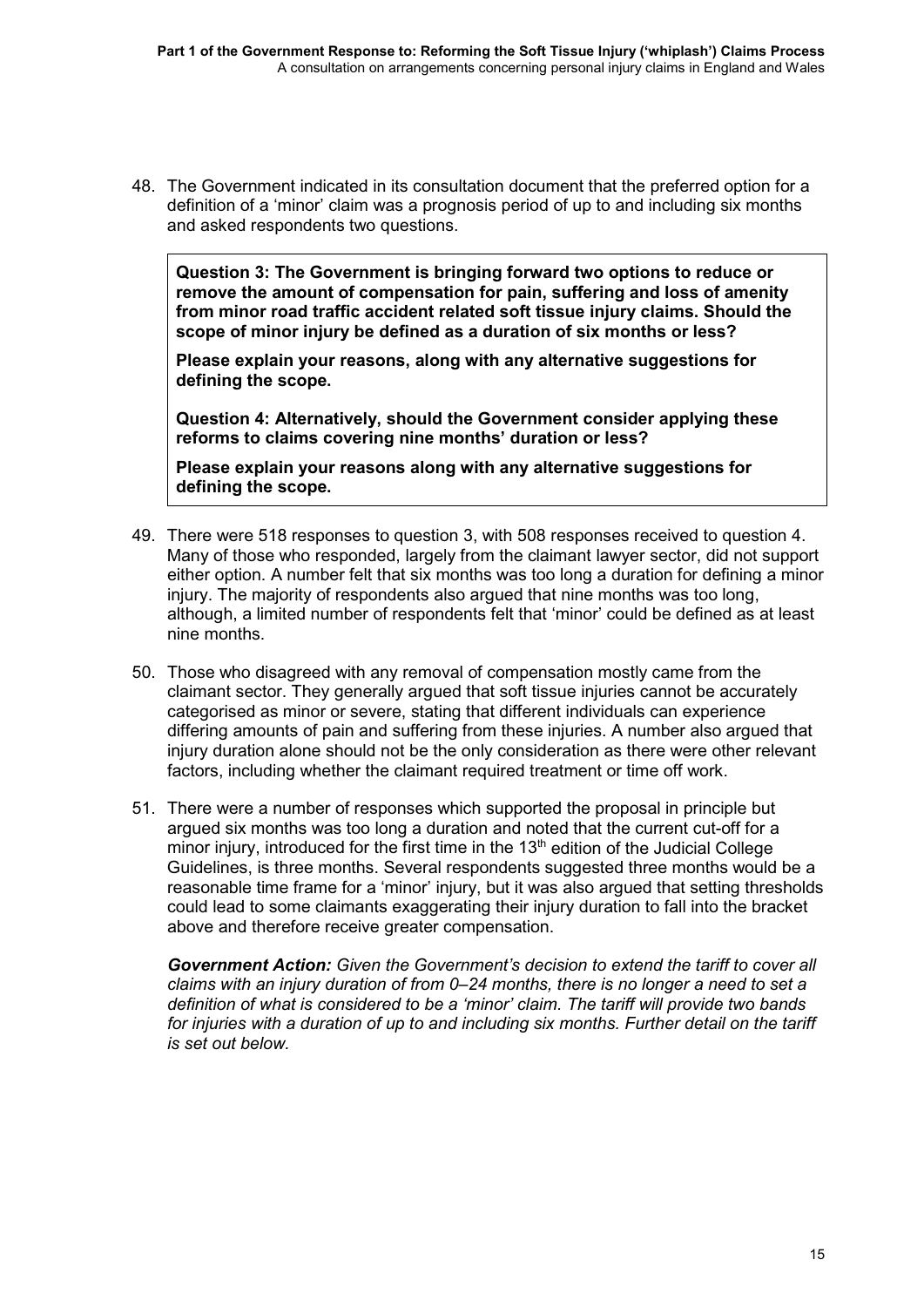### **Part 2 – Reducing the number and cost of minor RTA related soft tissue injury claims**

52. The Government consulted on two options these were:

**Option 1: Removal of compensation for PSLA for all minor RTA related soft tissue claims –** this option would remove compensation from low level whiplash claims, although all claimants would retain the right to claim for monetary losses such as rehabilitation costs and loss of earnings; and

**Option 2: Introduction of a fixed sum of compensation for minor RTA related soft tissue injury claims –** the Government recognised that whilst the amount of compensation paid to claimants for low level claims is still too high, there may be a case that those with genuine injuries (albeit minor ones) should receive some compensation for PSLA.

53. Both options would control costs by providing more certainty to claimants and defendants alike as to the value of the claim. Option two would also support the use of the small claims track if claimants choose to progress their claim themselves, by making claimants aware in advance of the appropriate level of compensation they were due.

**Question 5: Please give your views on whether compensation for pain, suffering and loss of amenity should be removed for minor claims as defined in Part 1 of this consultation?** 

**Please explain your reasons.**

- 54. There were 523 responses to this question, with the majority of respondents, mainly from the claimant sector, disagreeing that compensation for PSLA should be removed from minor claims.
- 55. Negative responses generally tended to focus on the fact that these reforms would be a major change to Tort Law, as the legal system in England and Wales currently seeks to compensate those who have suffered injury due to the negligence of another, and argued that cases of soft tissue injury caused by road traffic accidents should not be treated differently from other claims. Respondents also expressed concern that there is too high a risk of genuine claimants losing out on the compensation that they are currently entitled to for their pain, suffering and loss of amenity.
- 56. A small number of respondents, largely insurers, supported the removal of compensation for minor whiplash claims. They argued that the removal of compensation was necessary in order to remove the bulk of whiplash claims from the system and reduce insurance premiums. A number of those who supported the removal of compensation also indicated that they would be content with the introduction of a fixed tariff.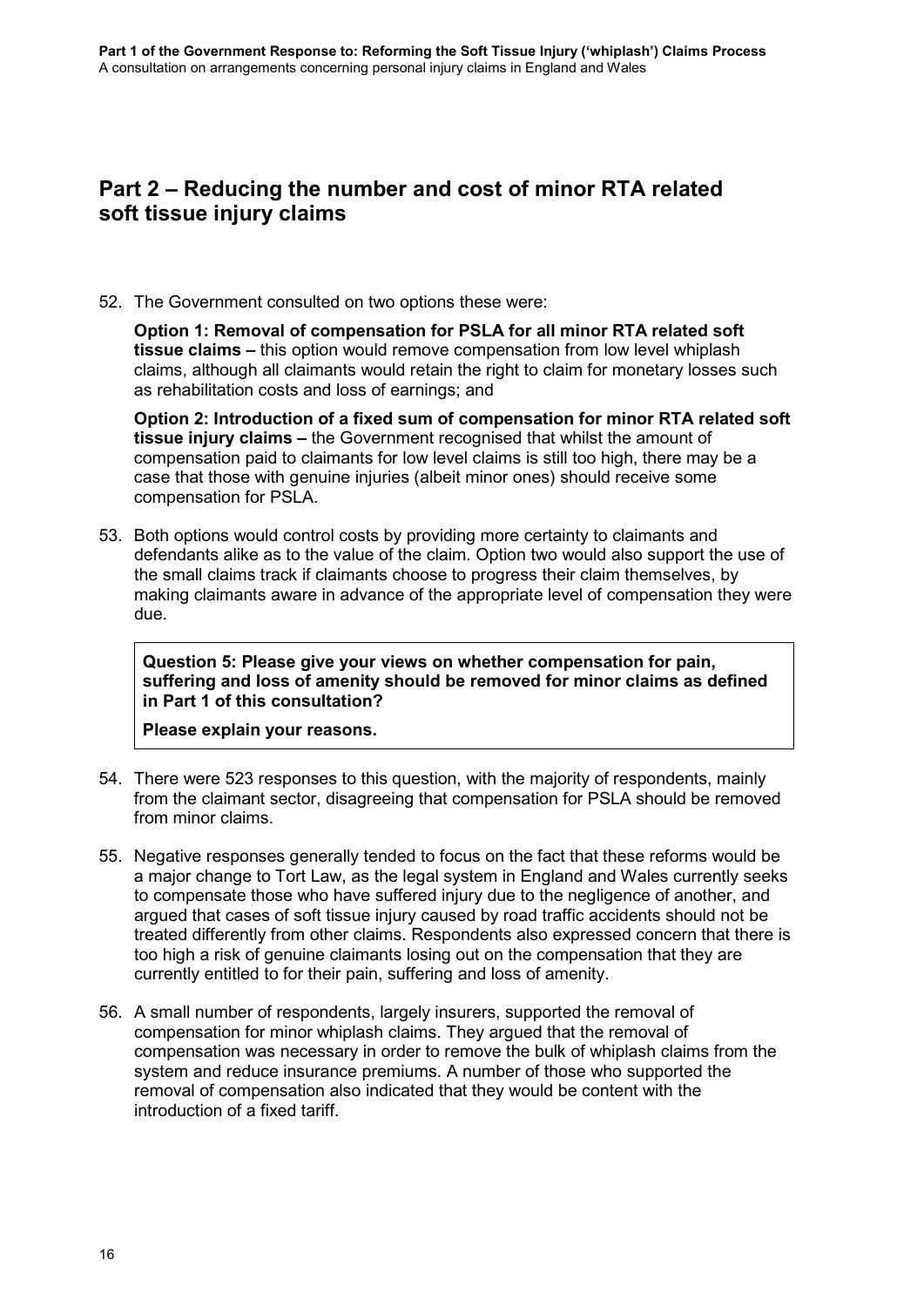**Question 6: Please give your views on whether a fixed sum should be introduced to cover minor claims as defined in Part 1 of this consultation? Please explain your reasons.**

- 57. 516 respondents answered this question, with the majority, largely from the claimant sector, disagreeing with the introduction of a fixed tariff. Such respondents generally claimed that all injuries are different and that there can be a variance in the pain and suffering caused by injuries lasting for six months or less. This, it was argued, makes it difficult or impossible to set a level of compensation that is fair for all claimants and creates a risk of both over and under-compensation. The majority of respondents argued that the current system, based on a negotiated settlement using the Judicial College Guidelines, was effective and should continue.
- 58. A small number of respondents from the insurance sector opposed such a tariff on the basis that they favoured a total ban on compensation, for reasons outlined in the summary of responses to question 5 above. There was a suggestion that the introduction of a fixed tariff covering a period of 0 to 6 months could incentivise those who suffered injury for only a few days to make a claim, and further steps should be introduced to tackle this.
- 59. A small number of respondents, mainly but not entirely from the insurance sector, agreed with the introduction of a tariff. Those that supported the proposal felt that it offered an appropriate compromise between the current system and the removal of compensation for injuries, as it would disincentivise fraudulent claimants without unduly punishing those with genuine injuries. Respondents also noted that a fixed tariff would simplify the process, increase transparency and provide a greater degree of certainty than the current system.

**Question 7: Please give your views on the Government's proposal to fix the amount of compensation for pain, suffering and loss of amenity for minor claims at £400 and at £425 if the claim contains a psychological element.** 

**Please explain your reasons.**

1

- 60. There were 516 responses to this question. Just under half of the responses received, mainly from the claimant sector, opposed the setting of any fixed tariff at all, for reasons outlined in the summary of responses to question 6.
- 61. The consultation document included tables providing indicative figures for compensation under the new tariff. These figures reflected the Government's policy objectives to reduce costs and to provide certainty as to the value of the claim. A number of respondents, again mainly from the claimant sector, felt that the indicative compensation figures provided were too low. These respondents stated that the figures included were much lower than the suggested compensation for minor injuries in the Judicial College Guidelines.<sup>[6](#page-19-0)</sup> The consultation provided two figures. One covered claims where the whiplash element was the sole injury being claimed, and the second

<span id="page-19-0"></span><sup>&</sup>lt;sup>6</sup> The 13<sup>th</sup> Edition of the Judicial College Guidelines (published September 2015) states that Minor Neck injuries (defined as full recovery within three months) should receive between a few hundred pounds and £2,050.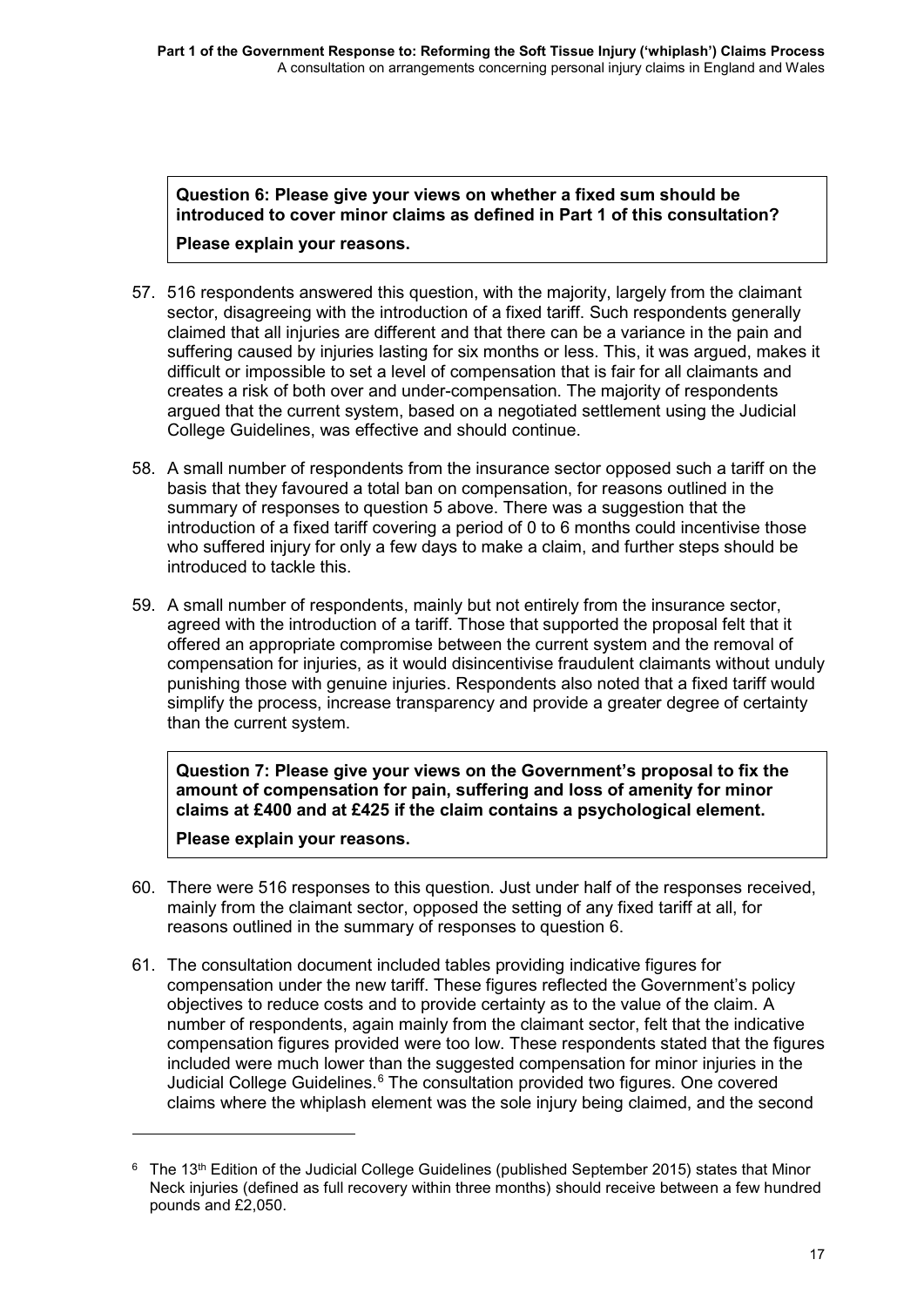included an added element to cover minor psychological injuries. A number of respondents from the claimant sector suggested that additional sum proposed was too low for a secondary psychological injury.

- 62. A limited number of respondents, from the insurance sector, thought the proposed figures were too high, arguing that the proposed figures would still allow claimant representatives to generate large profit margins from volume claims, which would mean the reforms would have little or no impact on claims volumes. A small number felt the figures were appropriate for these minor injuries.
- 63. Some respondents disagreed with a separate rate for claims with a psychological element, arguing it would create a new 'head of claim' and incentivise the pursuit of a psychological element to claims.

*Government Action: Following consideration of the arguments put forward by respondents the Government has decided not to pursue the option to remove PSLA for minor claims and instead intends to pursue a tariff for claims with an injury duration of between 0 and 24 months. The Government is of the view that pursuing this option will meet the Government's objectives as stated above and still allow genuine claimants to claim a more proportionate amount of compensation for pain, suffering and loss of amenity for these claims.*

### **Process for assessing injury duration**

- 64. Since 2013, the Government has worked closely with interested parties to enhance the independence and quality of medical reporting in support of whiplash claims. This work resulted in the industry owned and operated 'MedCo' system which is responsible for implementing the Government's policy in this regard, including running an accreditation scheme for all medical experts that wish to carry out such medical reports.
- 65. We consulted on two approaches as to how the process for obtaining medical evidence could proceed. Views were sought on whether the process should be via a prognosis approach, i.e. where the injury duration was based on a prognosis period as considered by an accredited medical expert, or a diagnosis approach, whereby the claimant would have to wait six months to be able to have a medical report completed to determine whether symptoms remained. If this latter approach were to be adopted, only the cost of a report obtained at this point would be recoverable.

**Question 8: If the option to remove compensation for pain, suffering and loss of amenity from minor road traffic accident related soft tissue injury claims is pursued, please give your views on whether the 'Diagnosis' approach should be used.**

**Please explain your reasons.**

**Question 9: If either option to tackle minor claims (see Part 2 of the consultation document) is pursued, please give your views on whether the 'Prognosis' approach should be used.**

**Please explain your reasons.**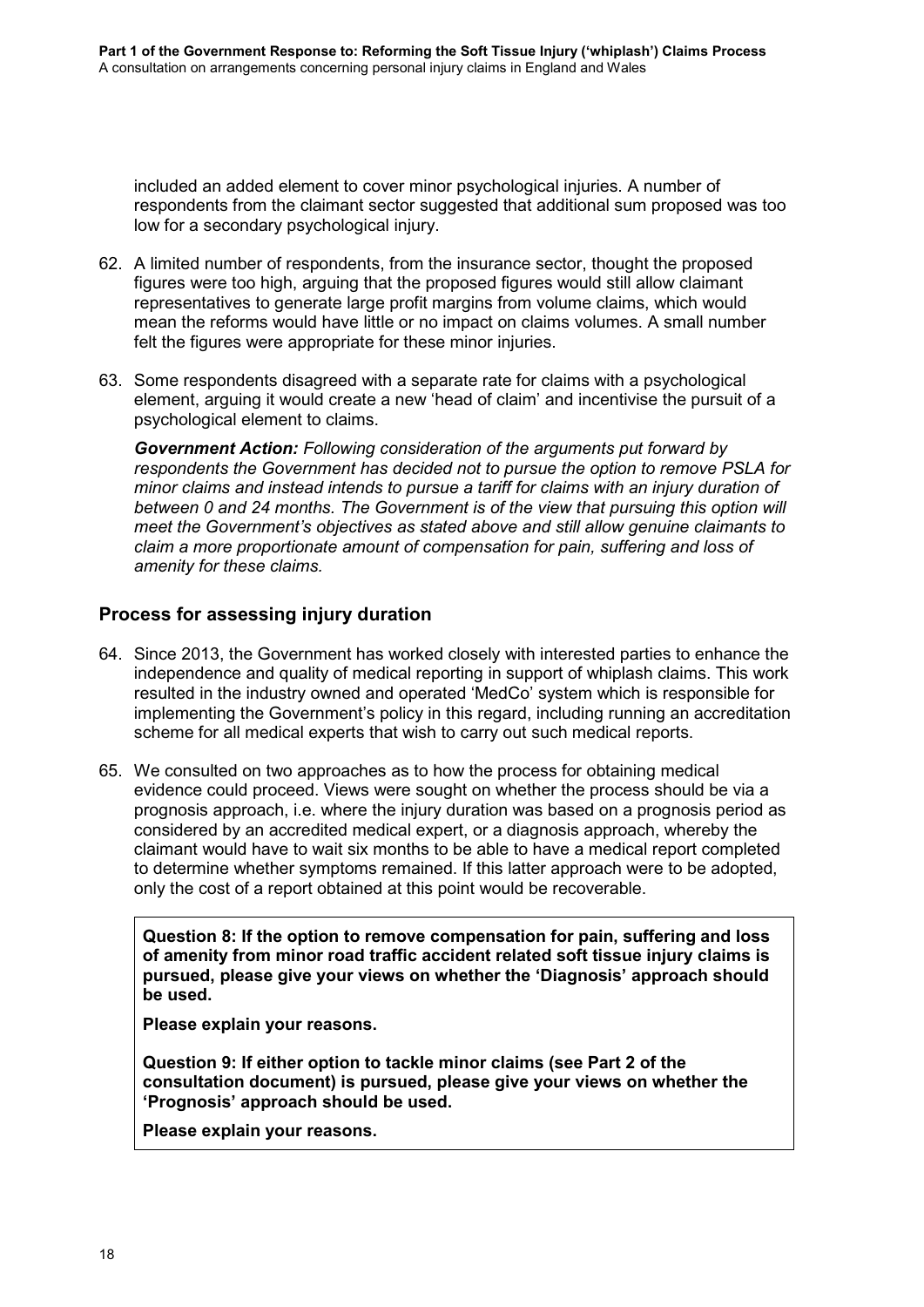- 66. 509 responses were received to question 8, of which the majority, from across all sectors, argued against the Diagnosis approach being used. Those that felt the diagnosis approach was inappropriate argued:
	- that it would be better to conduct medical reports earlier in the process in order to determine the scope of the injury and what treatment or rehabilitation is necessary. Delaying the medical report for six months could delay necessary treatment;
	- that the Diagnosis approach would incentivise uninjured claimants to approach medical professionals many months after the accident and claim an injury with exaggerated symptoms, from which (they would claim) they had now made a full recovery. The Diagnosis approach would therefore increase the risk of fraud; and
	- that the Diagnosis approach would do little to remove uncertainty or the potential for fraud from the process as it would still rely on claimants' subjective description of their suffering.
- 67. A small number of respondents supported the Diagnosis approach. These respondents said that it was easier for medical professionals to offer an accurate opinion on an injury after a degree of time had elapsed and that the Diagnosis approach would allow medical experts to identify cases where the claimant had suffered for six months or less.
- 68. 499 respondents answered question 9. The majority, from across all sectors, argued that the Prognosis approach should be used. Respondents noted:
	- an early medical examination would ensure that claimants quickly receive any necessary treatment or rehabilitation;
	- that genuine claimants would be encouraged to bring their claims without delay, speeding up the process;
	- the increased likelihood of symptoms being present at the time of examination would reduce the prospect for fraudulent or exaggerated cases; and
	- that Prognosis is the current approach and is well understood by the industry.
- 69. Those that felt the Prognosis approach should not be used suggested:
	- there was a risk of "prognosis inflation", in which medical experts are pressured to place their prognosis just beyond the threshold for a minor injury; and
	- that experts cannot reach an accurate prognosis too soon after an injury is suffered.
- 70. Some respondents suggested that problems with the system will exist whether the Prognosis or Diagnosis models are used, due to questions about the quality of medical reporting for these claims.
- 71. In addition to the two questions on Diagnosis or Prognosis, the consultation also asked for views on whether a requirement to have a medical examination at a specific point after the accident may have a positive impact on the practice of claims being brought at the end of the limitation period.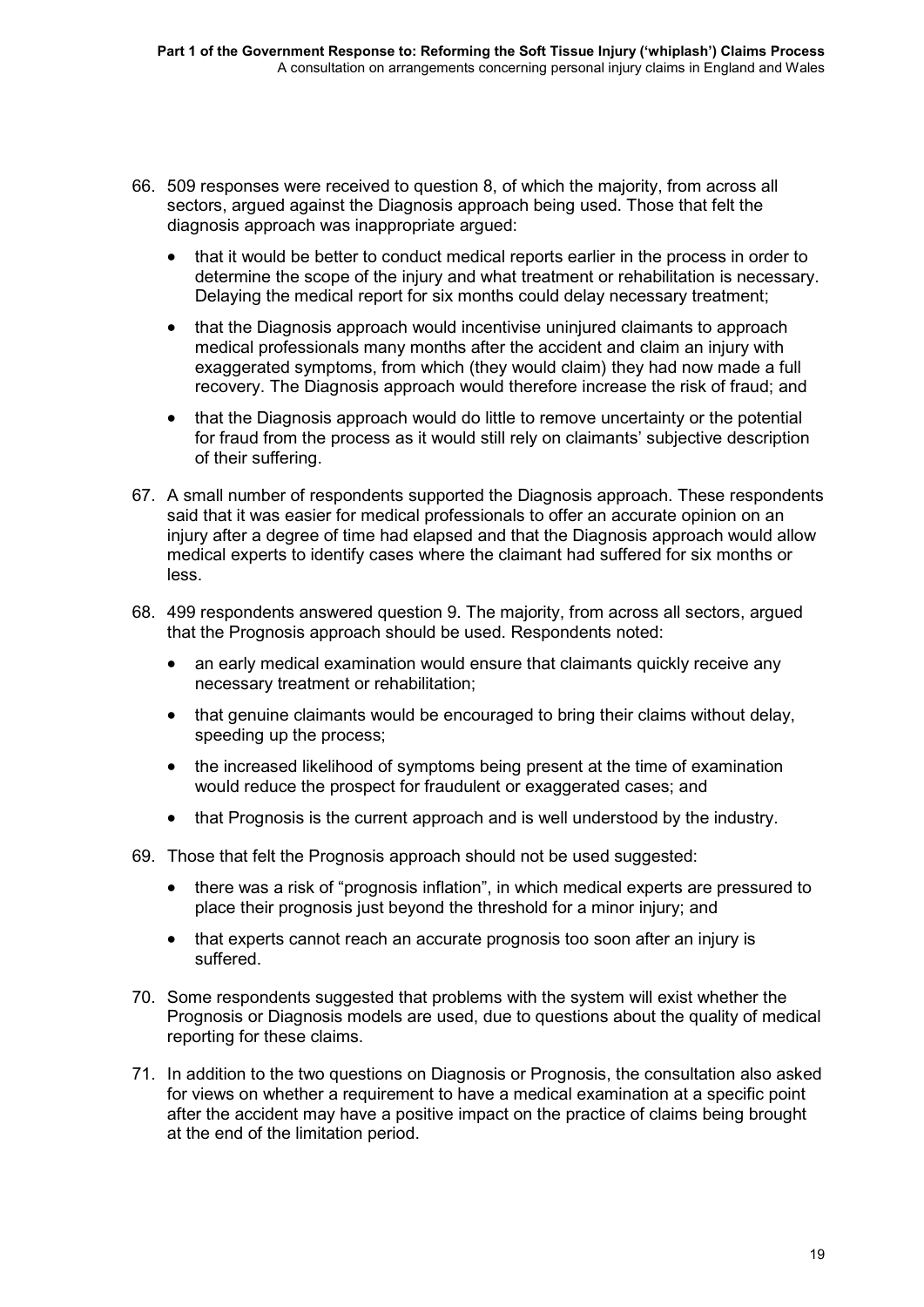**Question 10: Would the introduction of the 'diagnosis' model help to control the practice of claimants bringing their claim late in the limitation period?**

**Please explain your reasons and if you disagree, provide views on how the issue of late notified claims should be tackled.**

- 72. 487 respondents answered this question. In particular, respondents argued:
	- late claims are driven by factors that the Diagnosis approach would not impact on. For example, that claimants are generally unaware of the statutory limitation period so changing to a Diagnosis approach would not alter the number of claims brought close to the end of that period; and
	- the introduction of the Diagnosis approach could actually lead to an increase in claimants bringing late claims, because of the necessary waiting period before a medical examination can be conducted.
- 73. A small number of respondents said that the introduction of the Diagnosis approach would help to control late claims, but only if there was a requirement that medical examinations are conducted in a timely fashion.

*Government Action: The Government supports the continued use of the 'prognosis' approach. This allows claimants to be able to seek any rehabilitation / treatment in a timely manner so as to be as effective as possible. The Government is also of the view that MedCo will continue to play an important role in this area. MedCo can, and will, continue to identify bad behaviour through analysis of its management information, and take the necessary robust enforcement action.*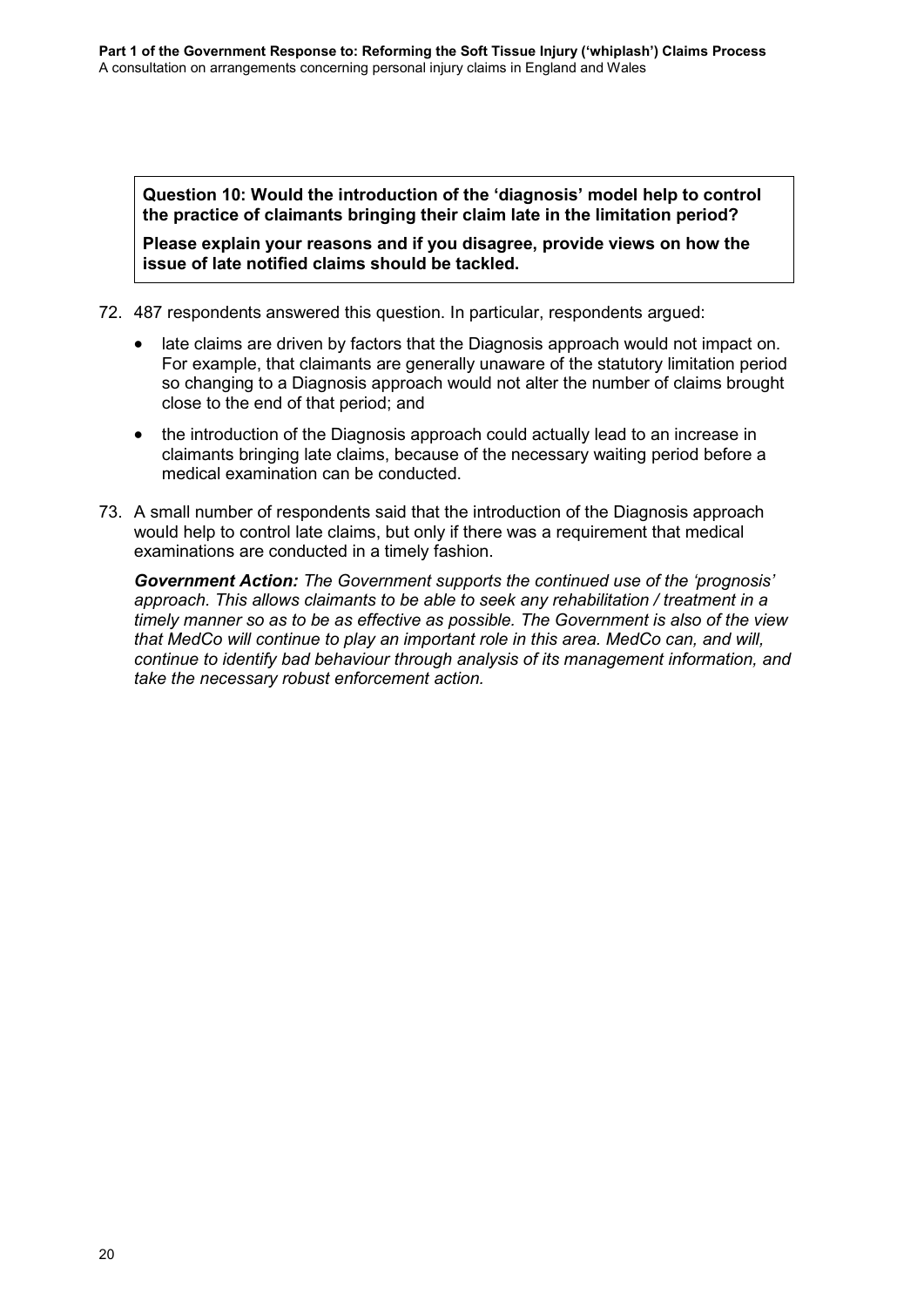### **Part 3 – Introduction of a fixed tariff system for other RTA related soft tissue injury claims**

- 74. The second measure covered in the consultation document was the introduction of a new tariff of predictable damages. This is not a new idea – such an approach was recommended by Lord Justice Jackson in his 2010 report 'Review of Civil Litigation Costs: Final Report'.<sup>[7](#page-23-0)</sup> It also features as a recommendation in the Insurance Fraud Task Force report published in January 2016.<sup>[8](#page-23-1)</sup>
- 75. In addition, many European jurisdictions such as Italy, France, Spain, Sweden, Norway and Finland – feature similar systems as part of their processes for dealing with low value personal injury claims. It is the Government's view that the introduction of a fixed tariff of compensation for minor RTA related soft tissue injuries provides a proportionate approach to compensating PSLA for soft tissue injuries in RTA cases and a fair balance against the interests of consumers paying motor insurance.
- 76. A system which provides certainty as to the value of a claim would also help support the increase in the small claims limit, as it would provide claimants with the information they need to value their claim. The consultation document set out the Government's views on how such a system would work in practice – including indicative new compensation levels – and sought views from respondents on how best such a system should be implemented.

**Question 11: The tariff figures have been developed to meet the Government's objectives. Do you agree with the figures provided?** 

**Please explain your reasons why along with any suggested figures and detail on how they were reached.**

- 77. 515 respondents answered question 11, with most of the responses coming from the claimant sector, who were mostly against the proposal. Views provided by respondents included that the figures were:
	- **too low** a majority of respondents, largely from the claimant sector, argued that the figures included in the Judicial College Guidelines, which have been used up until now, are considerably higher and are fairer for claimants as they take into account the unique circumstances of each claim;
	- **too high** a small number of respondents argued the proposed figures were too high as they would continue to incentivise claims;
	- **too complex**  a number of respondents, mainly insurers, argued that splitting the tariff to cover psychological injuries made the system unnecessarily complex and would incentivise claimants to always allege psychological harm; and

-

<span id="page-23-0"></span><sup>7</sup> [https://www.judiciary.gov.uk/wp-content/uploads/JCO/Documents/Reports/jackson-final-report-](https://www.judiciary.gov.uk/wp-content/uploads/JCO/Documents/Reports/jackson-final-report-140110.pdf)[140110.pdf](https://www.judiciary.gov.uk/wp-content/uploads/JCO/Documents/Reports/jackson-final-report-140110.pdf)

<span id="page-23-1"></span><sup>8</sup> [https://www.gov.uk/government/uploads/system/uploads/attachment\\_data/file/494105/](https://www.gov.uk/government/uploads/system/uploads/attachment_data/file/494105/%0bPU1817_Insurance_Fraud_Taskforce.pdf) [PU1817\\_Insurance\\_Fraud\\_Taskforce.pdf](https://www.gov.uk/government/uploads/system/uploads/attachment_data/file/494105/%0bPU1817_Insurance_Fraud_Taskforce.pdf)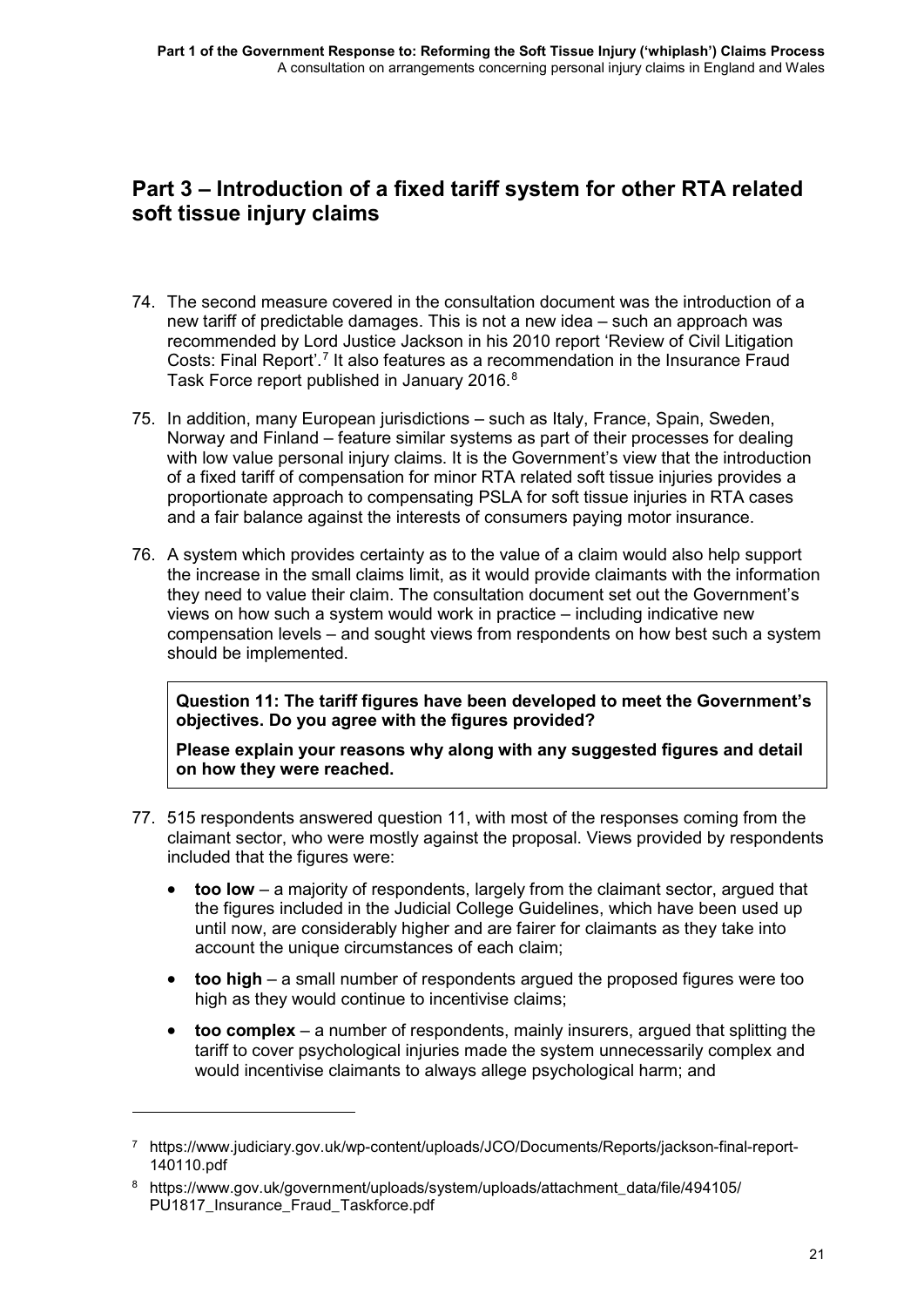• **appropriate** – a small number of respondents thought the proposed figures offered a reasonable level of compensation.

A number of respondents argued that a tariff based on injury prognosis alone would not take account of other relevant factors, in terms of determining the severity of an injury. Other relevant factors included whether a claimant needed to have time off work or treatment for the injury.

78. However, respondents who generally agreed with the figures also opposed a separate tariff for psychological injuries. They argued that it would make the system unnecessarily complex and encourage bad behaviour.

*Government action: The Government has decided to introduce a single tariff that will cover both whiplash claims and minor psychological claims. This decision takes account of the views of respondents to the consultation and the guidance included in the most recent Judicial College Guidelines.*

*The figures in the tariff have been updated taking into account the uplift provided for in the most recent version of the Judicial College Guidelines. It was suggested in the consultation document that the lowest bracket should be 0–6 months, but this has now been broken down further into two bands, namely 0–3 months and 4–6 months. The Government has decided that the levels of compensation available under the new tariff will be as follows:* 

| <b>Injury</b><br><b>Duration</b> | 2015 average payment for<br>PSLA - uplifted to take account<br>of JCG uplift (industry data) | <b>Judicial College Guideline</b><br>(JCG) amounts (13 <sup>th</sup> edition)<br><b>Published September 2015</b> | <b>New tariff</b><br>amounts |
|----------------------------------|----------------------------------------------------------------------------------------------|------------------------------------------------------------------------------------------------------------------|------------------------------|
| 0-3 months                       | £1,750                                                                                       | A few hundred pounds to<br>£2,050                                                                                | £225                         |
| 4–6 months                       | £2,150                                                                                       | £2,050 to £3,630                                                                                                 | £450                         |
| 7-9 months                       | £2,600                                                                                       | £2,050 to £3,630                                                                                                 | £765                         |
| $10-12$ months                   | £3,100                                                                                       | £2,050 to £3,630                                                                                                 | £1,190                       |
| $13-15$ months                   | £3,500                                                                                       | £3,630 to £6,600                                                                                                 | £1,820                       |
| $16 - 18$ months                 | £3,950                                                                                       | £3,630 to £6,600                                                                                                 | £2,660                       |
| 19–24 months                     | £4,500                                                                                       | £3,630 to £6,600                                                                                                 | £3,725                       |

79. The consultation document also sought views on whether an exceptionality provision should be included in relation to the tariff. Such a provision would allow the judiciary, upon application, to apply an uplift to the amount payable to a claimant by up to 20% in exceptional circumstances.

**Question 12: Should the circumstances where a discretionary uplift can be applied be contained within legislation or should the Judiciary be able to apply a discretionary uplift of up to 20% to the fixed compensation payments in exceptional circumstances?** 

**Please explain your reasons why, along with what circumstances you might consider to be exceptional.**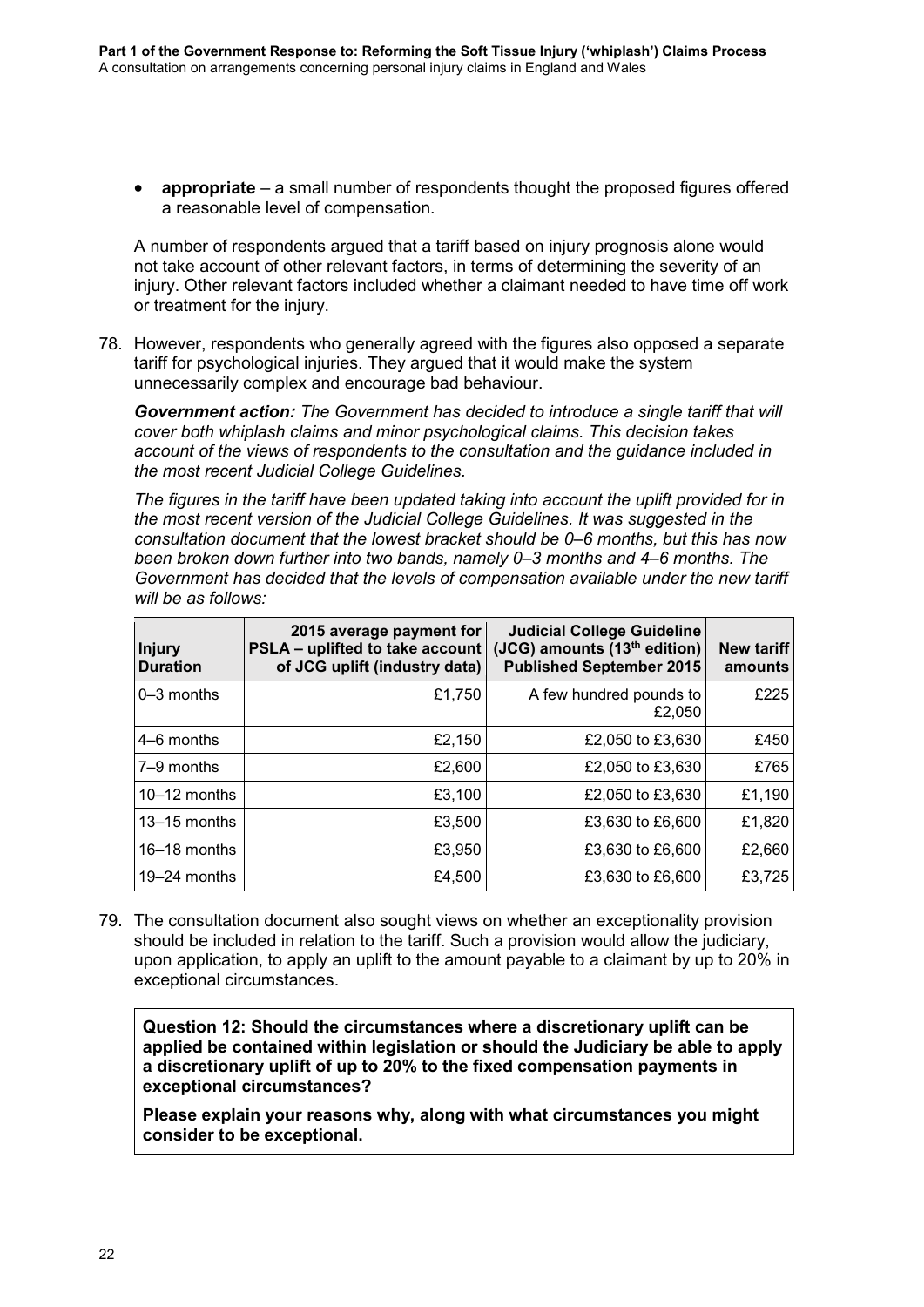- 80. 496 respondents answered this question. The majority of respondents, from all sectors of the industry, opposed a discretionary uplift, but for differing reasons. A number of those, largely insurers, opposed the concept of an uplift arguing it would undermine the advantages and simplicity of a tariff. Others, mainly claimant solicitors, opposed the discretionary uplift arguing that the Judiciary should maintain full discretion in awarding compensation for PSLA. Some respondents supported the introduction of a discretionary uplift, arguing it provided added flexibility.
- 81. The following examples of what could be considered exceptional circumstances were given:
	- where fraud, fundamental dishonesty or low velocity impact is alleged;
	- where liability is disputed;
	- where the individual's loss of amenity is higher than usual (avid sports players, for example); and
	- where the victim is elderly, has a disability and their ability to live independently is hampered.

*Government Action: Good arguments both for and against including a judicial uplift of 20% were given in response to the question asked in the consultation. The Government has decided on balance that is appropriate to include such an uplift and will be taking this forward as part of the reform programme. However, having noted suggestions of what could be considered exceptional circumstances, such as those listed above, the Government does not intend to define such exceptional circumstances in primary legislation. Instead we believe it is more appropriate to leave consideration of when a claim is exceptional to the discretion of the courts.*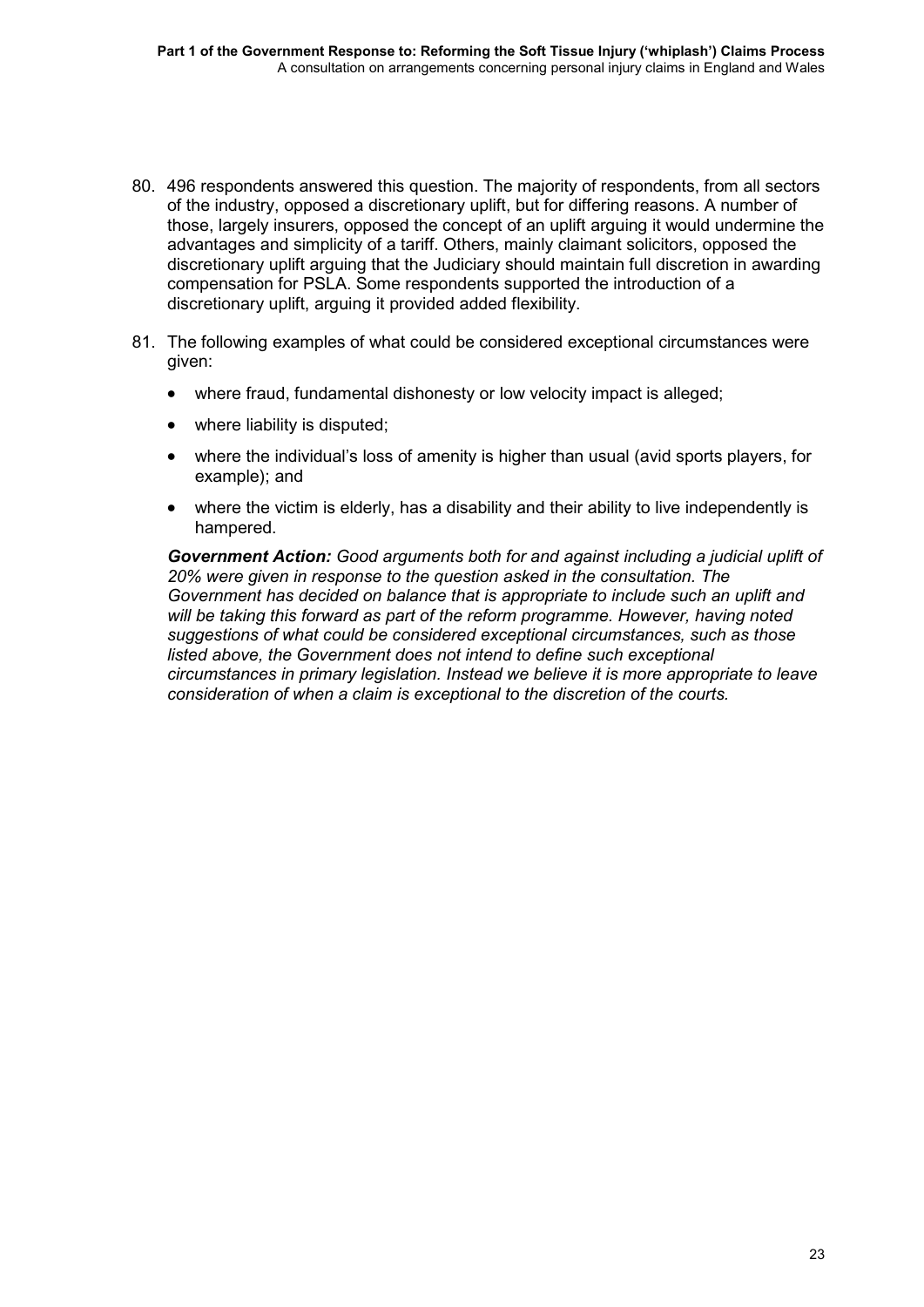### **Part 4 – Raising the small claims track limit for personal injury claims**

- 82. To further reduce the costs of litigation in relation to low value personal injury claims. The Government consulted on increasing the small claims limit for personal injury claims – by reference to the value of the PSLA element of the claim – from £1,000 to £5,000.
- 83. As set out in the consultation document, there are a number of reasons the government thinks it is appropriate to increase the small claims limit for personal injury claims. This included the fact that the limit for such claims was originally set at £1,000 in 1991, and an increase in long overdue. Raising the small claims limit would mean both sides would become responsible for their own legal costs, even if the claimant is awarded compensation for PSLA for their injuries.

### **Scope of the increase**

84. The consultation document outlined the options for raising the small claims limit in terms of its scope and sought views from respondents on whether this measure should cover all personal injury claims or just RTA claims, and whether there was a case for extending the limit beyond £5,000.

**Question 13: Should the small claims track limit be raised for all personal injury or limited to road traffic accident cases only?** 

#### **Please explain your reasoning.**

- 85. 544 respondents answered question 13. The majority of these were claimant solicitors who were generally opposed to any increase to the current personal injury small claims limit of £1,000. Trade unions, Claims Management Companies and cyclists were also opposed to the proposed rise in the limit. Responses were also received from members of the Judiciary who highlighted concerns about the potential impact of this reform on court and judicial resources. A number of these respondents also acknowledged the limit had not been raised for some time, but argued that if it is to be raised, the limit should be increased by an inflationary amount only.
- 86. 5,995 identical campaign letters were received in response to this question from cyclists. The key point made in these letters was that claims made by cyclists following an accident were more complex than in whiplash claims as there was often a dispute as to liability and/or an accusation of contributory negligence.
- 87. Trade Unions were generally concerned that raising the limit for all PI claims would unfairly bring work related claims into scope. They argued these claims were generally more complex than RTA claims, due to causation and liability issues. This view was also supported by a number of claimant solicitors.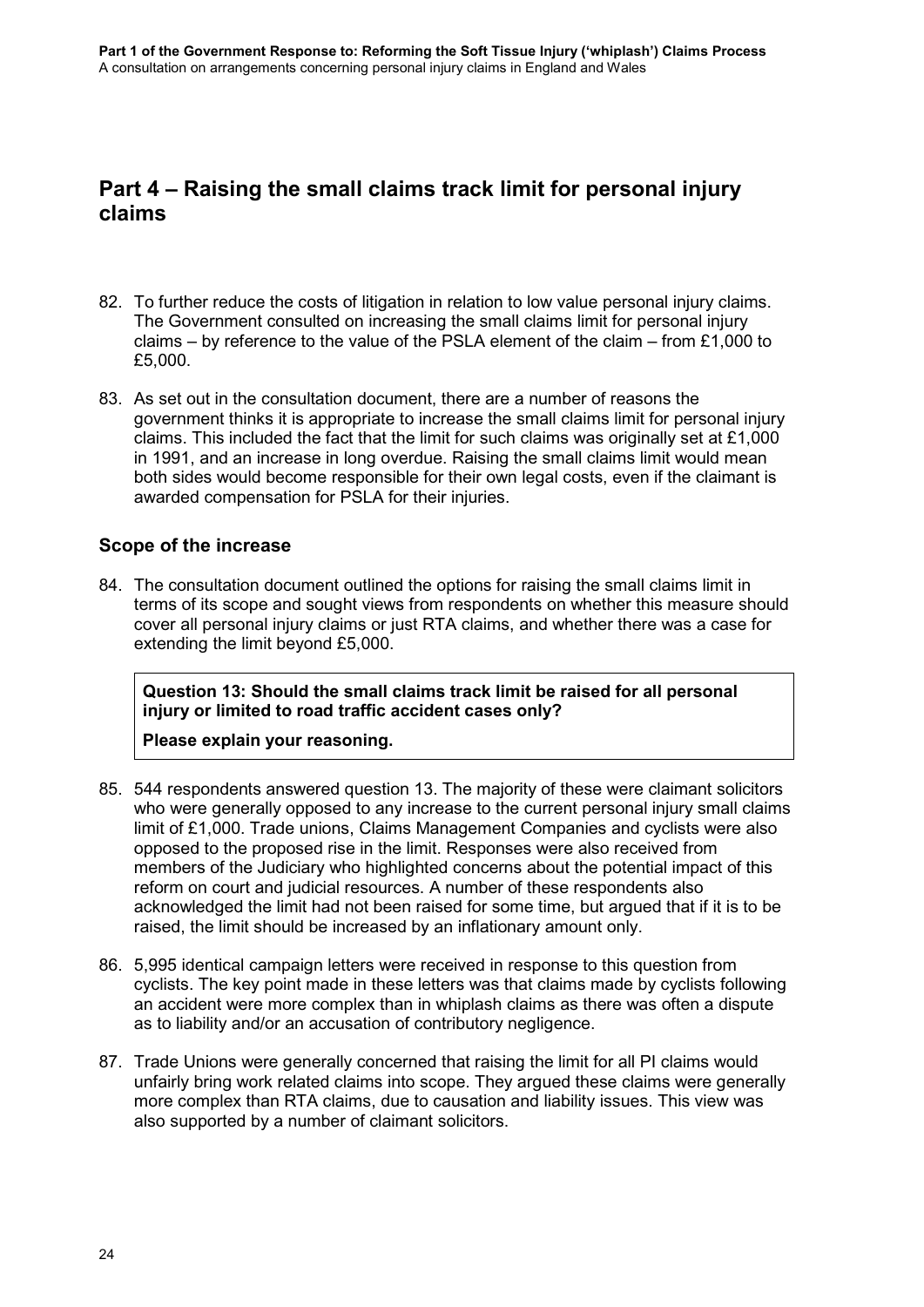- 88. The main reasons given by respondents for not increasing the small claims limit for all personal injury claims were:
	- the impacts of previous reforms such as the provisions in Part 2 of the Legal Aid, Sentencing and Punishment of Offenders Act 2013 need to be fully assessed before further reforms are introduced;
	- an increase in the limit only benefits the insurance industry and limits access to justice for claimants;
	- difficulties litigants in person may encounter in running their own claim without legal representation, which could cause delays, require increased judicial resource and prevent access to justice;
	- defendant insurers will still have legal representation, but claimants will not, creating an inequality of arms;
	- the other reforms would reduce the levels of PSLA available, so there is no need to increase the small claims limit;
	- there would be a proliferation of CMCs and McKenzie friends in this market; and
	- increasing the limit to £5,000 for all personal injury claims would mean some very serious injuries would have to be dealt with in the small claims court. Many respondents provided examples of injuries that would potentially be covered if the limit was raised as proposed.
- 89. In addition, concerns were raised by claimant lawyers in particular, about the impact the increase would have on personal injury practices, with the potential for large job losses in the sector. Other potential impacts on the courts, NHS and income to the Government were also raised.
- 90. Of those that supported the increase, the majority, mainly from the insurance sector, argued that any increase should be limited to RTA claims, at least in the short-term. The main reason given in support of an increase was that the limit had not kept pace with inflation and increases in compensation payment levels. Reasons for limiting an increase to RTA claims centred on the fact that this is the main area of harm identified in the consultation and that it is important to focus efforts on implementation for these claims before extending the increase more broadly to other personal injury claims. There was also a recognition that non-RTA personal injury claims can be more complex as there were often more issues related to liability and causation.
- 91. A number of respondents highlighted the need to develop a review mechanism in relation to both the small claims limit and the tariff of predictable damages for PSLA payments for whiplash claims.
- 92. As well as considering whether the small claims limit should be increased for all personal injury or just limited to RTA related claims, the consultation asked for views on whether the limit should be increased beyond the proposed level of £5,000. This question was asked in the context of the small claims limit currently being set at £10,000 for all types of claim other than personal injury and housing disrepair.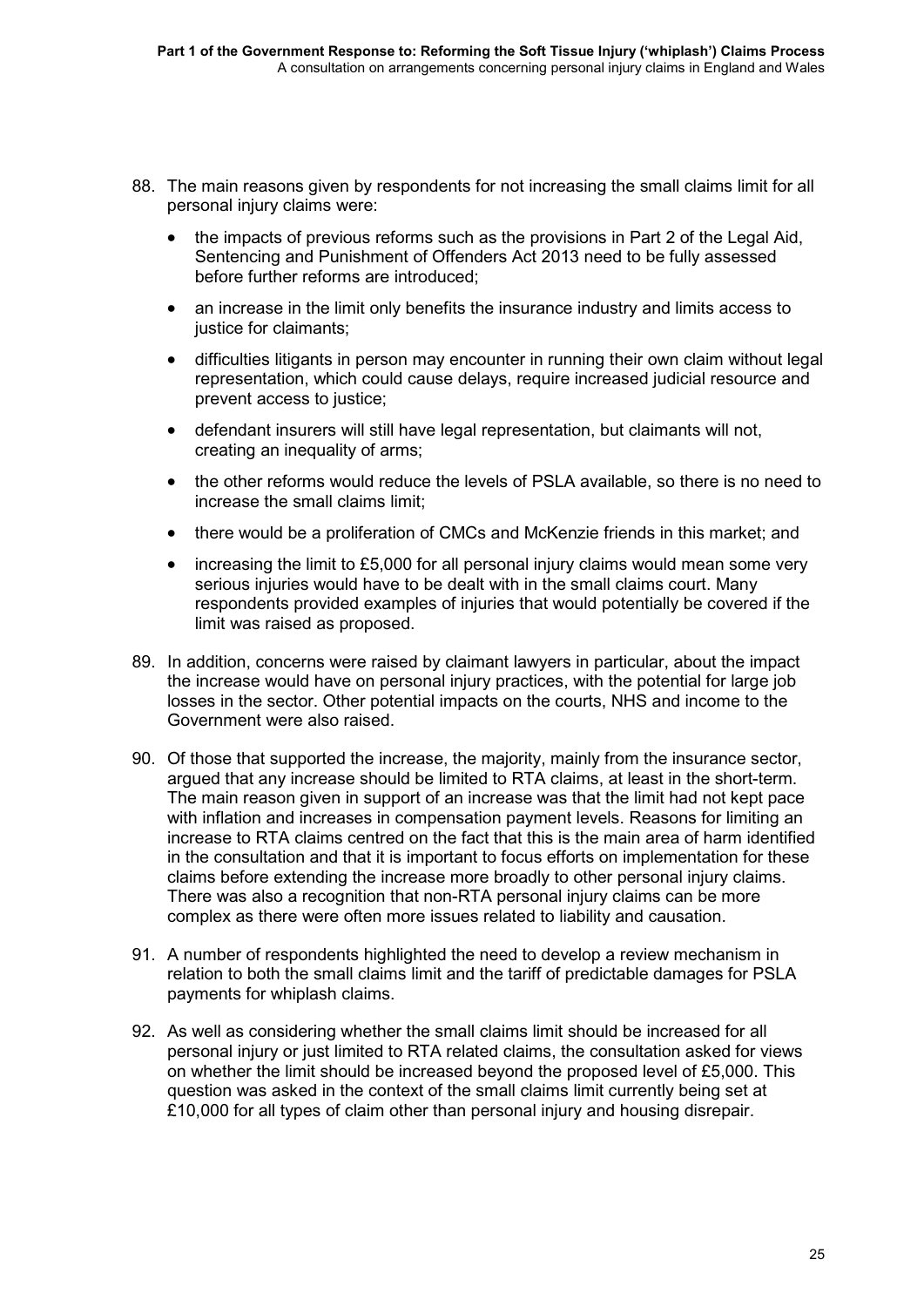**Question 14: The small claims track limit for personal injury claims has not been raised for 25 years. The limit will therefore be raised to include claims with a pain, suffering and loss of amenity element worth up to £5,000. We would, however, welcome views from stakeholders on whether, why and to what level the small claims limit for personal injury claims should be increased to beyond £5,000?**

93. 523 respondents answered question 14. The majority, from across the industry, were against increasing the limit beyond £5,000. The main reasons given for not raising the limit higher were the same as those given in response to question 13. Of the small number of respondents who supported an increase above £5,000, the main reason given was that it should increase to £10,000 to match the small claims limit for other types of claim.

*Government Action: In line with the reasons given in the consultation document, and having taken note of the responses received, the Government has decided to increase the small claims limit for RTA related claims to £5,000. In addition, having considered the submissions of stakeholders in relation to non RTA PI claims, the small claims limit for all other types of PI claims will be increased to £2,000 in line with inflation.* 

*The Government will work closely with interested parties to ensure these increases are implemented effectively and bed in fully. We will keep the small claims limit for all PI claims under review and will consider whether a further increase to £5,000 for all PI claims is required in the future.*

### **Litigants in Person**

- 94. In responding to this consultation many claimant lawyers argued that claimants would not be able to issue court proceedings without legal help and it is unfair to ask them to pay for this help if such is required. The Government is of the view that low value personal injury claims are not so complex as to routinely require a lawyer. Raising the small claims limit to cover PSLA claims of up to £5,000 will not preclude claimants from engaging legal representation, but would mean that they would in future be responsible for paying for their own legal costs if they so choose.
- 95. The Government accepts that some claimants may not fully understand the process, but this is mitigated by the significant amount of help and support available to all claimants who act in person. For example, specific guidance for litigants in person and for making small claims has been published by both the Civil Justice Council and the Bar Council. These documents can be found here:
	- [https://www.judiciary.gov.uk/wp-content/uploads/JCO/Documents/CJC/](https://www.judiciary.gov.uk/wp-content/uploads/JCO/Documents/CJC/%0bPublications/Other+papers/Small+Claims+Guide+for+web+FINAL.pdf) [Publications/Other+papers/Small+Claims+Guide+for+web+FINAL.pdf](https://www.judiciary.gov.uk/wp-content/uploads/JCO/Documents/CJC/%0bPublications/Other+papers/Small+Claims+Guide+for+web+FINAL.pdf)
	- [http://www.barcouncil.org.uk/media/203109/srl\\_guide\\_final\\_for\\_online\\_use.pdf](http://www.barcouncil.org.uk/media/203109/srl_guide_final_for_online_use.pdf)
- 96. As well as the guidance mentioned above, there are also further Government leaflets and web based guidance available from [www.gov.uk](http://www.gov.uk/) which have been specifically designed with litigants in person in mind. They give a step by step overview of the small claims track and the requirements of each party, with advice on eligibility of cases for the small claims track and how to prepare for a hearing.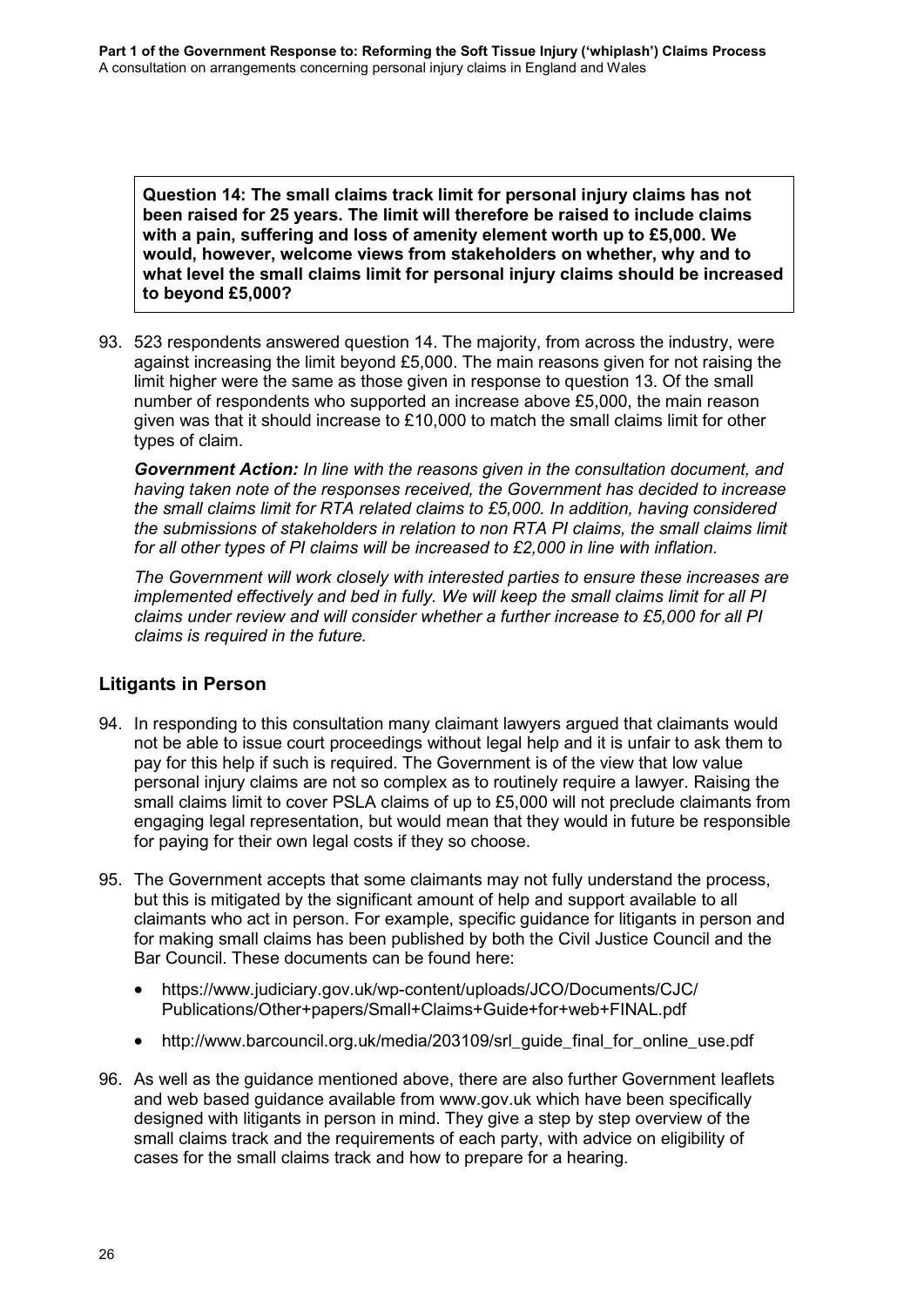97. The Government also highlighted the possibility of increased numbers of claims management companies (CMC) and paid McKenzie Friends<sup>[9](#page-29-0)</sup> re-entering the PI market to offer cheap support to claimants. We were interested in respondents' views in relation to whether or not this would be helpful in providing support to otherwise unrepresented litigants.

**Question 15: Please provide your views on any suggested improvements that could be made to provide further help to litigants in person using the Small Claims Track.**

**Question 16: Do you think any specific measures should be put in place in relation to claims management companies and paid McKenzie Friends operating in the PI sector?** 

**Please explain your reasons why.**

- 98. The majority of respondents to question 15 provided examples of improvements that could be made to the small claims track to help litigants in person. Suggestions were made from respondents across the personal injury sector. Suggestions included:
	- providing free legal advice/representation to claimants and improving access to and the provision of advice from support agencies such as Citizens Advice;
	- changing the current adversarial system and using an independent arbitration system instead to settle disputes;
	- making Alternative Dispute Resolution compulsory before issuing court proceedings;
	- simplifying the claims forms and providing example templates:
	- simplifying the court procedure, providing standardised defences and conducting more hearings on paper;
	- providing an online system for claimants to issue claims and obtain medical reports or extending MedCo and the claims portal for use by litigants in person;
	- providing a system similar to MedCo to appoint someone to provide fixed price legal advice/representation to litigants in person;
	- providing flowcharts showing the process and guidance on the various stages such as how to obtain a medical report and how to prepare for hearings;
	- defendants arranging medical reports;

-

- introducing a mandatory code of conduct for insurers and increase general awareness of Before The Event insurance;
- introducing clear tariffs across the board so claimants know the value of their claim; and
- excluding claims where liability is denied from the small claims track.

<span id="page-29-0"></span><sup>9</sup> A McKenzie friend assists a litigant in person in a court of law in England and Wales. They don't need to be legally qualified and tend to be lay advisors who provide moral support for litigants, take notes, help with case papers and give advice on the conduct of a case. McKenzie friends cannot conduct litigation, address the court or sign court documents, their services are usually free, but paid McKenzie Friends are becoming more common.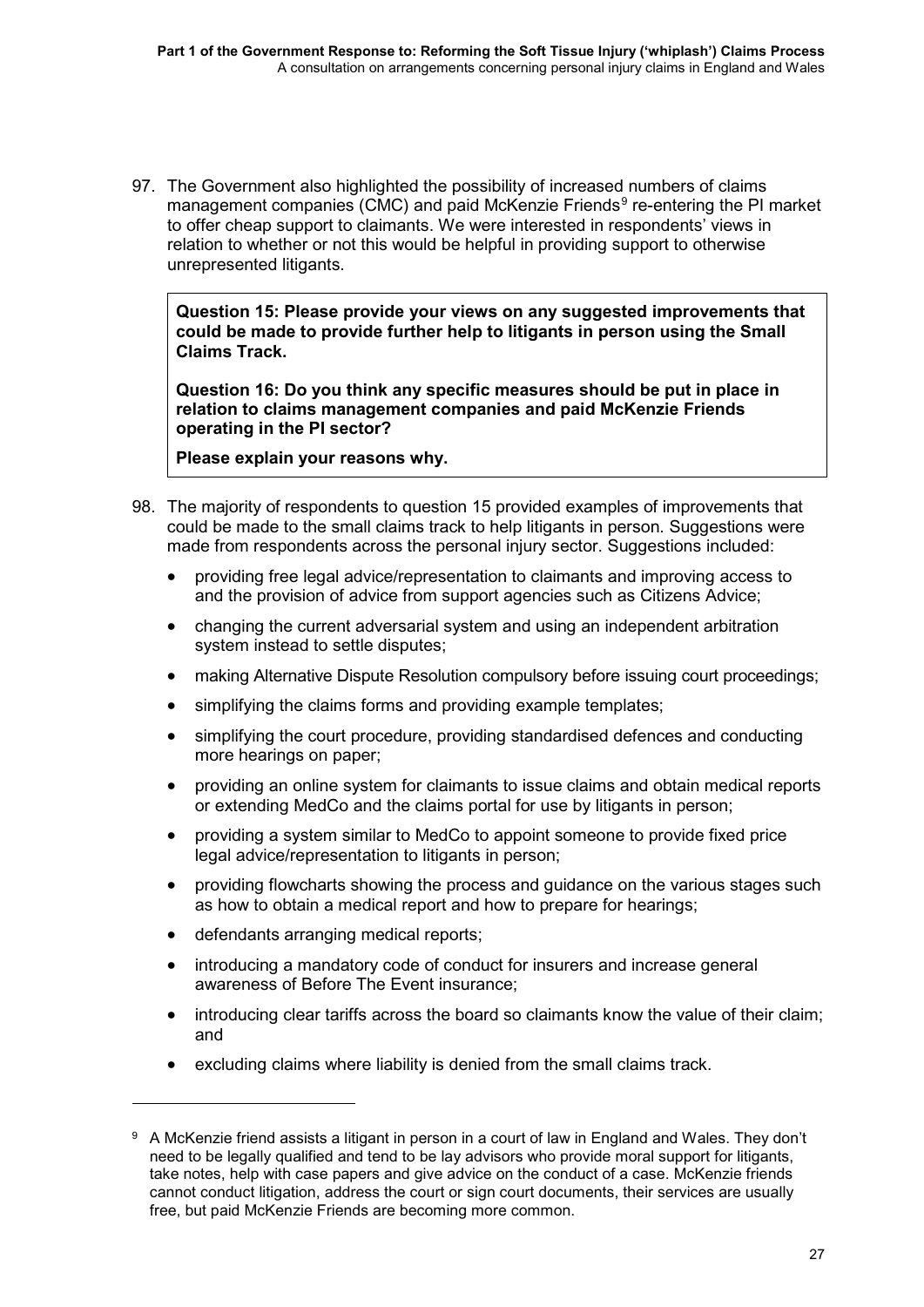- 99. Around half of the respondents provided examples of specific measures that could be put in place regarding CMCs and paid McKenzie friends who operate in this sector. A number of respondents suggested CMCs and McKenzie friends should be banned from the market altogether. The main suggestions were:
	- introducing a ban on cold calling for personal injury claims;
	- a complete ban on referral fees between CMCs, solicitors and insurers with better enforcement;
	- providing clear codes of practice for all involved in the industry that must be adhered to;
	- ensuring McKenzie friends are registered and regulated;
	- providing information to claimants on CMCs and McKenzie friends, including what to expect from them and the fees involved;
	- training for McKenzie friends:
	- requiring McKenzie friends to have indemnity insurance;
	- capping fees that can be charged by McKenzie friends and CMCs or stopping them from being able to charge fees;
	- regulating CMCs and McKenzie Friends to the same level as solicitors;
	- requiring CMCs to 'vet' potential clients sufficiently in the same way as claimant solicitors to ensure there is no contradictory evidence to filter out unwarranted claims; and
	- changing the name of McKenzie friends to 'court supporter'.

*Government action: The Government will consider further the suggestions made in response to questions 15 and 16, and will work with stakeholders from across the industry to develop appropriate support mechanisms to underpin the increase in the small claims limit. The Government will also discuss the potential impacts on the courts and judicial resource with the judiciary and other interested parties. The Government is also committed to working closely with both MedCo and Claims Portal Limited on this issue, taking into account the need for Litigants in Person with genuine injuries to be able to quickly and simply access these services in support of their claims.*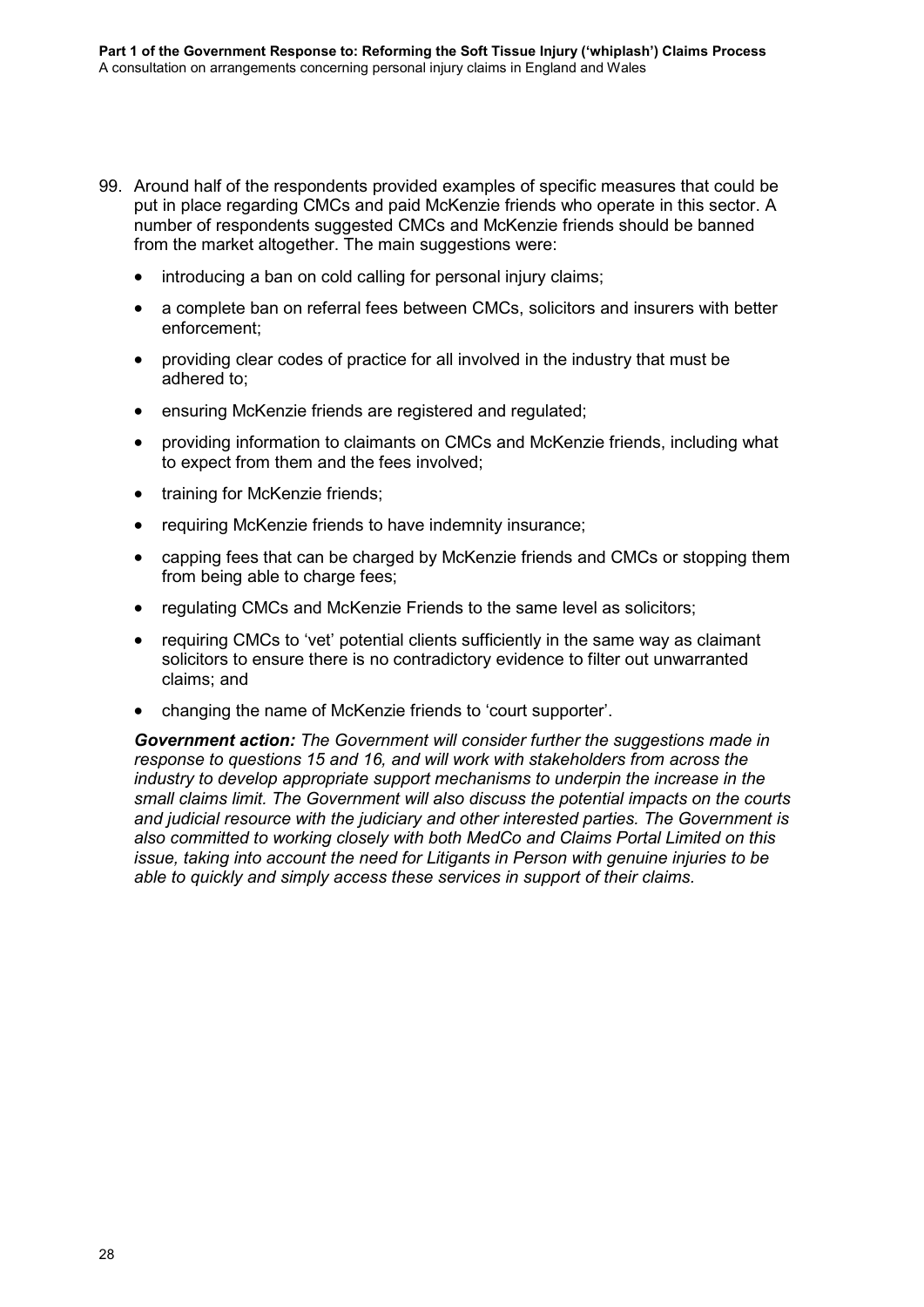### **Part 5 – Introducing a prohibition on pre-medical offers to settle RTA related soft tissue injury claims**

- 100.The final measure of the reform programme on which we consulted was to ban offers to settle RTA related soft tissue injury claims without a medical report, a practice which is also known as making 'pre-medical offers'. It has been argued that some insurers do this to control costs. There is also some evidence that a proportion of claimant solicitors also request such offers. This enables them to close the claim quickly with minimal costs to be deducted from the fixed amount available for processing a claim. This is unhelpful to genuine claimants as it can lead to under-settlement for claimants and in some serious cases possible future litigation.
- 101.However, the Government's particular concern is that the use of pre-medical offers by insurers can encourage minor, or even fraudulent claims to be made, and lead to the perception that minor soft tissue injury claims, represent "easy money". The Government believes therefore that this practice must be stopped. In terms of scope, the Government proposed that a ban on pre-medical offers should apply only to RTA related soft tissue injuries and sought views on whether there should be any exemptions to such a ban. We therefore sought views on the scope of a ban, whether there should be any exemptions and on how such a ban should be enforced.

**Question 17: Should the ban on pre-medical offers only apply to road traffic accident related soft tissue injuries?**

**Please explain your reasons why.**

102.496 respondents answered question 17. The majority of respondents, mainly from the claimant sector, argued that the ban should cover all personal injury claims. Some respondents, mainly from the insurance sector, argued that the ban should only cover RTA related whiplash claims. A small number of respondents were against any sort of ban and argued that pre-medical offers speed up the process and reduce costs.

**Question 18: Should there be any exemptions to the ban, if so, what should they be and why?**

103.492 respondents answered question 18 with the majority, from across the industry, arguing there should be no exemptions to the ban. Of the small number of respondents who thought there should be exemptions, most suggested that non-RTA related personal injury claims should be exempt, and that claimants should be free to accept such offers if they wished to do so.

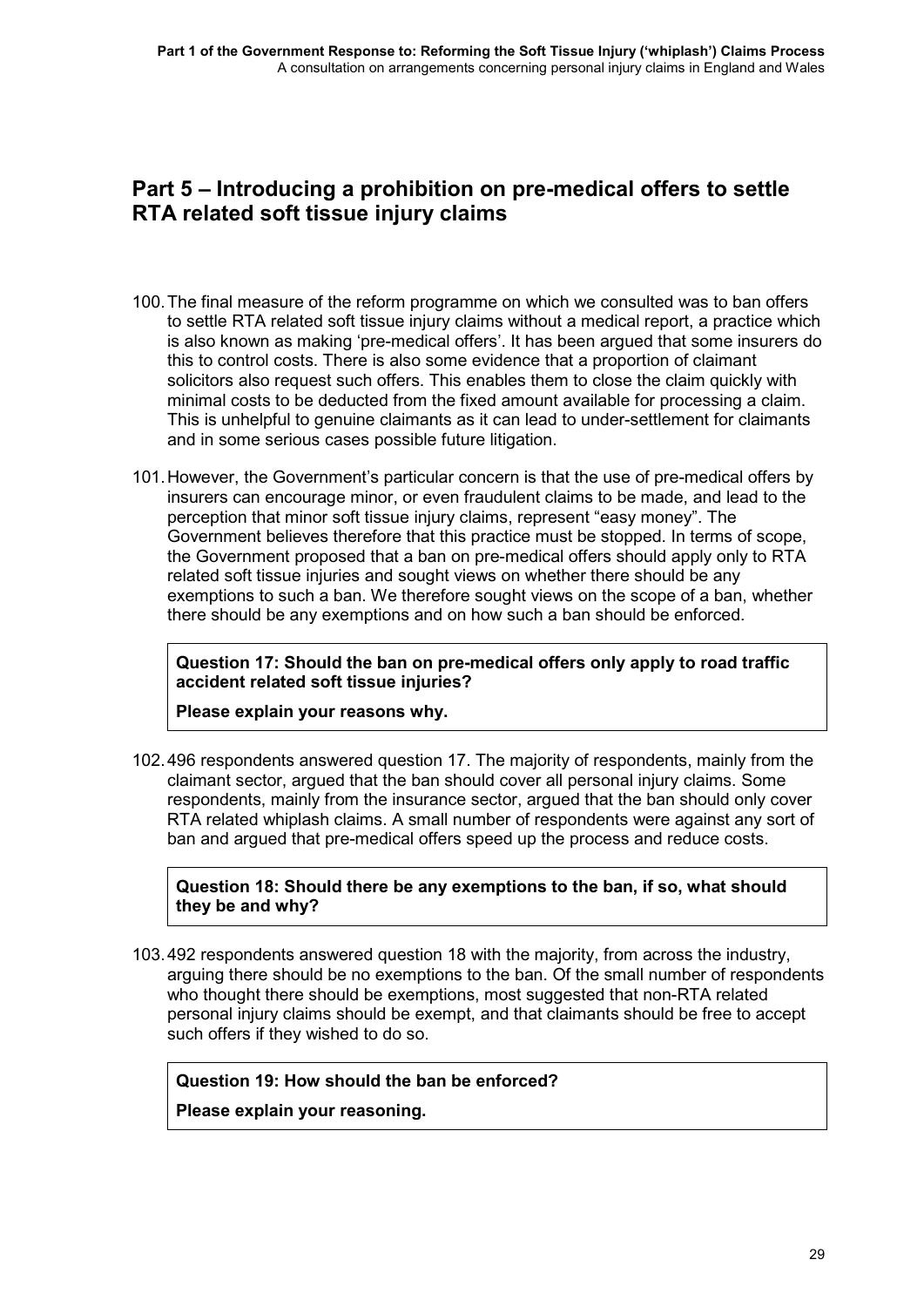- 104.488 respondents answered question 19. The majority of respondents were of the view that the enforcement of the ban should be carried out by the relevant regulators, for example, the Financial Conduct Authority, Solicitors Regulation Authority and Claims Management Regulator. Other suggestions included:
	- internal industry regulation by insurers;
	- setting down in law that any pre-medical offer shall be null and void and unenforceable; and
	- the introduction of financial sanctions to those who flout the ban.

*Government Action: The Government has considered the responses to the consultation and has decided to bring forward legislation to ban offers to settle without medical evidence in RTA related whiplash claims only. The ban will, though, include the making, soliciting, accepting and receiving of such an offer. There will be no exemptions to the ban and it will be a regulatory ban enforced through the relevant regulators as identified in the legislation.*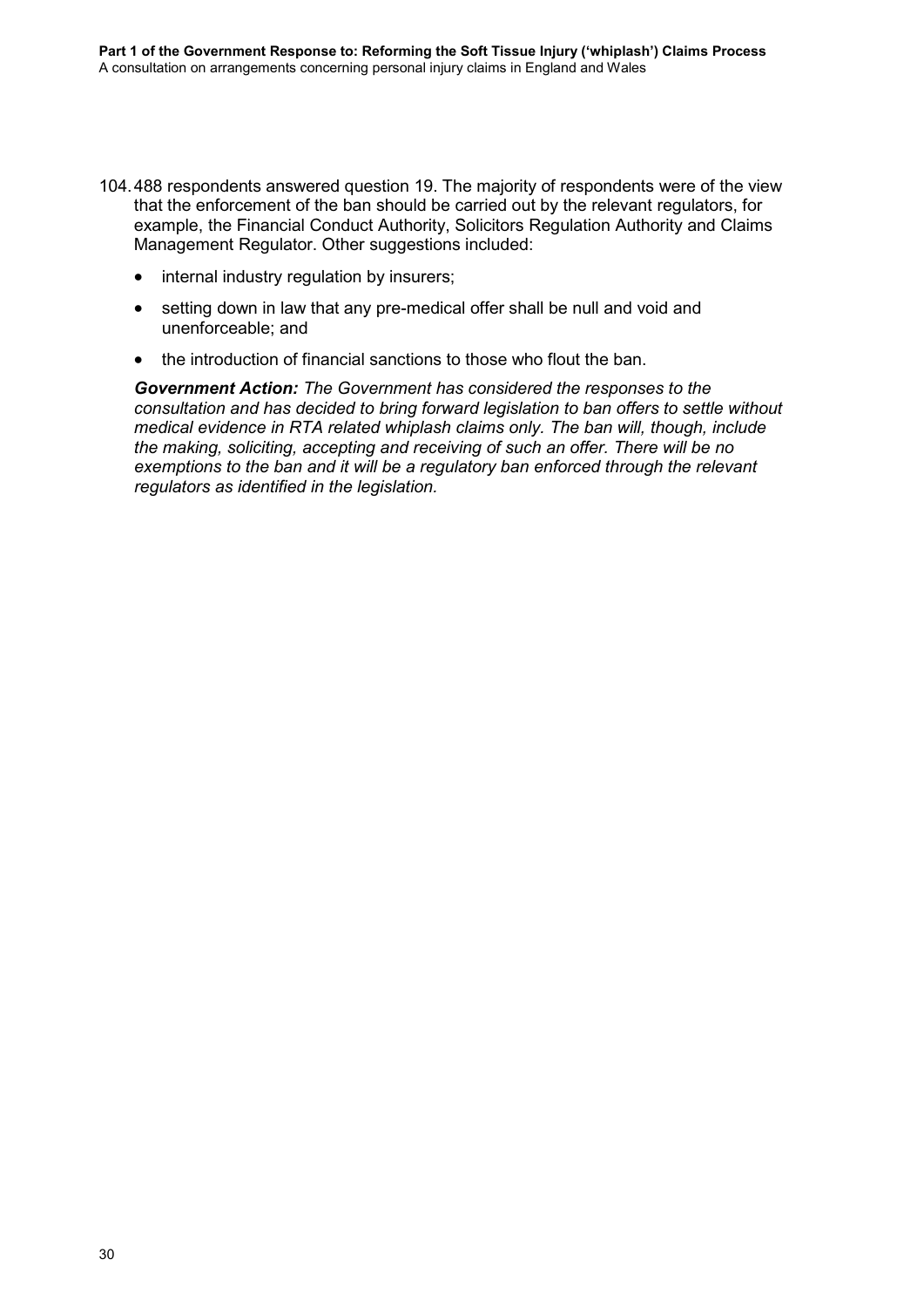### **Part 6 – Implementing the recommendations of the Insurance Fraud Taskforce and 'Call for Evidence' on related issues**

- 105.The Government also took the opportunity, through the consultation, to gather views from stakeholders on a number of other related issues affecting the personal injury sector. These were:
	- i. Implementation of certain recommendations made by the Insurance Fraud Taskforce;
	- ii. Credit hire;
	- iii. Early notification of claims;
	- iv. Rehabilitation;
	- v. Recoverability of disbursements; and
	- vi. Introduction of a Barème type system.
- 106.Respondents to the consultation provided submissions on the issues shown above. It is not the Government's intention to address these issues in this response document. Rather, there will be a second response document to be issued in due course which will look at these proposals in more detail and which will outline the way forward.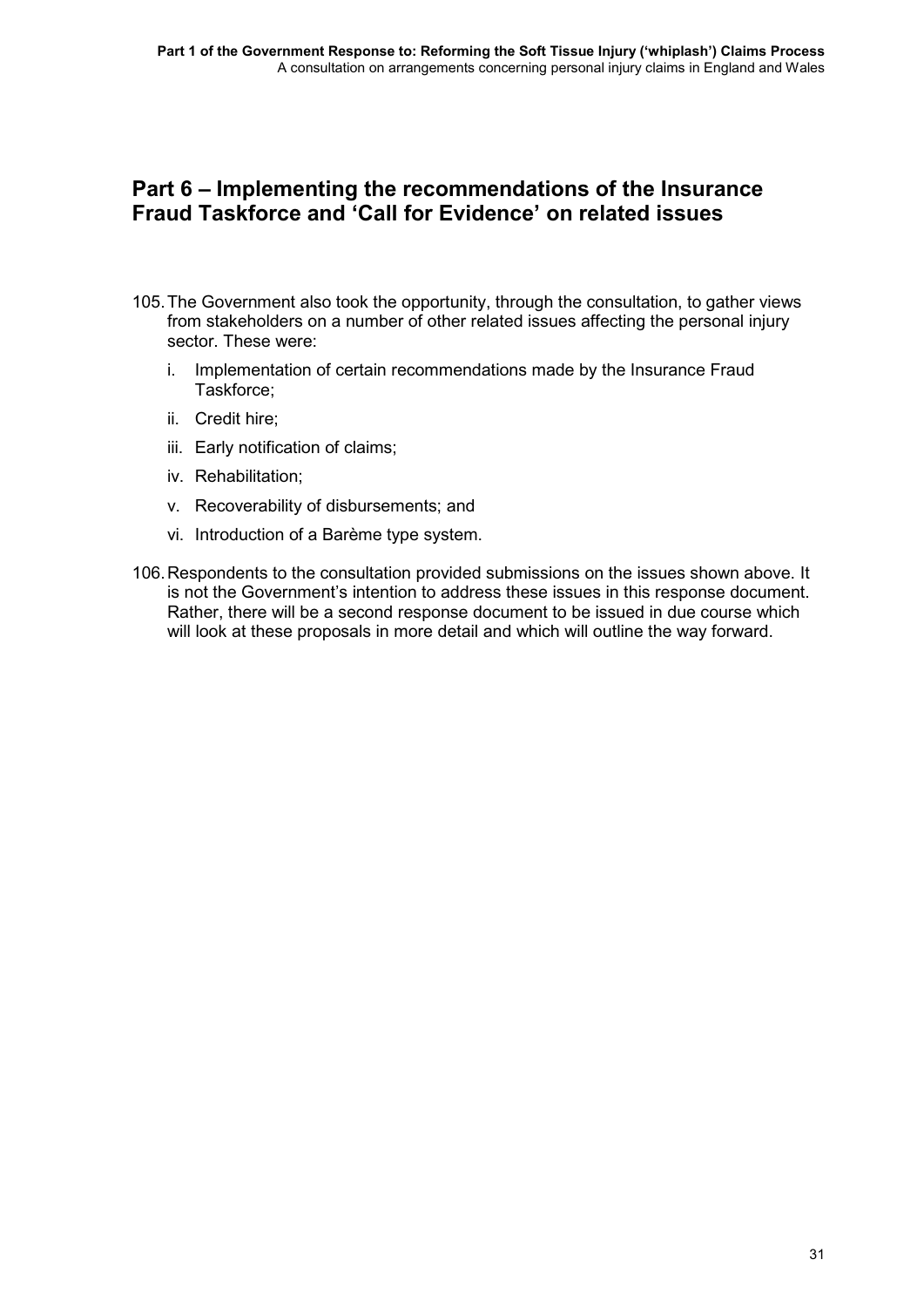### **Part 7 – Impact Assessment**

The Impact Assessment accompanying the consultation is being updated to take account of evidence provided by stakeholders during the consultation period. The updated Impact Assessment will be published in due course.

A Welsh language response paper will be published shortly at: <https://consult.justice.gov.uk/digital-communications/reforming-soft-tissue-injury-claims/>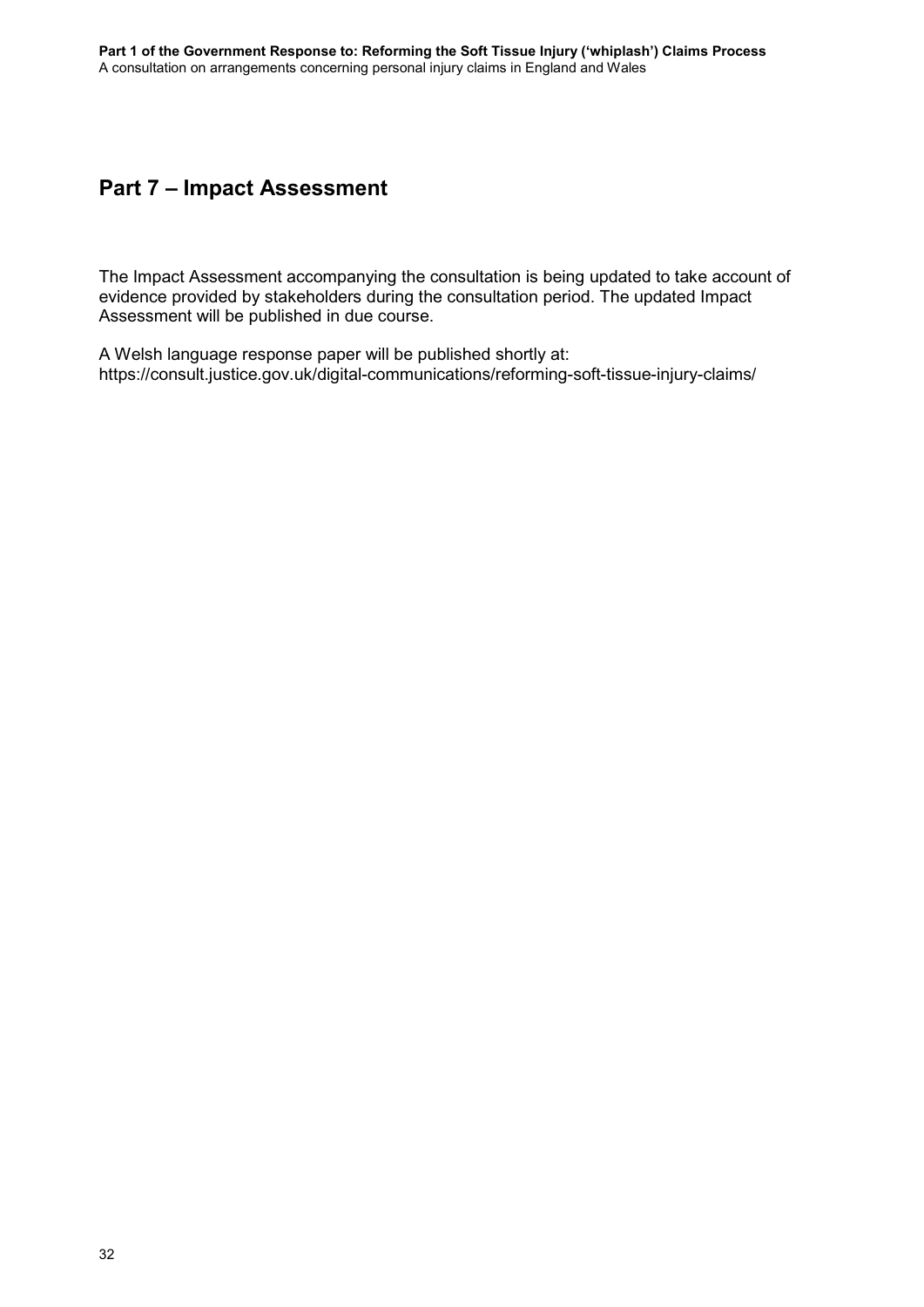### **Conclusion and next steps**

107.The Government has carefully considered the responses to the 'Reforming the Soft Tissue Injury ('whiplash') Claims Process' consultation to inform its final policy decisions for the new whiplash reform programme. The following measures will be taken forward by the Government, through a mix of primary and secondary legislation.

### **Part 1 – Identifying the issues and defining RTA related soft tissue injuries**

#### *Definition of soft tissue injury claims*

108.The reform programme will be targeted at RTA related whiplash claims and minor psychological claims. These will be defined as part of the legislative process.

#### *Definition of 'minor' claims*

109.There is no longer a need to define what is considered to be a 'minor' claim because of the Government's decision on the tariff of predictable damages.

### **Part 2 – Reducing the number and cost of minor RTA related soft tissue injury claims**

110.The Government has decided not to remove payment of PSLA for minor RTA related soft tissue injury claims nor to have a single payment for minor claims. Instead, the tariff of predictive damages will have two extra bands covering claims with an injury duration of from 0 to 3 months and from 4 to 6.

#### *Process for assessing injury duration*

111.The Government intends to pursue the prognosis approach for assessing injury duration.

### **Part 3 – Introduction of a fixed tariff system for other RTA related soft tissue injury claims**

112.The Government intends to pursue a fixed tariff for all claims with an injury duration of between 0 and 24 months as set out in the table at paragraph 78. The proposed figures in the tariff have been uplifted to take into account the latest version of the Judicial College Guidelines. The Government is also providing the judiciary with the facility to both decrease the amount awarded under the tariff in cases where there may be contributory negligence or to increase the award (with increases capped at no more than 20%) in exceptional circumstances.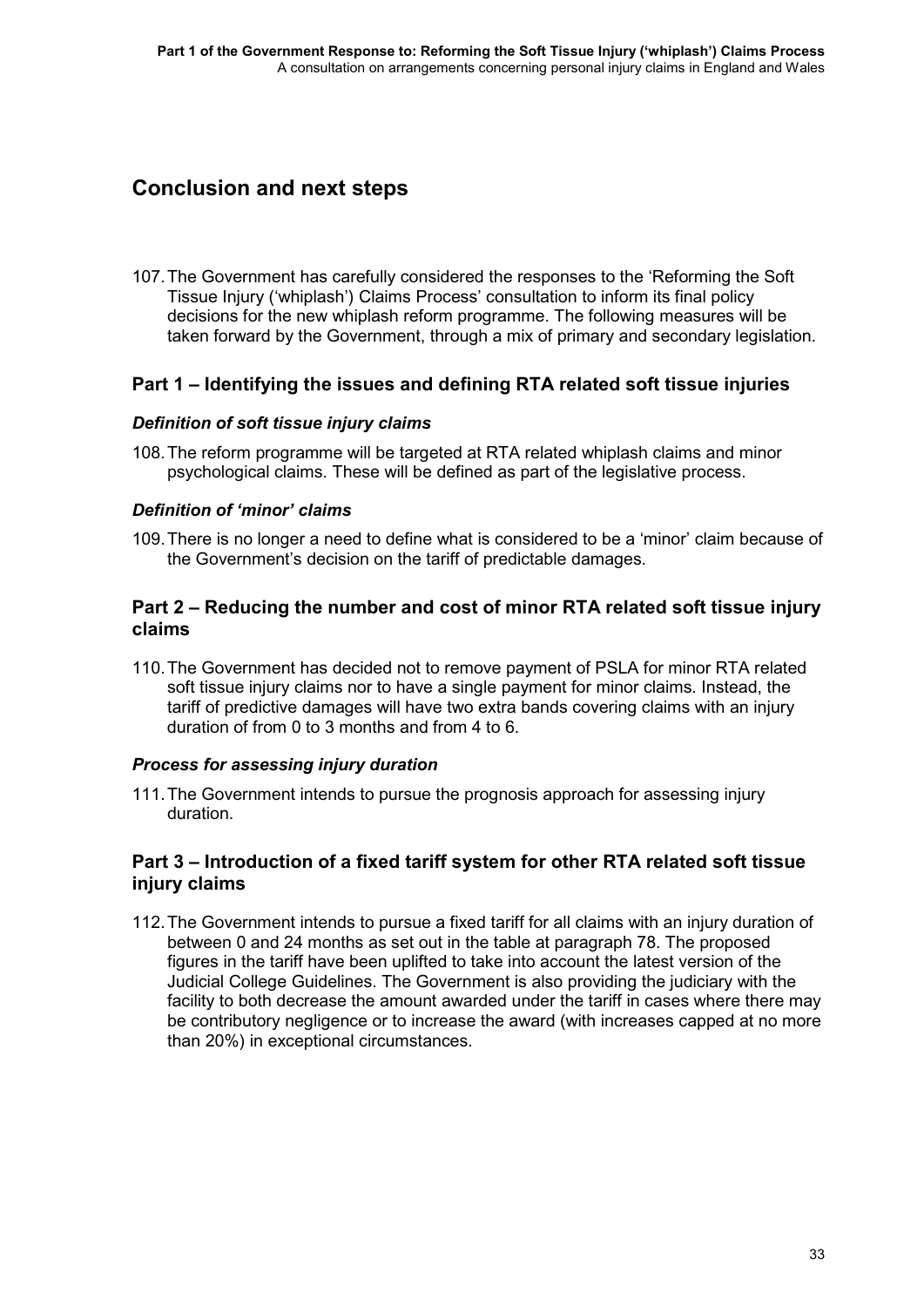### **Part 4 – Raising the small claims track limit for personal injury claims**

- 113.The Government intends to raise the small claims track from £1,000 to £5,000 for RTA related personal injury claims and will raise the small claims track in line with inflation from £1,000 to £2,000 for other personal injury claims.
- 114.The Government will work with interested parties from across the industry on the implementation of this measure, including developing support for Litigants in Person and making the necessary changes to the Claims Portal, MedCo and the Pre-Action Protocols.

### **Part 5 – Introducing a prohibition of pre-medial offers to settle RTA related soft tissue injury claims**

115.The Government intends to ban offers to settle RTA related whiplash claims without medical evidence. The ban will cover both the offering and requesting of such settlements, and there will not be any exceptions to the ban. The intention is that there will be a regulatory ban enforced through the relevant regulators.

### *Conclusion*

- 116.The Government will bring forward clauses in the Prisons and Courts Bill to set a tariff of predictable damages for RTA related whiplash claims and minor psychological injuries, whether they are of primary or secondary significance to the whiplash claim. The tariff will cover injuries with a duration of between 0 and 24 months.
- 117.The Government will also bring forward clauses in the Prisons and Courts Bill to ban offers to settle RTA related whiplash claims without medical evidence.
- 118.The Government will bring forward proposed changes to the Civil Procedure Rules, to be considered by the Civil Procedure Rule Committee, to raise the small claims limit to £5,000 for RTA related personal injury claims and £2,000 for other personal injury claims.
- 119.The Government intends to work with stakeholders from across the sector to implement these changes effectively.

#### *Implementation*

120.The Government proposes these measures will be implemented on 1 October 2018.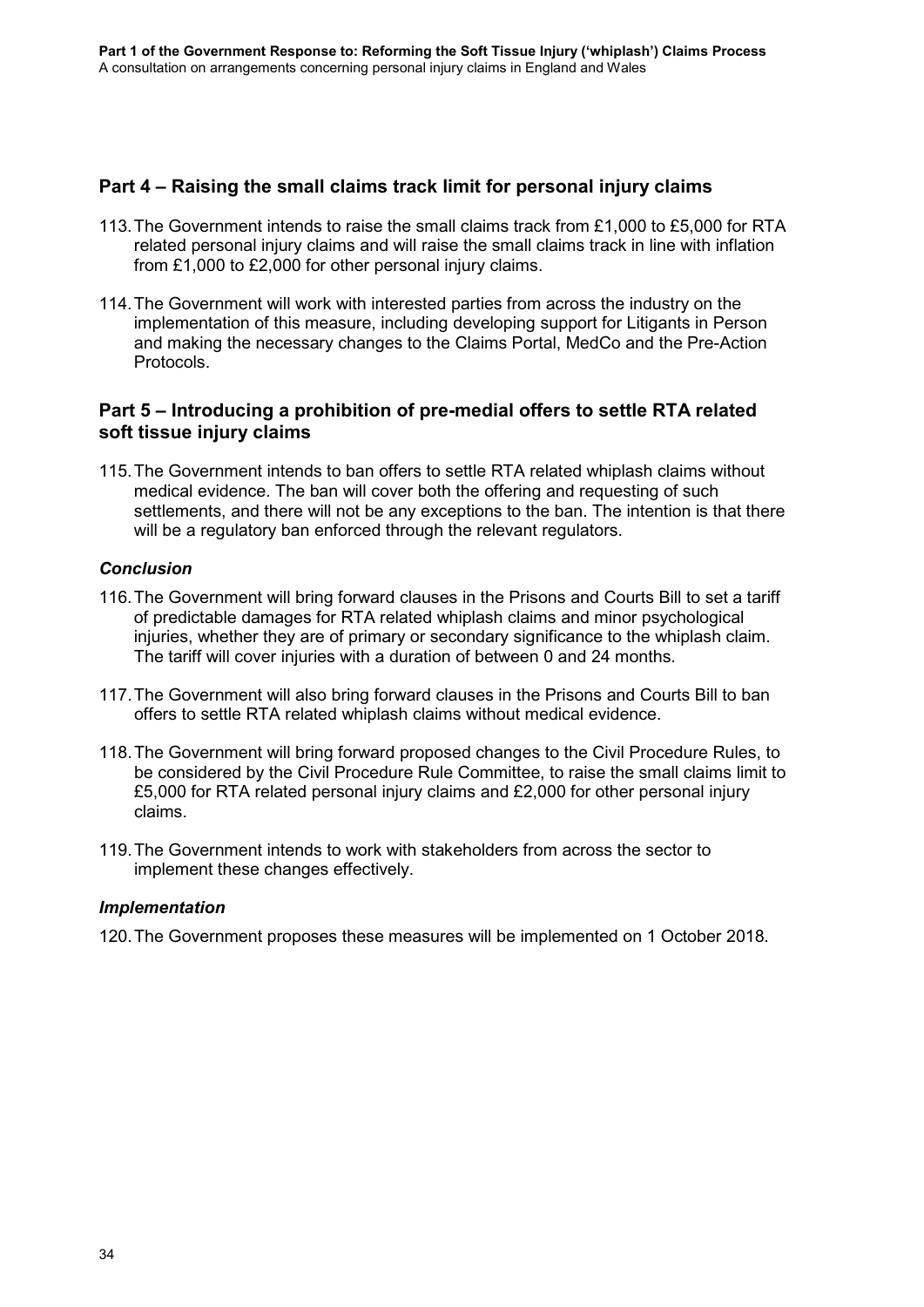# **Consultation principles**

The principles that Government departments and other public bodies should adopt for engaging stakeholders when developing policy and legislation are set out in the consultation principles.

[https://www.gov.uk/Government/publications/consultation-principles-guidance](https://www.gov.uk/government/publications/consultation-principles-guidance)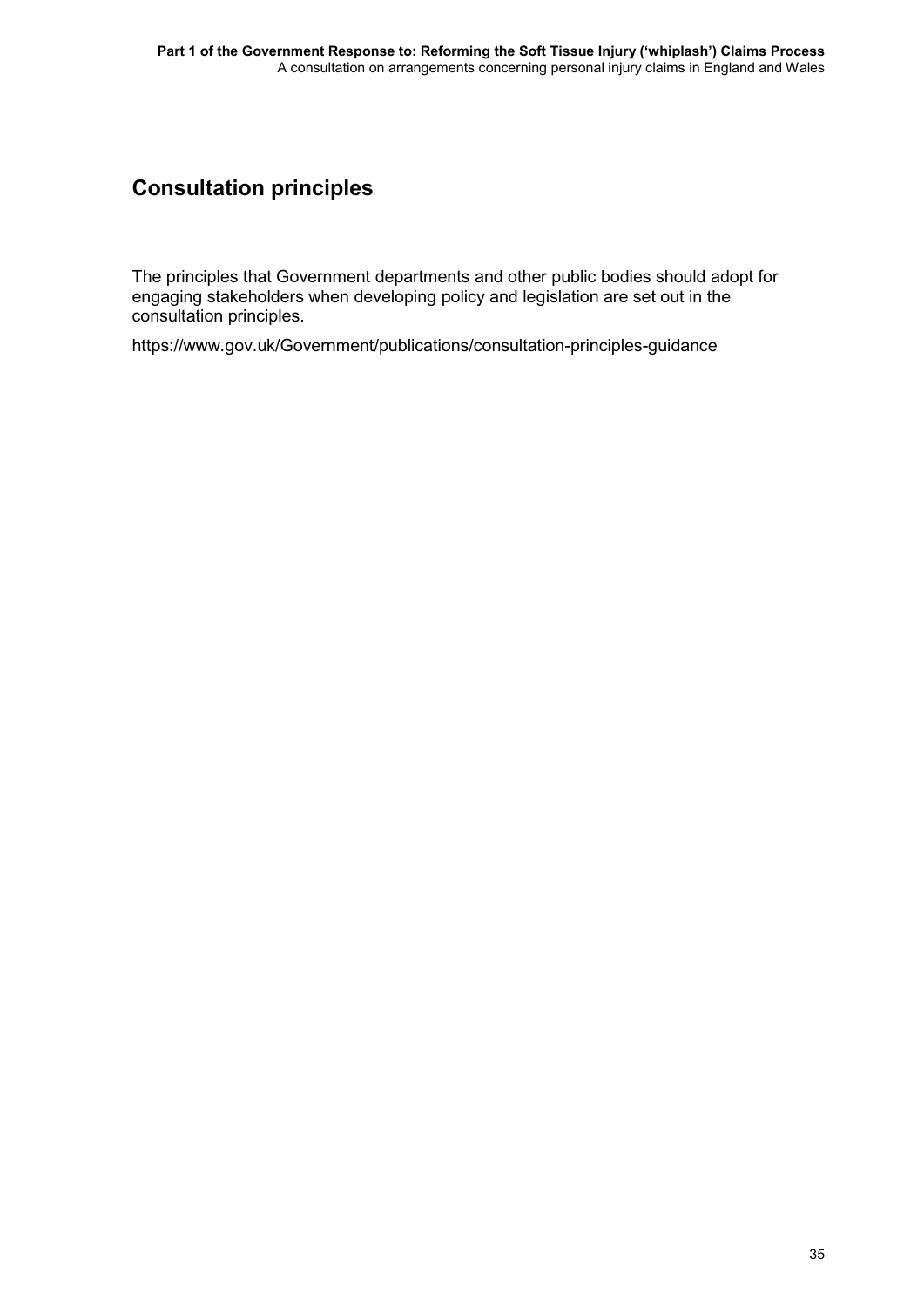# **Equalities**

As part of the consultation exercise, a number of questions were asked in Part 10 of the consultation document relating to questions specific to the impact assessment. The impact assessment will provide further consideration of these issues.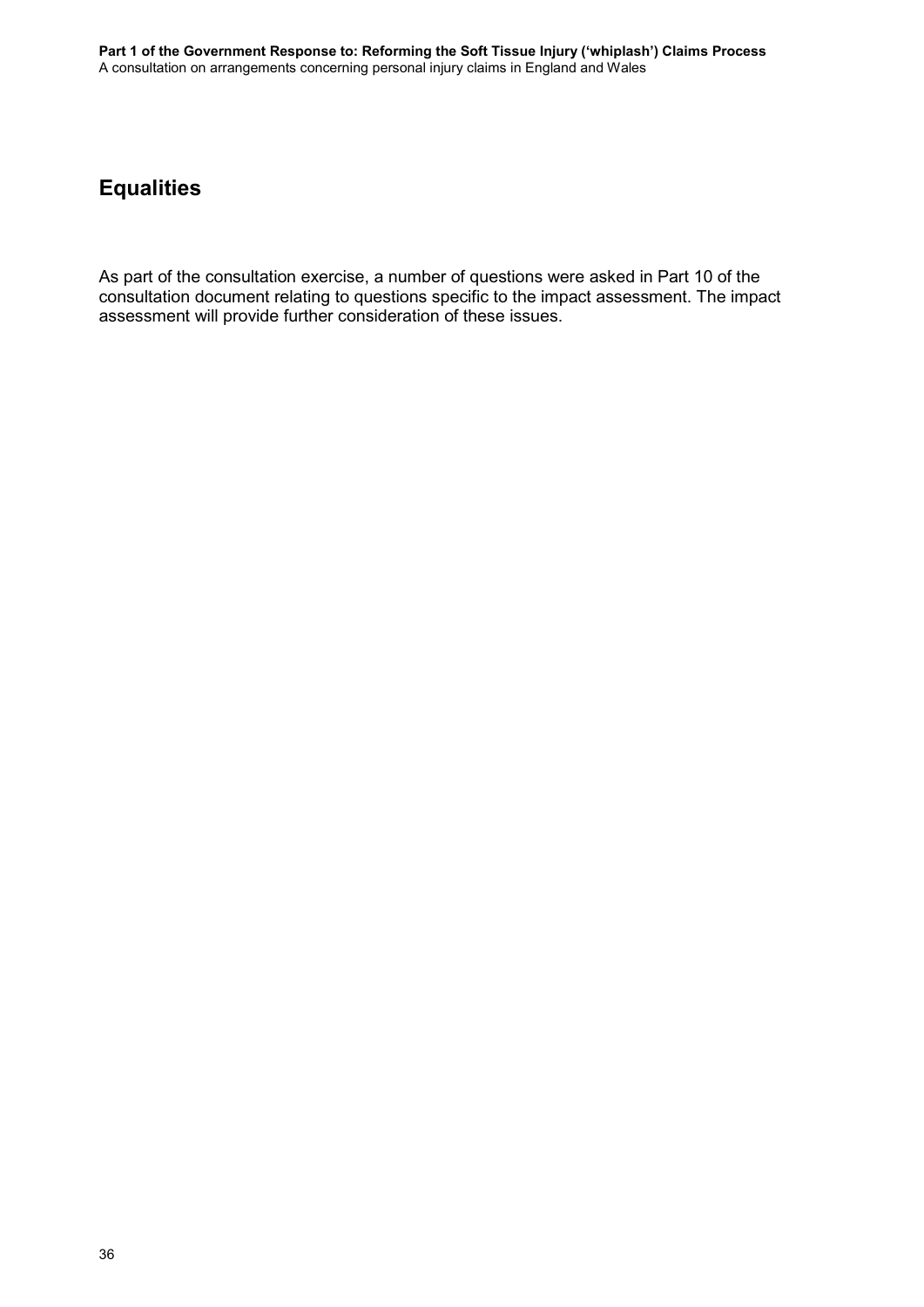# <span id="page-39-0"></span>**Annex A – List of respondents**

#### **Breakdown by sector**

| <b>Types of respondent</b>  | <b>Total</b>   |
|-----------------------------|----------------|
| <b>Claimant Lawyer</b>      | 349            |
| <b>CMC</b>                  | 20             |
| <b>Credit Hire</b>          | 43             |
| Defendant Lawyer            | 12             |
| Individual                  | 38             |
| Insurer                     | 30             |
| Judiciary                   | 6              |
| <b>Local Authority</b>      | 2              |
| <b>Medical Expert</b>       | 23             |
| MP/Parliamentary Group      | $\overline{2}$ |
| <b>MRO</b>                  | 4              |
| Rehabilitation company      | $\overline{2}$ |
| <b>Representative Group</b> | 43             |
| <b>Trade Union</b>          | 7              |
| Transport/Travel            | 15             |
| Other                       | 26             |
| No name given               | 3              |

List of organisations that responded:

9 Gough Square

12 Kings Bench Walk

360Globalnet

A2 Solicitors LLP

A2J Group (response supported by 57 organisations)

ABI

ABTA – The Travel Association

Accident Lawyers

Accident Management Company

Accident Rehab

Accidents Direct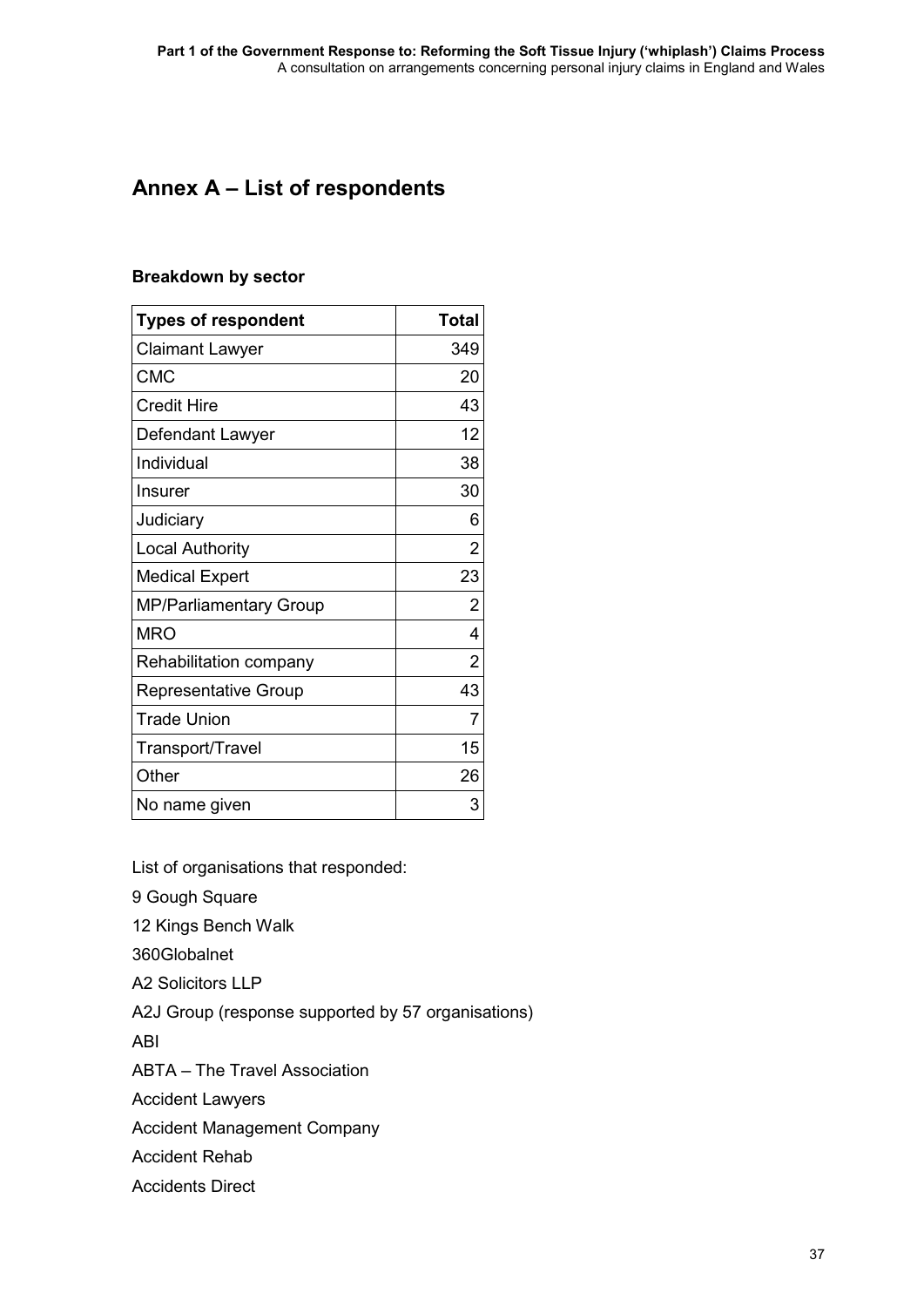Aegis Legal Aequitas Legal Affinity Law Ageas Insurance Ltd AIG Insurance Aioi Nissay Dowa Insurance Europe Alarm, Member Organisation representing the public sector Allianz Insurance All Party Parliamentary Group for Insurance and Financial Services Allweis & Co Solicitors Alyson France & Co Solicitors Amanda Cunliffe Solicitors Anything Legal Ltd APIL ARAG Armstrong Solicitors Arriva plc Asda Ashfords LLP – Solicitors Ashtons Legal ASLEF Association of District Judges Atlantic Chambers Auto Claims UK Ltd Automotive and Insurance Solutions Group PLC AutoResolutions Ltd Auxillis Aviva Insurance Axa Insurance Bailoran Solicitors Bar Council Barcan & Kirby Barretts Solicitors Bartletts Solicitors Ltd Bates Wells and Brathwaite Solicitors Beacon Independent Medical Examiners Ltd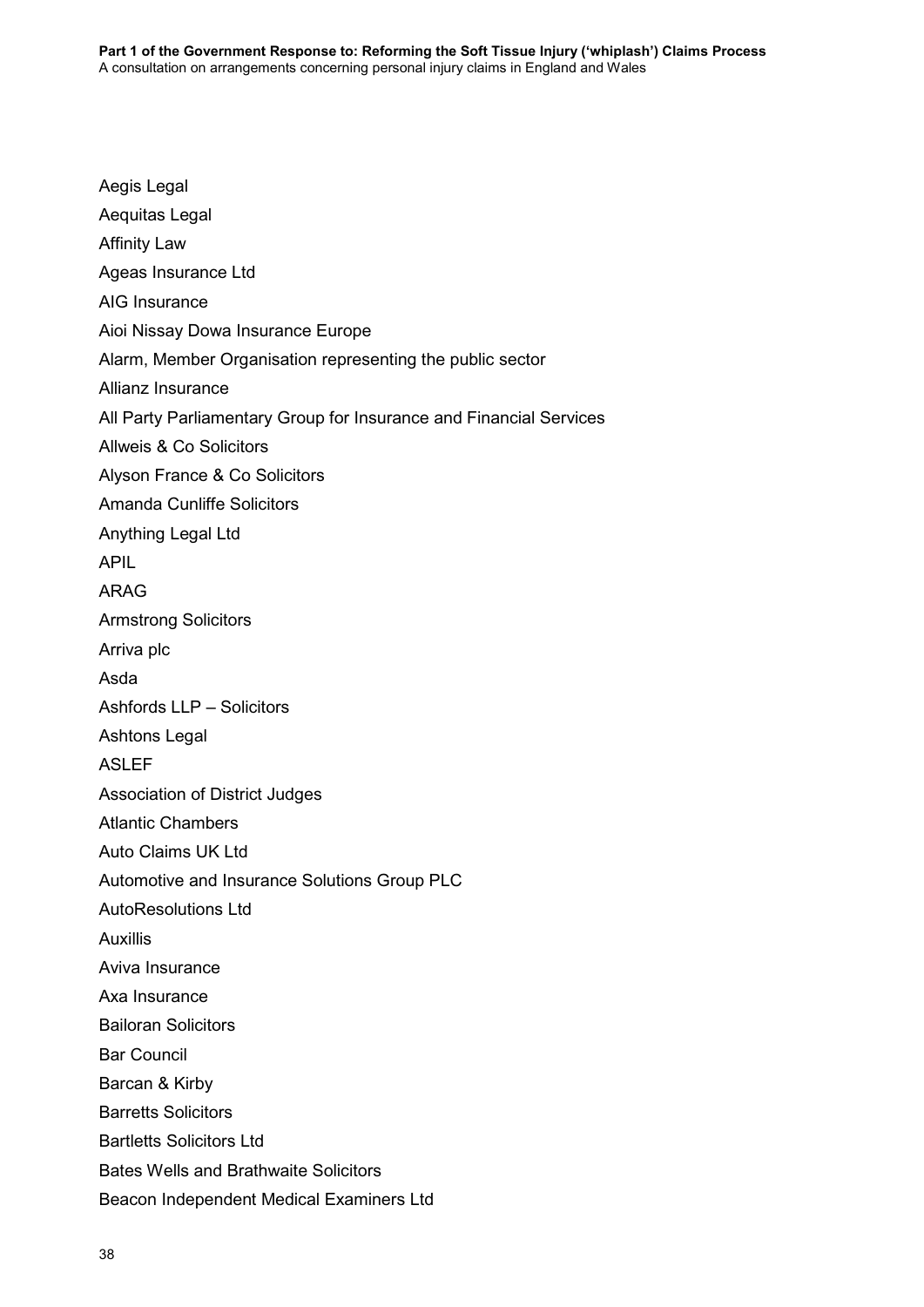Beecham Peacock Solicitors

BG Solicitors LLP

BLM Law

Box Legal Limited

Brian Barr Solicitors

Bridge McFarland

British Cycling Federation

British Insurance Brokers Association

British Medical Organisation

British Motor Cyclists Federation

Broadgate Legal

Brokeraide Limited – Own Company

Browne Jacobson LLP

Bryan & Armstrong Solicitors

Canter Levin & Berg Solicitors

Carpenters Law

Chartered Society of Physiotherapy

Chief Rentals

Cilex

Civil justice Council (General)

Civil justice Council (Judiciary)

Claims Portal Ltd

Cleggs Solicitors

Clerksroom

**Cloisters** 

Clyde & Co

Cobden House Chambers

Compass Costs Solutions

Co-Operative Group

Co-Operative Insurance

Cordell & Co

Cornish Mutual

Covea Insurance

Credit Hire Organisation (CHO)

Cunningham Lindsey (Loss Adjusters)

Curtis Law Solicitors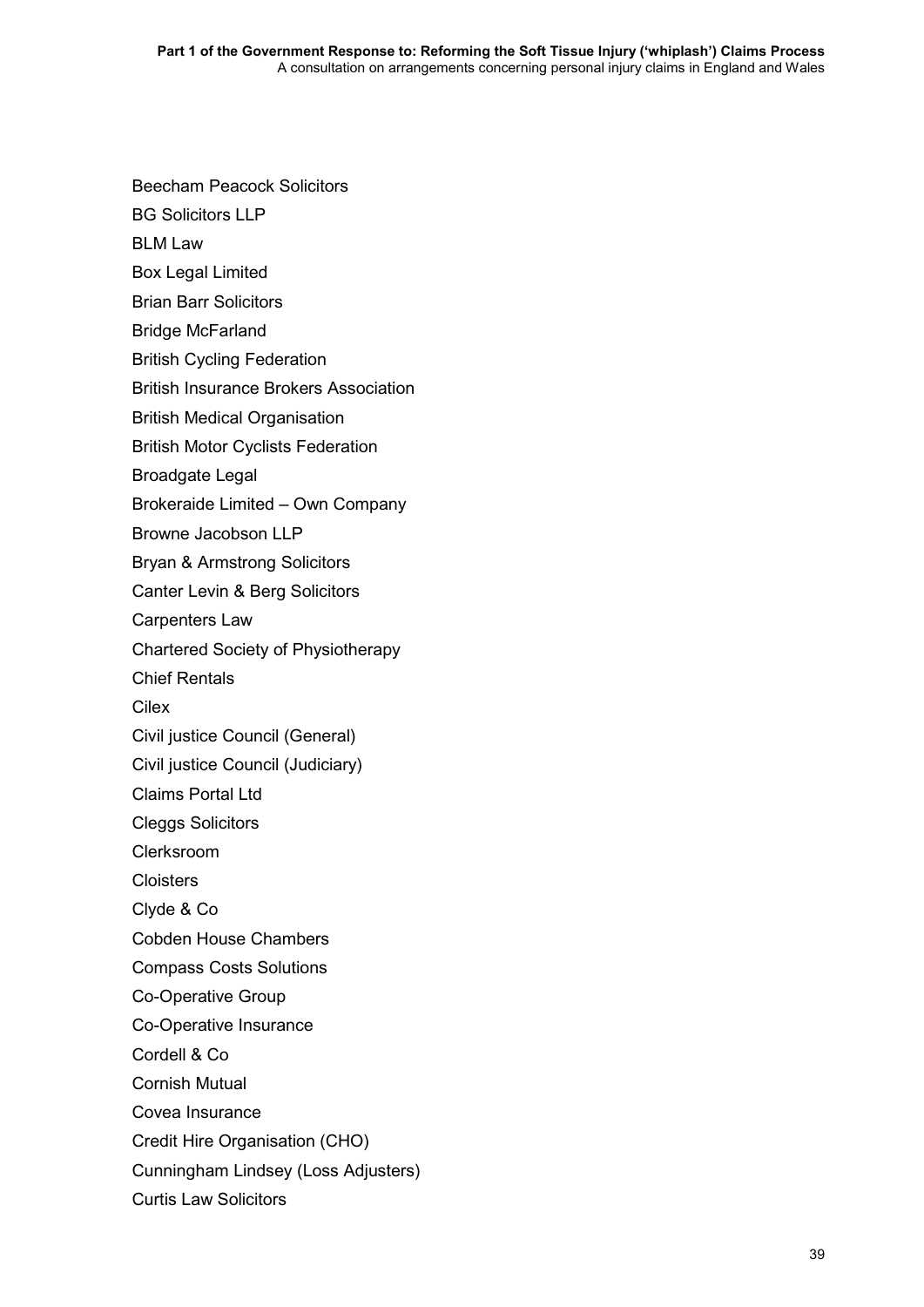Cycling UK David J Miller Insurance Brokers Ltd DCA Beachcroft DDJ and mediator Deans Court Chambers Devon & Somerset Law Society Devonalds Solicitors DGM Solicitors Direct Line Group DLS Assessors Limited dnata Travel Doctors Chambers (UK) Ltd Dowse & Co DPP Law Ltd Driscoll Kingston Solicitors Dunne & Gray Solicitors DWF LLP EAD Solicitors Easi Drive Easthams Solicitors Ltd Edam Group Elite Insurance Company Emsleys Solicitors Enterprise Rent-A-Car esure Exchange Partners Express Solicitors Fairweather Solicitors LLP First4Lawyers FirstGroup plc Fletchers Solicitors (Motorbike accident specialists) FMG Legal Forbes Solicitors Forum of Insurance Lawyers Furley Page Solicitors Garvins Solicitors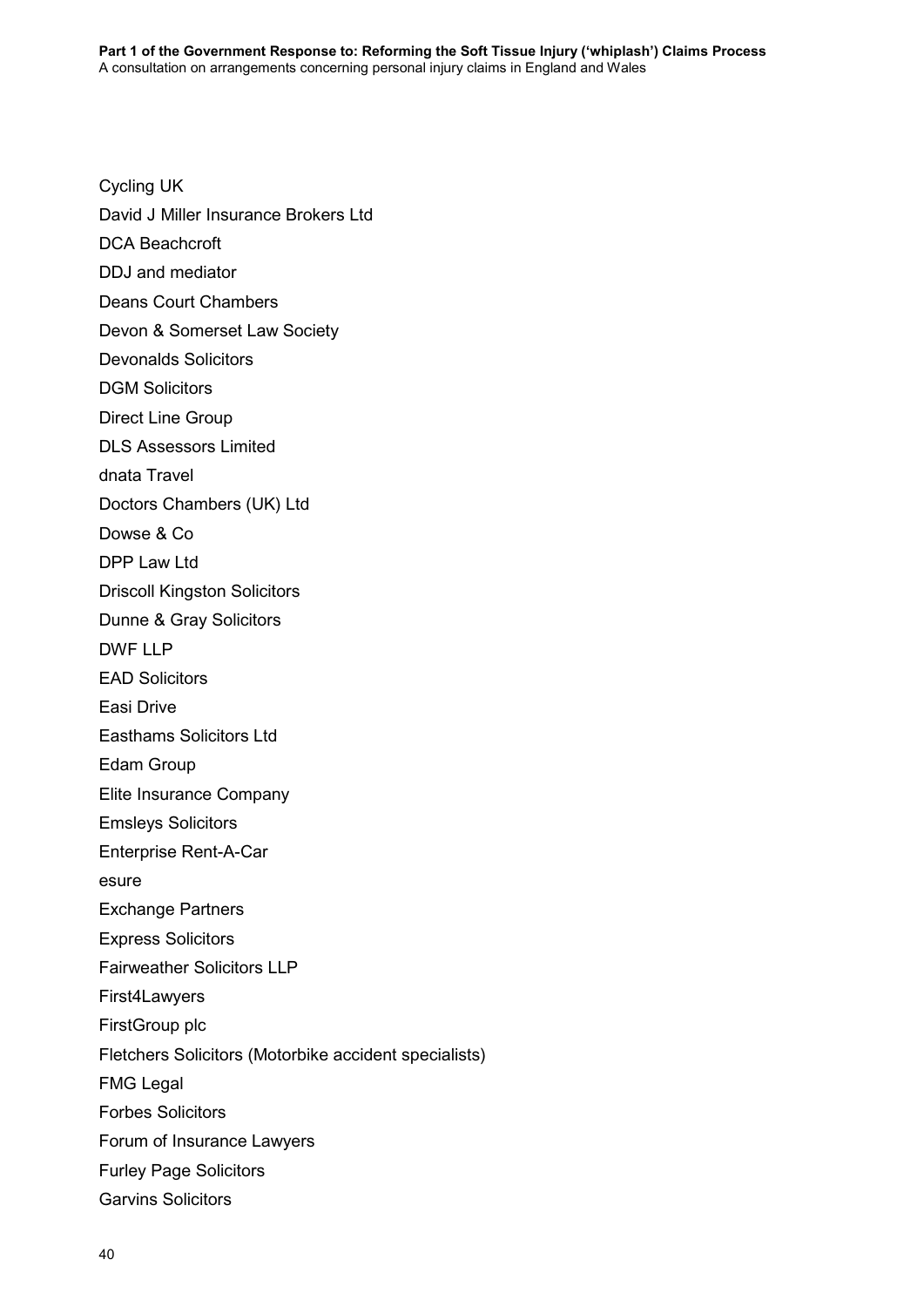Gary Williams Solicitors

Gotelee Solicitors

- Gowing Law Solicitors
- Graham & Rosen, solicitors
- Graham Coffey & Co Solicitors
- Graham M Riley & Co Solicitors Ltd

Graysons Solicitors

- Green Law Solicitors
- Hansells Solicitors

Hertz Accident Support

- Hesling Henriques
- Hill Dickson

Hodge Jones & Allen LLP

Holmes & Hills LLP

Horwich Cohen Coghlan Ltd

- Hudgell Solicitors
- Hull and East Yorkshire Law society
- Ibotson Brady Solicitors Ltd
- Imperium Law
- Institute of Paralegals
- Insurance Fraud Bureau
- **InterResolve**
- Irwin Mitchell LLP
- Jackson Canter Limited
- Jefferies Solicitors
- Jet2Holidays
- Jigsaw Law

JNPLEGAL

- Joe Egan Solicitors
- Kaizen Law Solicitors

Kennedys

- Keoghs Solicitors
- Keystone Legal Benefits Ltd (After The Event Legal Expenses Insurer)
- Kindertons Accident management
- Kiteleys Solicitors
- Knightsbridge Solicitors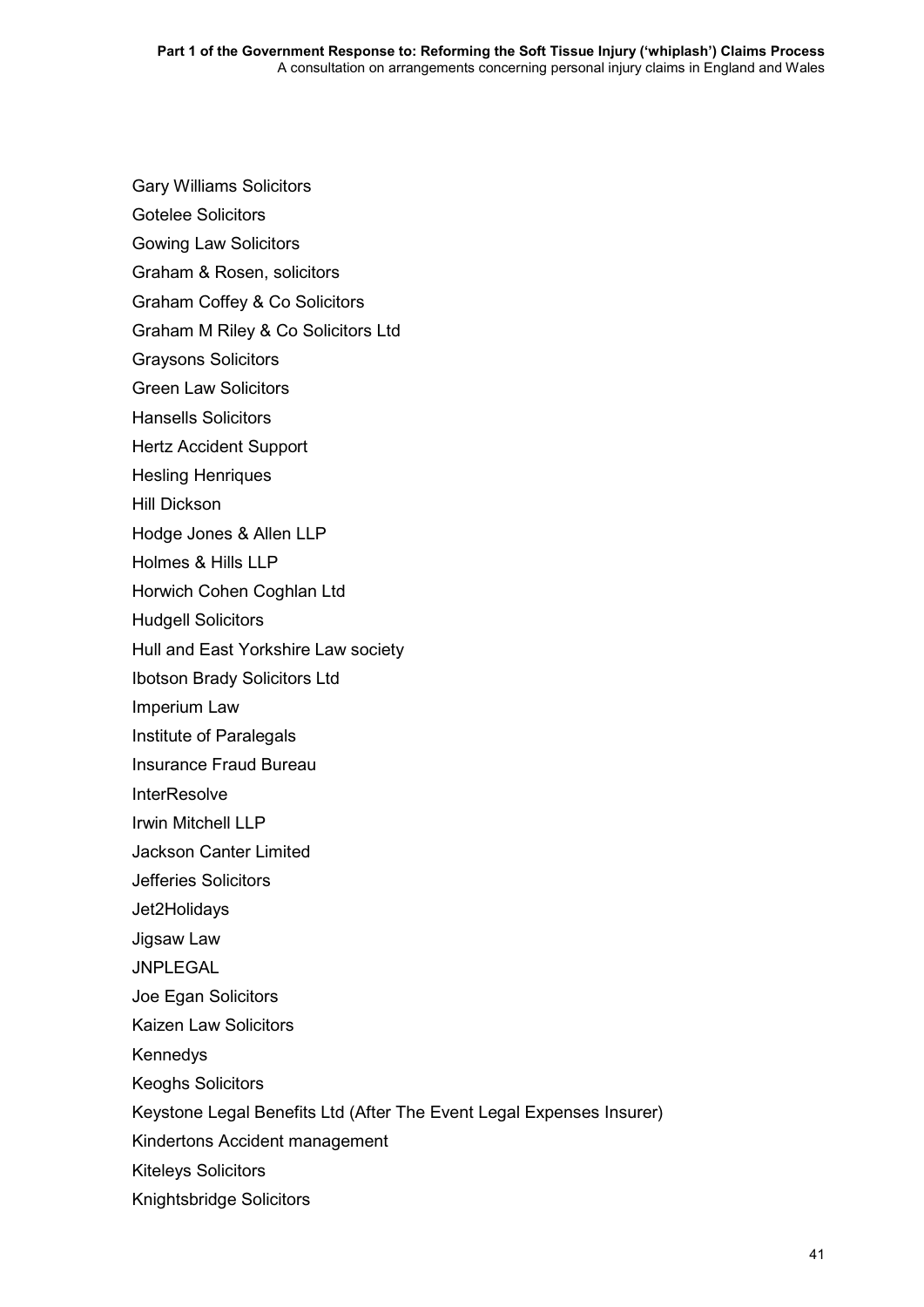Lansdale and Holdsworth solicitors Law Society Lawson West Solicitors Ltd Leeds Law Society Legal Costs Expert Legal HD Ltd Legal Solutions Partnership Leicestershire Law society Leigh Day Liverpool Law Society Lloyds Market Association Lupton Fawcett LV= General Insurance Mackrell & Thomas Solicitors Magna Accident Services Manchester law Society Manufacturing Company Mark Thompson Law Marsons Solicitors LLP Martin Kaye Injury LLP Medical Legal Doctor UK Michael Bakers Solicitors Limited t/as Bakers Solicitors Michael Lewin Solicitors Milne Moser Solicitors MJL Law Limited Monarch Travel Monmouthshire Incorporated Law Society Mooney Everett Solicitors Morecrofts LLP Morris Law Ltd Morrish Solicitors LLP Motability Operations Group Plc Motor Accident Protection Services Ltd Motor Accident Solicitors Society (MASS) Motor Cycle Industry Association of Great Britain

Lambert Taylor & Gregory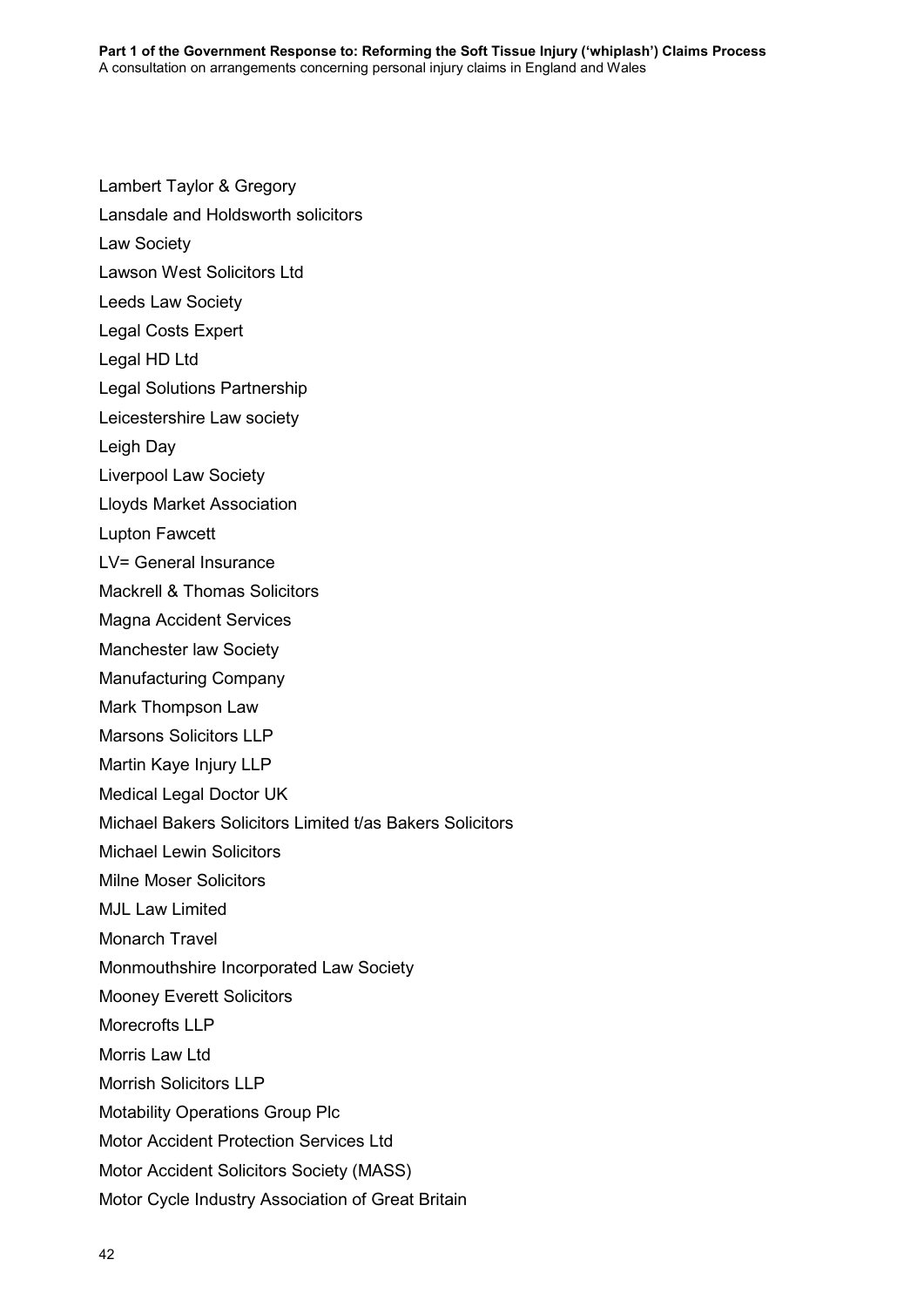Motor Insurers Bureau (MIB) Motorplus Ltd MPS MSL Group Mulderrigs Solicitors Ltd MunichRE UK NASUWT National Accident Helpline National Express UK New Law Newcastle upon Tyne Law Society Next Gen Physiotherepy NFU Mutual NHSLA Nicholls Brimble NIG North Bristol NHS Trust O'Connors LLP Oliver & Co Solicitors Ltd On Hire Ltd On Medical O'Neill Morgan Solicitors Oriel Chambers, Liverpool and Preston Parklane Plowden Chambers Pattinson & Brewer PCS Union Peter Kneale Solicitor Ltd PIBA PM Law PR Scully & Co Solicitors Premex Premier Medical QBE European Operations RAC Motoring Services Re: Liability (Oxford) Ltd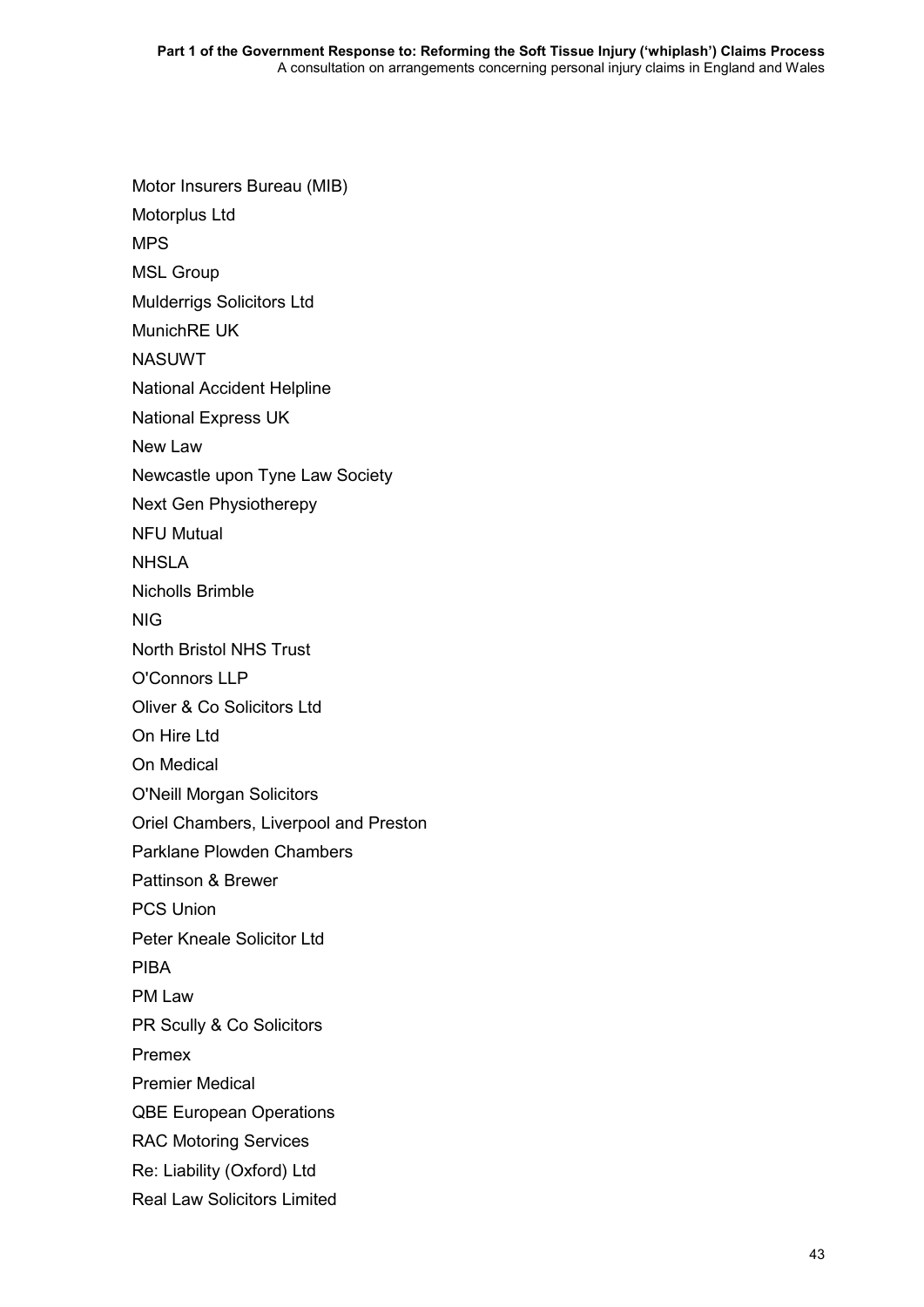Rehabilitation Working Party Richard J Knaggs & Co RoadPeace Ross Aldridge Solicitors Limited Rothera Sharp Rowley Dickinson Royal Mail Royds Withy King LLP RSA Group RSW Medico Legal Ltd Rushton Hinchy Scott Rees & Co Shacklocks LLP Sheffield and District Law Society Simpson Millar LLP Skyfire Insurance Slater and Gordon Group Smith Jones, SJ law group Society of Clinical Injury Lawyers South Herts CTC Specter Partnership Speed Medical Spencers Solicitors spinecare uk ltd St Johns Buldings Barristers Chambers Stagecoach Group plc Stephensons Solicitors LLP Stone Rowe Brewer LLp Solicitors SX3 Claims Ltd Taxisure Ltd Temple Garden Chambers The Integated Care Clinics The Mindworks Thomas Cook Thompsons Solicitors Thorneycroft Solicitors Ltd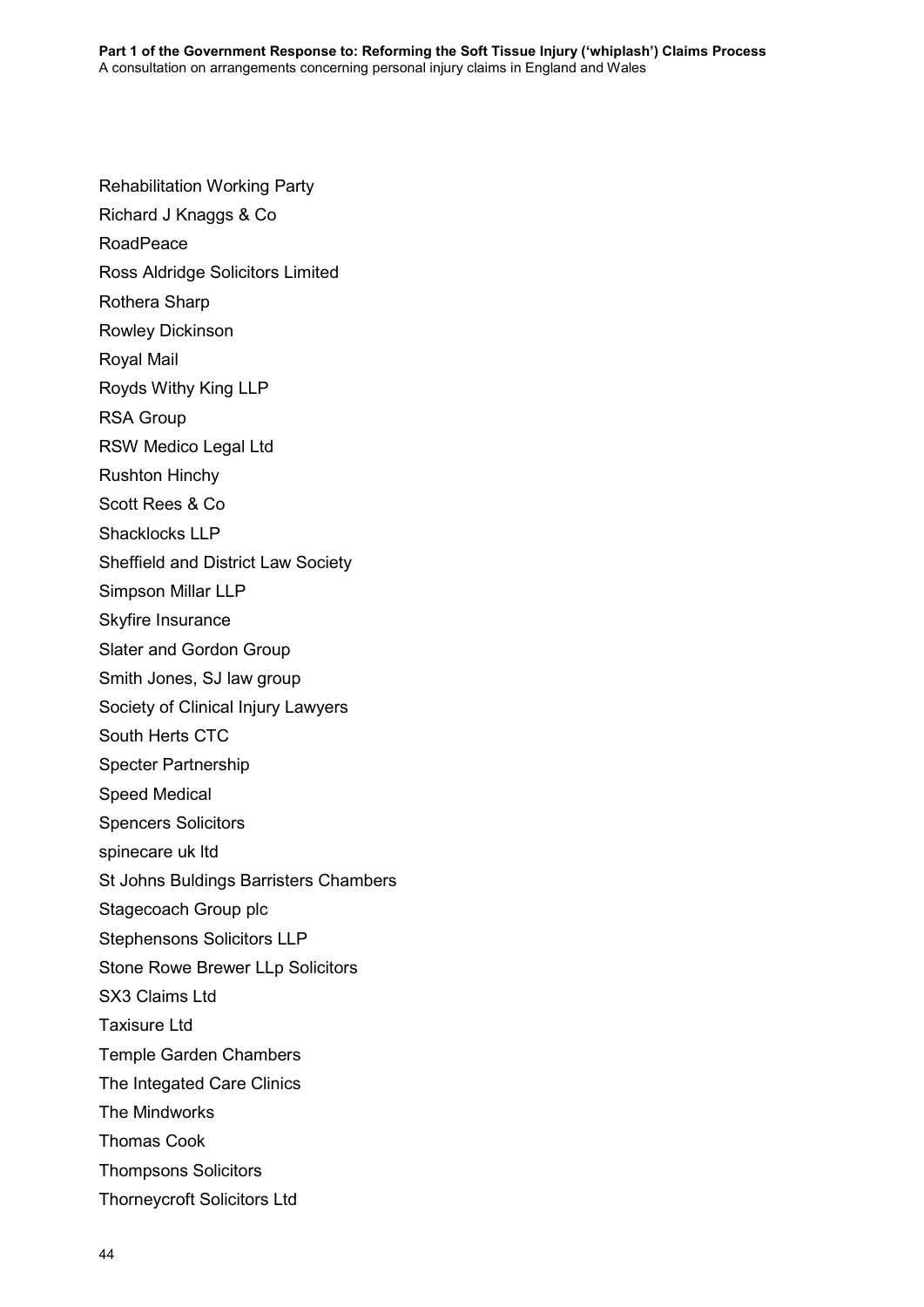TJL Solicitors

Trade Union Legal LLP (Trading as unionline)

Trades Union Congress

Tranter Cleere

True Solicitors

Truth Legal Limited

TUI Group

Udrive Bolton

UK Association of Fee Paid Judges

UK Law Solicitors

Unison

Unite

University of Bristol Law School

University/NHS Trust

Usdaw union

Validus-IVC

Verisk Insurance Solutions

Vocational Rehabilitation Association

Wace Morgan Ltd Solicitors

Walkers Solicitors Ltd

Ward & Rider Solicitors

Wards Solicitors

Warrington law Society

Watsons Solicitors

**Weightmans** 

Welsh Government

Williamsons Solicitors

Winn Solicitors

Zurich Insurance plc